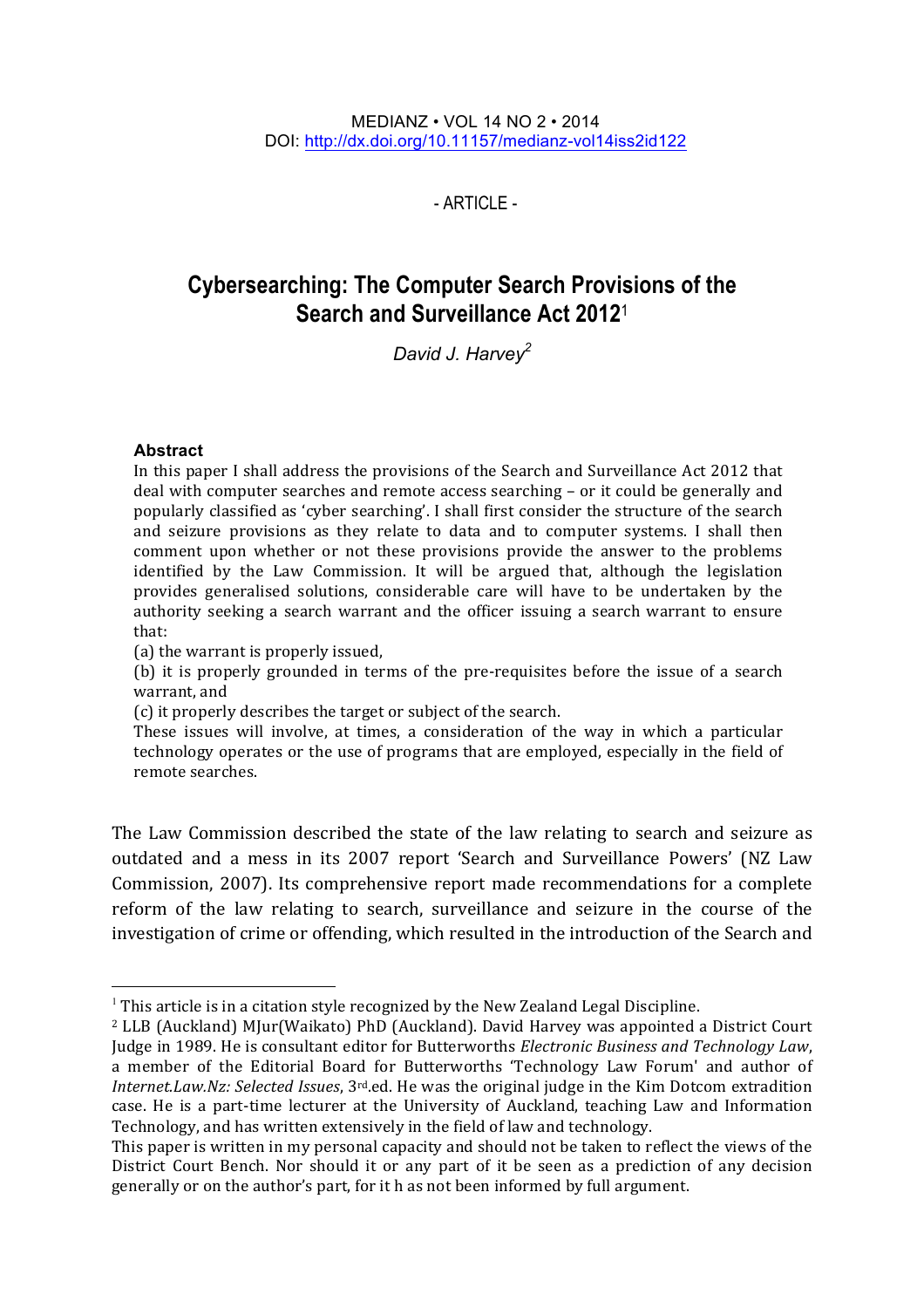Surveillance Bill. This legislation was not without controversy. It was finally enacted as the Search and Surveillance Act 2012.

The Act is seen as an all-embracing piece of legislation. Its purpose is set out in s 5. It modernises the law of search, seizure and surveillance. It takes into account advances in technologies and regulates the use of those technologies in the process of search, seizure and surveillance. It emphasises the importance of the provisions of the New Zealand Bill of Rights Act 1990, the Privacy Act 1993 and the Evidence Act 2006, and recognises that the exercise of coercive powers by the state should be subject to clear and principled controls. The Act also ensures that investigative tools are effective and adequate for law enforcement needs.

Prior to the Act, the law relating to search and seizure was framed as if most information was held in hard copy. The recognition of the existence of electronic information was partial and inadequate. This created difficulties for law enforcement agencies in obtaining evidence needed to prosecute and convict offenders. The Law Commission observed that a search and seizure regime that clearly provided for access to and preservation of computer based information in a form that could be used in court was long overdue (NZ Law Commission, 2007, 15).

The Law Commission devoted chapter 7, comprising some 43 pages, to the issue of computer searches. This discussion is not a critique of the report, although it is helpful in considering the rationale and the background for the computer and electronic search provisions of the Search and Surveillance Act.

The Law Commission did not consider it necessary for the enactment of a separate code to deal with the powers to obtain access to and search devices storing intangible evidential material and retrieving copies of the data. However, it suggested that a form of 'functional equivalence' should apply to search powers and procedures for computers. The principles underlying search powers and procedures relating to tangible items should generally apply to intangible evidential material with such modifications as should be necessary (NZ Law Commission, 2007, 23).

The Commission observed, for example, that the power to copy material should provide for forensic copying or cloning of a hard drive or a storage device containing information (NZ Law Commission, 2007, 23). The 'use of force' provisions should be adapted to provide for access to data held in a storage device (NZ Law Commission, 2007, 23). It proposed a specific provision to ensure that once the examination of a forensic copy of data made under the authority of a search power was completed the copy should be destroyed unless there was proper basis for its retention (NZ Law Commission, 2007, 23). Recommendations were also made to extend the application of a statutory requirement for a person to assist an enforcement officer to gain access to data held in or accessible from the place that is being searched (NZ Law Commission, 2007, 23).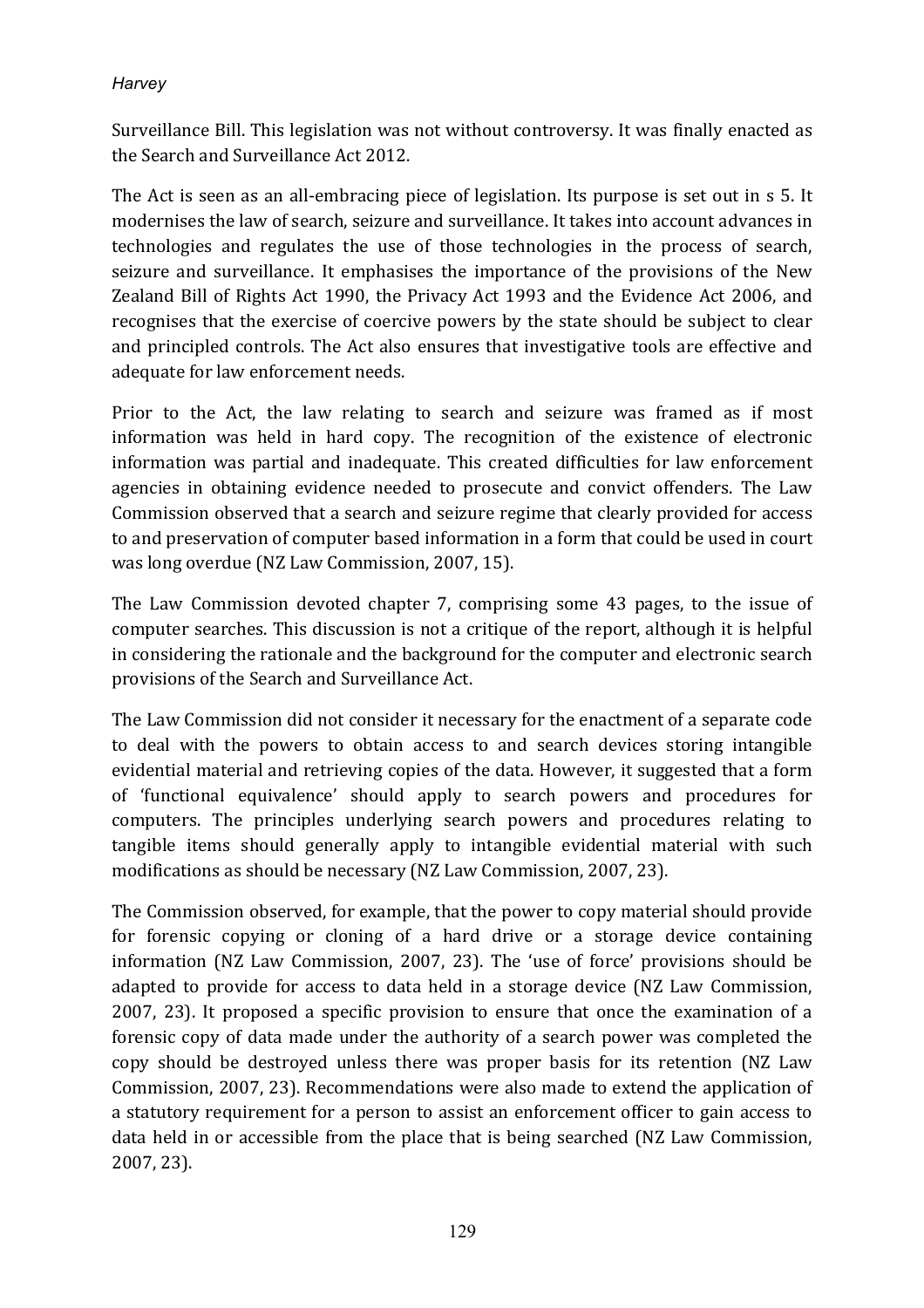The Commission identified the issue of remote searching of computers as one of the most difficult areas it had to deal with.<sup>3</sup> It suggested that the power to execute computer searches remotely should not be recommended as a general law enforcement tool, nor was it recommended where it involved obtaining access to remotely stored private communications as a parallel power to the interception warrant regime.<sup>4</sup>

However recommendations were made for search warrants to authorise enforcement officers to conduct searches in two areas:

(a) to obtain access to network computer data where it is accessible from a computer found at the place being searched;

(b) where there is no identifiable physical location where the data is stored  $-$  such as internet data storage facilities.<sup>5</sup>

Recommendations were also made to permit cross-border searches in those two situations where it involved publicly available data or where it was specifically authorised by a warrant.<sup>6</sup>

In this paper I shall address the provisions of the Search and Surveillance Act 2012 that deal with computer searches and remote access searching – or it could be generally and popularly classified as 'cyber searching'. I shall first consider the structure of the search and seizure provisions as they relate to data and to computer systems. I shall then comment upon whether or not these provisions provide the answer to the problems identified by the Law Commission. It will be argued that although the legislation provides generalised solutions, considerable care will have to be undertaken by the authority seeking a search warrant and the officer issuing a search warrant to ensure that:

(a) the warrant is properly issued,

(b) it is properly grounded in terms of the pre-requisites before the issue of a search warrant, and

(c) it properly describes the target or subject of the search.

These issues will involve, at times, a consideration of the way in which a particular technology operates or the use of programs that are employed, especially in the field of remote searches.

The issue of data acquisition by search can often involve large quantities of data, some of which will be relevant and some irrelevant. The Act does not address any processes

 $3$  Ibid. p 24, para 25.

 $4$  Ibid. p 24, para 25.

<sup>&</sup>lt;sup>5</sup> Ibid. p 24, para 25.

 $6$  Ibid. p 24. para 25.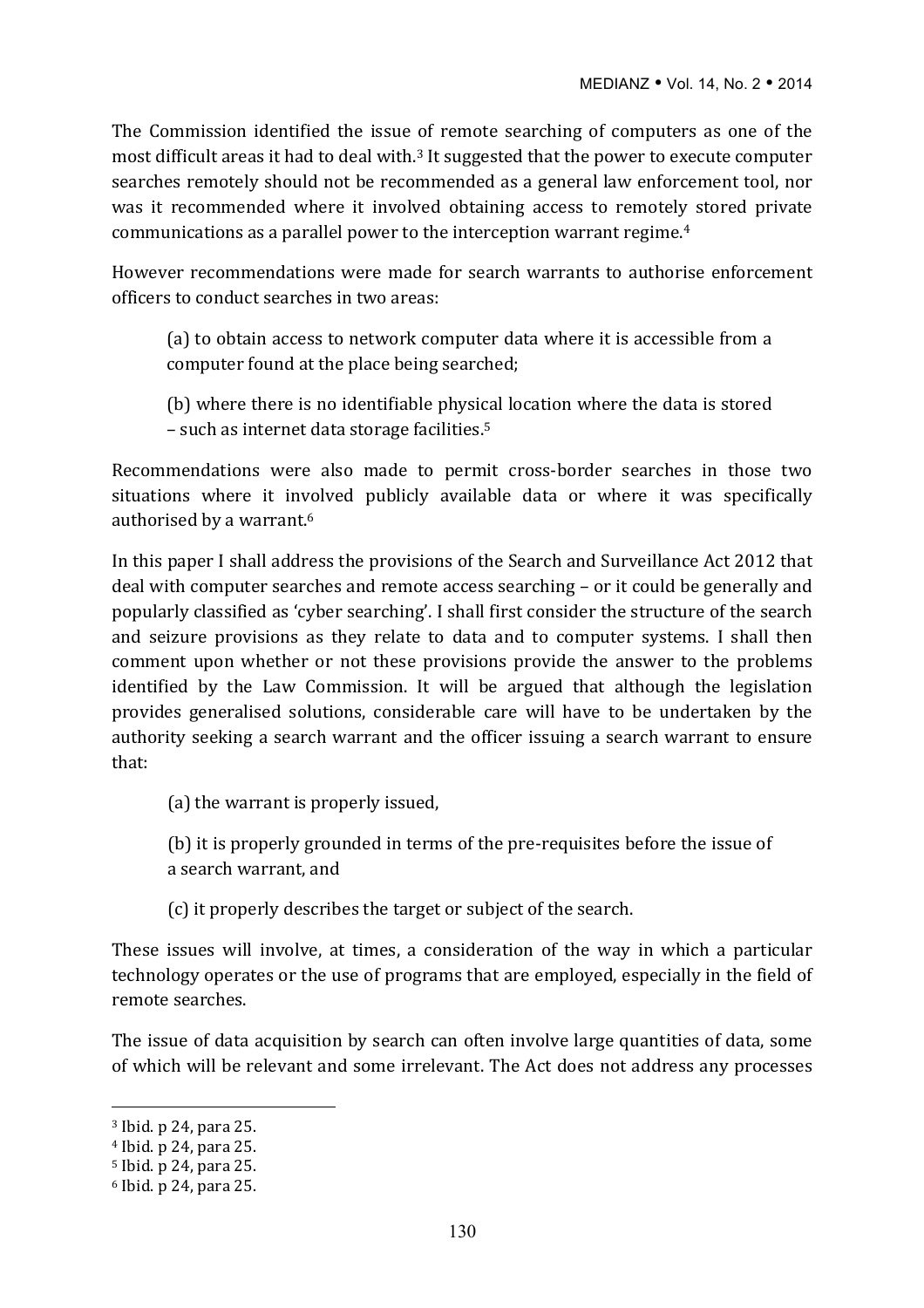that should be undertaken in assessing relevance or protecting privilege, although ss 136 to 147 of the Act address issues of privilege and confidentiality. This is in contrast to the procedures that are in place, for example for examination orders.<sup>7</sup> These are quite specific in terms of process and the provision of protections. The vexed question of remote access will be considered together with a discussion of issues arising in the context of extraterritorial searches. I shall consider the applicability of the 'plain view' doctrine as it applies to computer searches, and some of the problems that arise from Cloud based materials.

## **The Search and Surveillance Act 2012**

Many of the provisions in individual pieces of legislation relating to powers of search and seizure have now been subsumed into the Search and Surveillance Act 2012. For example, the provisions relating to tracking devices<sup>8</sup> are contained in Part 3 Subpart 1 of the Search and Surveillance Act 2012 which deals with surveillance device warrants. Section 337 repeals ss 198 to 200 of the Summary Proceedings Act.<sup>9</sup>

What the Search and Surveillance Act 2012 does is bring into one place and standardise rules relating to searches with warrants, searches without warrants, powers of entry, examination orders (a form of compelled questioning), surveillance orders and production orders. Protections for privilege are provided and procedures are set in place for dealing with seized or produced materials and their disposal. There are also provisions for immunities.

<sup>&</sup>lt;sup>7</sup> Search and Surveillance Act 2012, ss 33 - 43.

 $8$  Summary Proceedings Act, ss 200A – 200P. Similarly the transitional provisions apply in respect of Summary Proceedings Act s 200A – 200P, pursuant to s 337 of the Act which repeals them but the transitional provisions are provided in s 349 relating to applications made before the 18 April 2012.

 $9$  Section 348 – a transitional provision – provides that those sections remain in force for the purposes of any enactment that incorporates or refers to those provisions. Section 348 expires on 30 Iune 2014.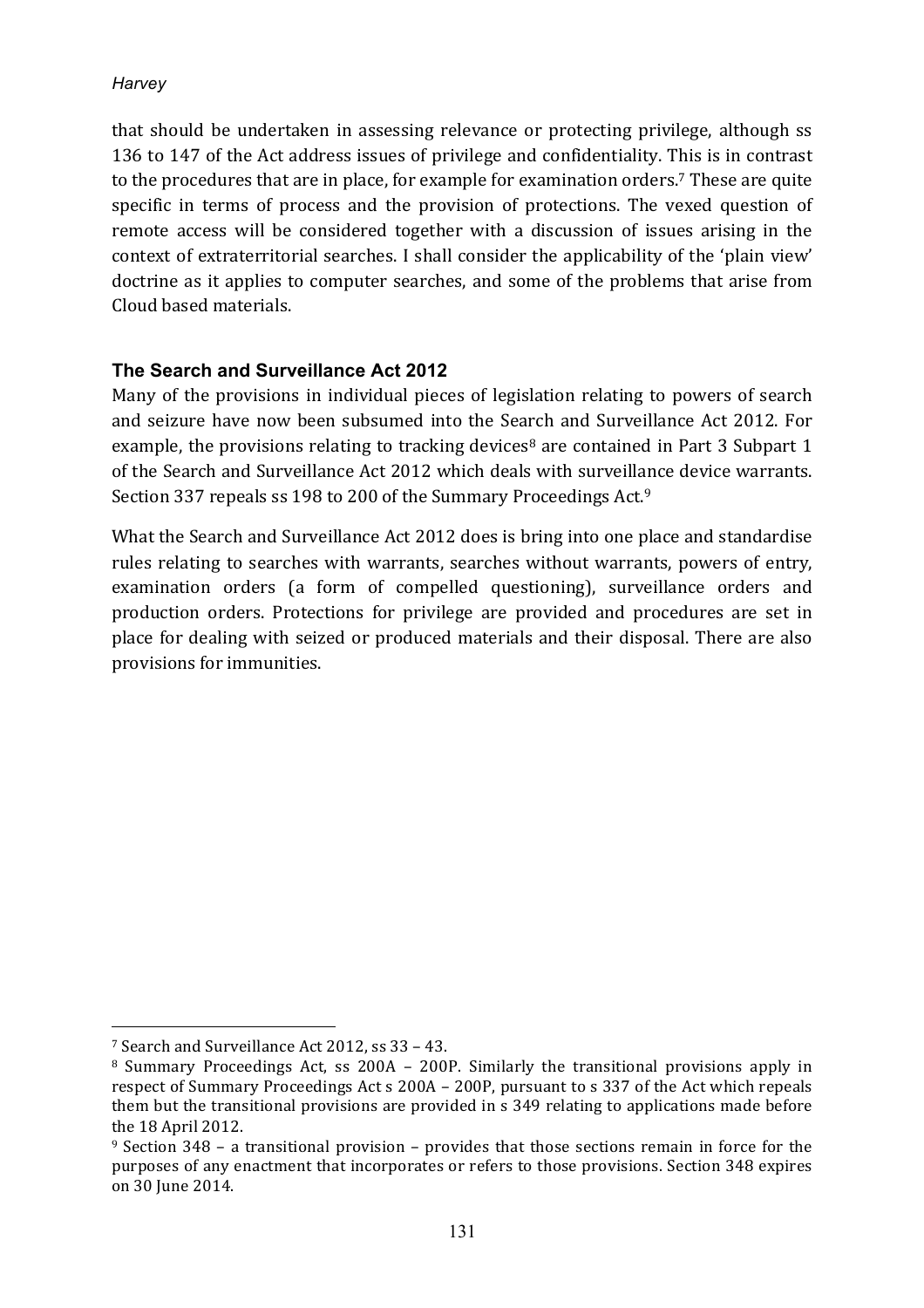#### **Computer and Remote Access Searches**

Within this structure there are provisions in the Act dealing with computer systems searches and remote searches of 'things' that are authorised by a warrant. These provisions are contained in Part 4 of the Act dealing with search, surveillance and inspection powers. Remote searching and computer system searching take place within the context of Part 4 subpart 3 dealing with the issue of search warrants and Part  $4$ subpart 4 dealing with the carrying out of search powers. I characterise these general powers under the heading of 'cyber-searches'.

#### **Definitions**

 $\overline{a}$ 

Before embarking upon a discussion of the cyber-search powers, it is necessary to consider some of the definitions in the legislation. Some are identical to those contained in other legislation. A 'computer system' defined in s 3 is identical to the definition of a computer system contained in s 248 of the Crimes Act:

''computer system'—

(a) means—

(i) a computer; or

(ii) 2 or more interconnected computers; or

(iii) any communication links between computers or to remote terminals or another device; or

(iv) 2 or more interconnected computers combined with any communication links between computers or to remote terminals or any other device; and

(b) includes any part of the items described in paragraph (a) and all related input, output, processing, storage, software, or communication facilities, and stored data.'

Similarly, 'access' in relation to a computer system in the Search and Surveillance Act 2012 replicates the definition contained in s 248 of the Crimes Act.<sup>10</sup>

'Access information' is a new definition and 'includes codes, passwords, and encryption keys, and any related information that enables access to a computer system or any other data storage device'. $11$ 

 $10$  'access', in relation to any computer system, means instruct, communicate with, store data in, receive data from, or otherwise make use of any of the resources of the computer system. <sup>11</sup> Search and Surveillance Act 2012, s 3(1).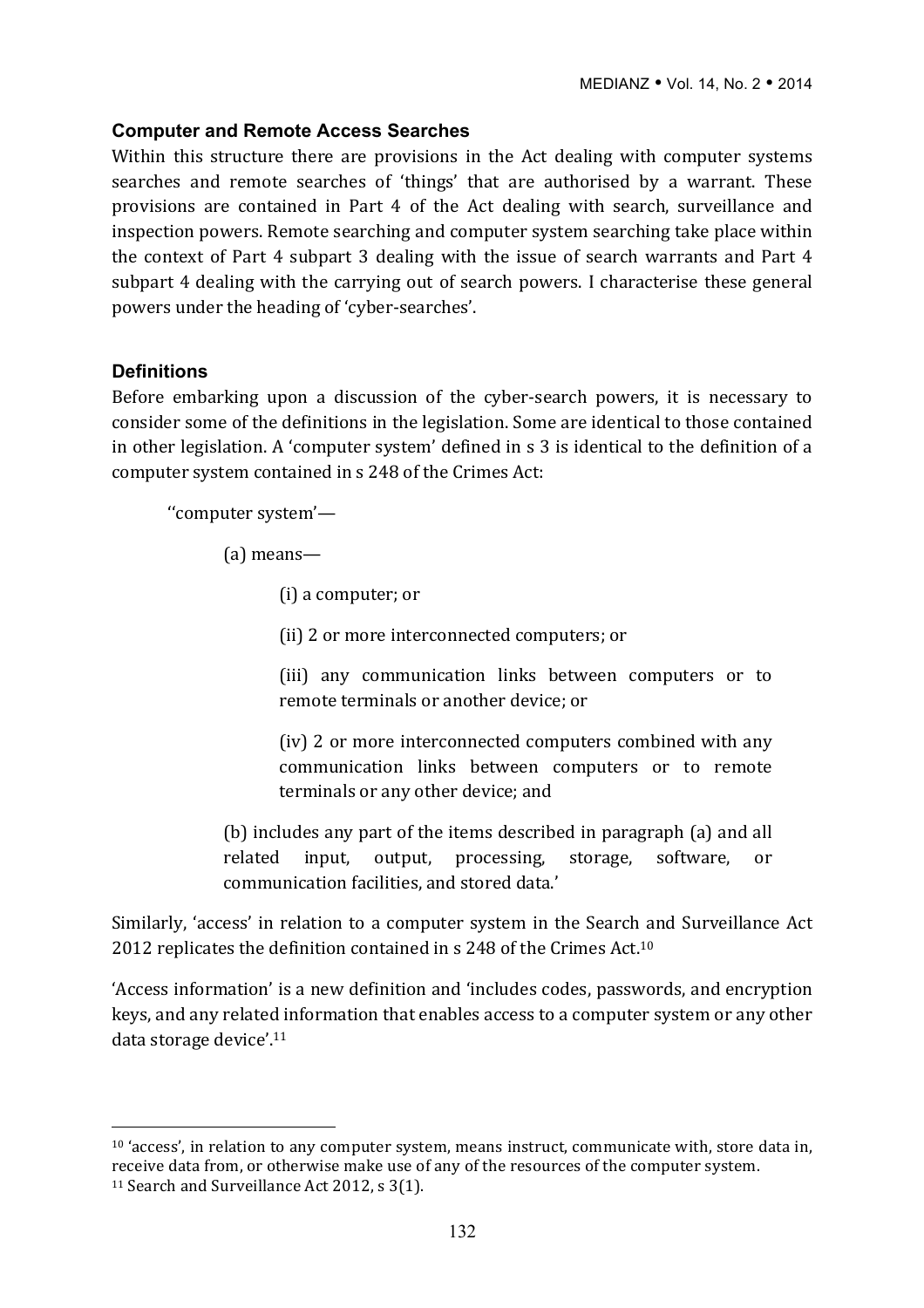A 'remote access search' is defined as 'a search of a thing such as an Internet data storage facility that does not have a physical address that a person can enter and search.'12

A 'thing' is defined as including 'an intangible thing (for example, an email address or access information to an internet data storage facility)'.<sup>13</sup> Thus the reference to 'access information' in the definition of a 'thing' must be cross-referenced to the definition contained in  $s$  3(1).

## **The Non-Coherence of Electronic Information**

The Law Commission drew the distinction between tangible and intangible material and this is reflected in the definitions of the Search and Surveillance Act. If we consider, for example, a document  $-$  information written upon a piece of paper  $-$  it is quite easy for a reader to obtain access to that information long after it was created. The only thing necessary is good evesight and an understanding of the language in which the document is written. Data in electronic format is dependent upon hardware and software. The data contained upon a medium such as a hard drive requires an interpreter to render it into human readable format. The interpreter is a combination of hardware and software. Unlike the paper document, the reader cannot create or manipulate electronic data into readable form without the proper hardware in the form of computers.<sup>14</sup>

Schafer and Mason warn of the danger of thinking of an electronic document as an object 'somewhere there' on a computer in the same way as a hard copy book is in a library. They consider that the 'e-document' is better understood as a process by which otherwise unintelligible pieces of data are distributed over a storage medium, are assembled, processed and rendered legible for a human user. Schafer and Mason observe that in this respect the document as a single entity is in fact nowhere. It does not exist independently from the process that recreates it every time a user opens it on a screen.15

Computers are useless unless the associated software is loaded onto the hardware. Both hardware and software produce additional evidence that includes, but is not limited to,

<sup>12</sup> Ibid.

<sup>&</sup>lt;sup>13</sup> Ibid. s 97. The term is not a new one and has been used in earlier legislation – see *Firm of Solicitors v* District Court at Auckland [2006] 1 NZLR 586 referring to ss. 10 and 12 of the Serious Fraud Office Act 1990 which addresses search warrants under that legislation. "Thing" is also used in s. 198(1) of the Summary Proceedings Act. See also *Gill v AG* [2010] NZCA 468 at para. [115] following *Firm of Solicitors* (supra) that a computer hard drive may be a 'thing' relevant to an investigation. See also s. 43 of the Mutual Assistance in Criminal Matters Act and referred to in *A(A Firm of Solicitors) v* District Court at Auckland [2012] NZCA 246 at para. [19] et seq. See also s. 199 Fisheries Act 1990 referred to in *Southern Storm (2007)* Ltd v Chief Executive Ministry *of Fisheries* [2013] NZHC 117 at para.[7] et seq. ; para [67] et seq.

<sup>&</sup>lt;sup>14</sup> Burkhard Schafer and Stephen Mason, chapter 2 'The Characteristics of Electronic Evidence in Digital Format' in Stephen Mason (gen ed) *Electronic Evidence* (3<sup>rd</sup> edn, LexisNexis Butterworths, London 2012) 2.05. <sup>15</sup> Ibid. 2.06.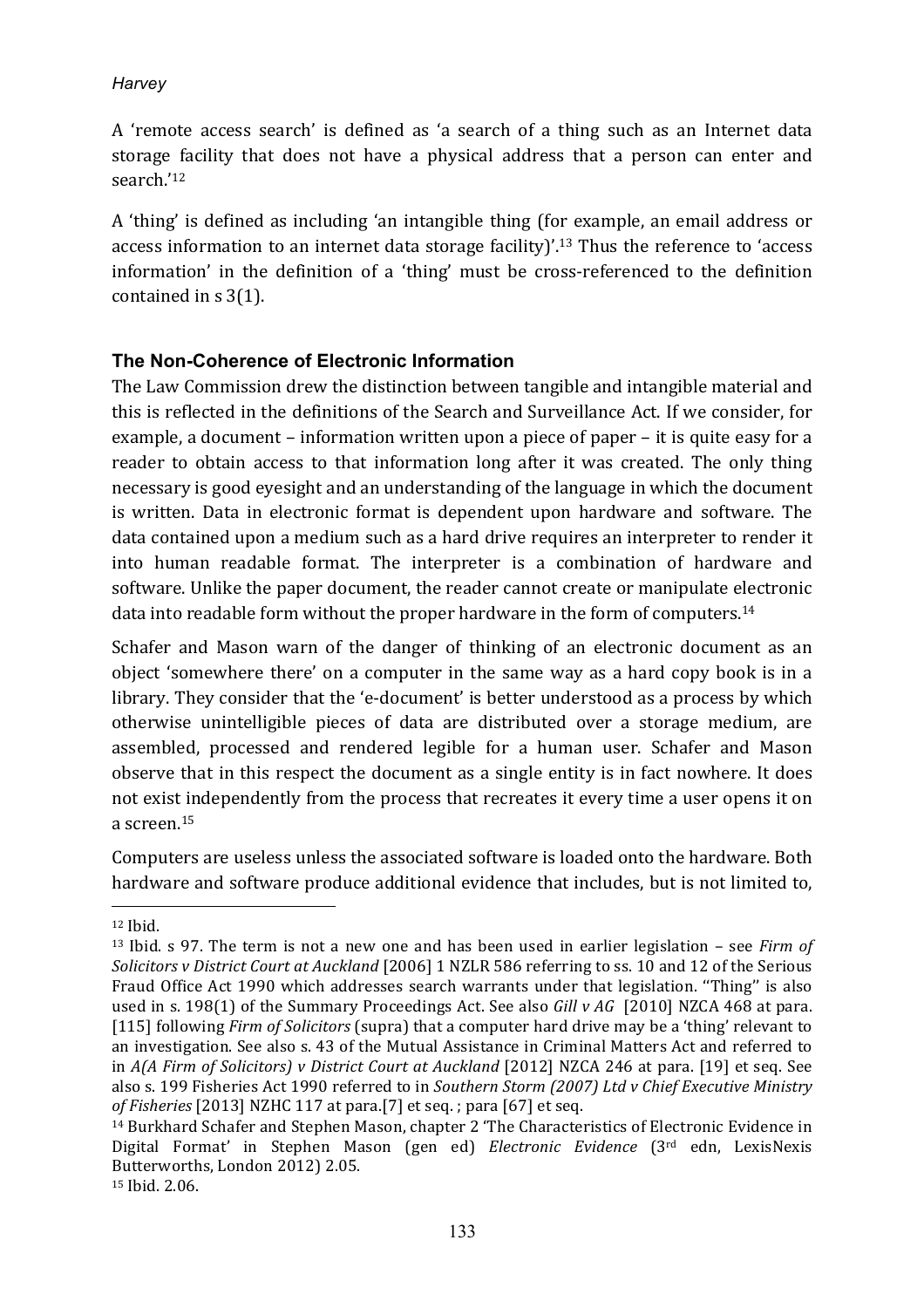information such as metadata and computer logs that may be relevant to any given file or document in electronic format.

This involvement of technology and machinery makes electronic documents paradigmatically different from 'traditional documents.' It is this mediation of a set of technologies that enables data in electronic format  $-$  at its simplest, positive and negative electromagnetic impulses recorded upon a medium  $-$  to be rendered into human readable form. This gives rise to other differentiation issues such as whether or not there is a definitive representation of a particular source digital object. Much will depend, for example, upon the word processing programme or internet browser used.

#### **Problems with Functional Equivalence**

I made reference in the introduction to this paper to the issue of 'functional equivalence'. What are we trying to achieve when we use the term 'functional equivalence'? Why do we use this concept? In many respects it is a manifestation of what Marshall McLuhan called the 'rear view mirror':

When faced with a totally new situation, we tend always to attach ourselves to the objects, to the flavor of the most recent past. We see the world through a rear-view mirror. We march backwards into the future.<sup>16</sup>

Thus we seek to explain and use new communications phenomena by the term 'functional equivalence'. Functional equivalence in itself is a manifestation of rear view mirror thinking – an unwillingness to let go the understandings of information that we had in the past. It roots us in an environment where our former informational expectations no longer pertain – where the properties of the equivalent technology are no longer applicable or valid

I acknowledge that we must adapt to new technologies and at the same time adapt the old. But we should not adapt nor allow the values arising from the qualities of the old technology to infect or colour our understanding or approach to the new.

We are so familiar with the paradigm of print that we do not give its ramifications or its qualities a second thought. The qualities of dissemination, standardisation, fixity of text and the opportunity to cross-reference to other printed sources go unnoticed. We have become enured to them and perhaps the only way in which an electronic document may be seen as 'functionally equivalent' to a paper based document may be in the presentation of information in readable form – what I have referred to elsewhere as the 'content layer'. In the case of a *Firm of Solicitors v The District Court Auckland*,<sup>17</sup> Heath J noted that s 198A of the Summary Proceedings Act 1957 was designed to deal with a paper based environment but that now more often than not, information is stored

<sup>&</sup>lt;sup>16</sup> Marshall McLuhan, *Understanding Media: The Extensions of Man* (McGraw Hill, NY 1964)

<sup>17 [2004] 3</sup> NZLR 748 at [110].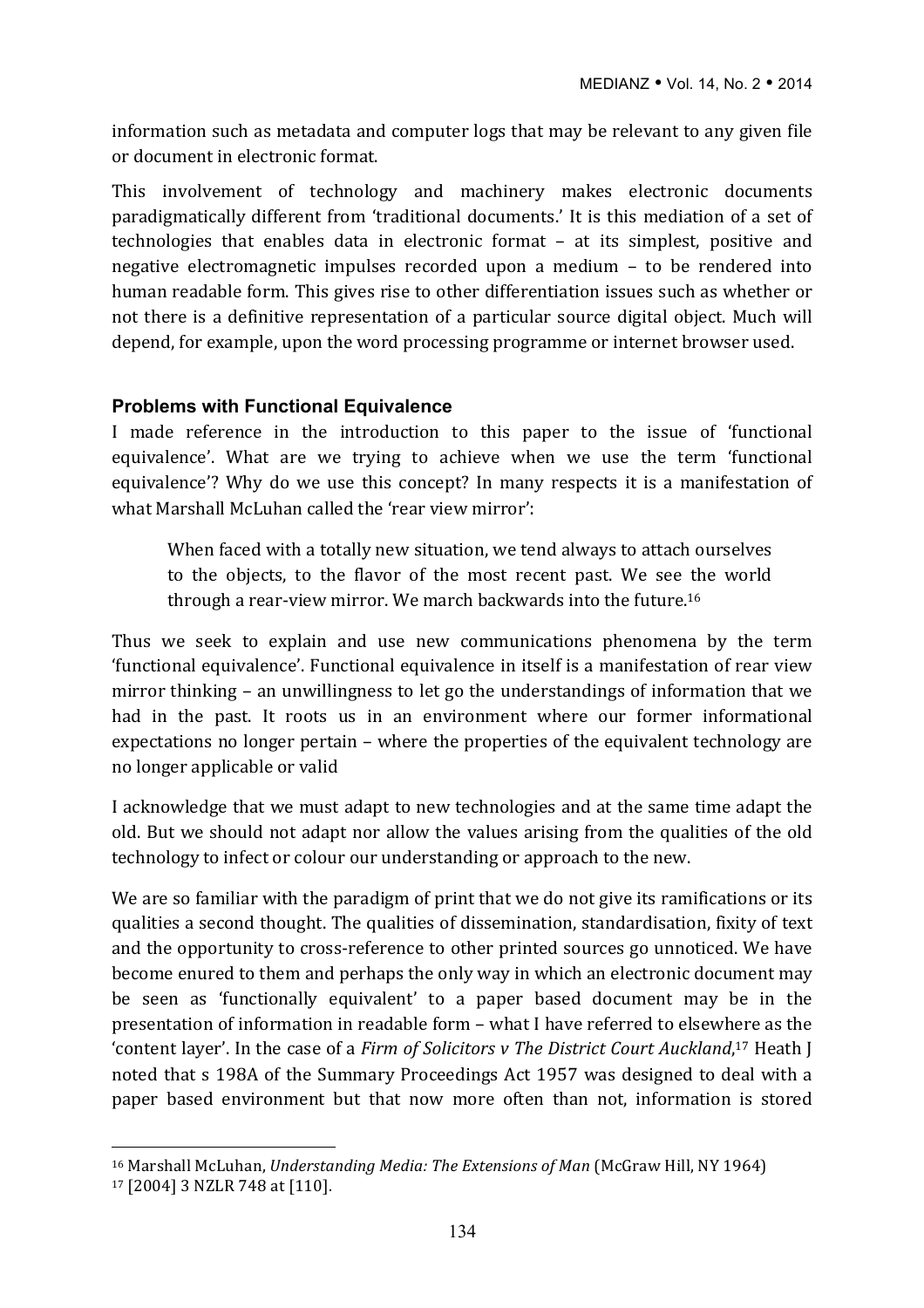primarily in electronic form. He adopted a functional equivalence approach to executing a search warrant.

With respect I consider that 'functional equivalence' is an unhelpful concept, although to make the statute work in 2004, it was probably the only option available to Heath J. Functional equivalence can relate only to the end product and not to the inherent properties that underlie the way in which the material or information is created, stored, manipulated, re-presented and represented.

It is interesting that the complexity of electronic information is something that is capable of being searched for or 'seized' yet is described as an 'intangible' thing. The ultimate fruit of the search will be the representation of the information in comprehensible format, but what is seized is something paradigmatically different from mere information, the properties of which involve a number of different layers. It is clear that the legislation contemplates the end product  $-$  the content contained in the electronic data – yet the search also involves a number of aspects of the medium as well. In the 'hardcopy' paradigm the medium is capable of yielding information such as fingerprints or trace materials, but not to the same degree of complexity as its digital equivalent. Although Marshall McLuhan intended an entirely different interpretation of the phrase, 'the medium is the message', $^{18}$  it is a truth of information in digital format.

## **The Context for Cyber Searches – Search Warrants**

A search warrant may be obtained by way of an application.<sup>19</sup> This discussion is not intended to cover the application process in any great detail other than to observe that the application for the warrant must contain, in reasonable detail:

(a) the address or other description of the place, vehicle, or other thing proposed to be entered or entered in searched, inspected, or examined, together with

(b) a description of the item or items or other evidential material believed to be in or on the place, vehicle, or other thing that is sought by the applicant.20

Section 98 does not contain any specific provisions relating to what is required by way of particulars to support an application for a search – remote access or otherwise. That is left to s 103, which deals with the form and content of the search warrant. The search warrant must contain, in reasonable detail, certain particulars that are listed in s 103(4).

<sup>&</sup>lt;sup>18</sup> Above n. 22.

<sup>&</sup>lt;sup>19</sup> Search and Surveillance Act 2012, s 98.

 $20$  Ibid. s  $98(1)(d)$  and  $(e)$ .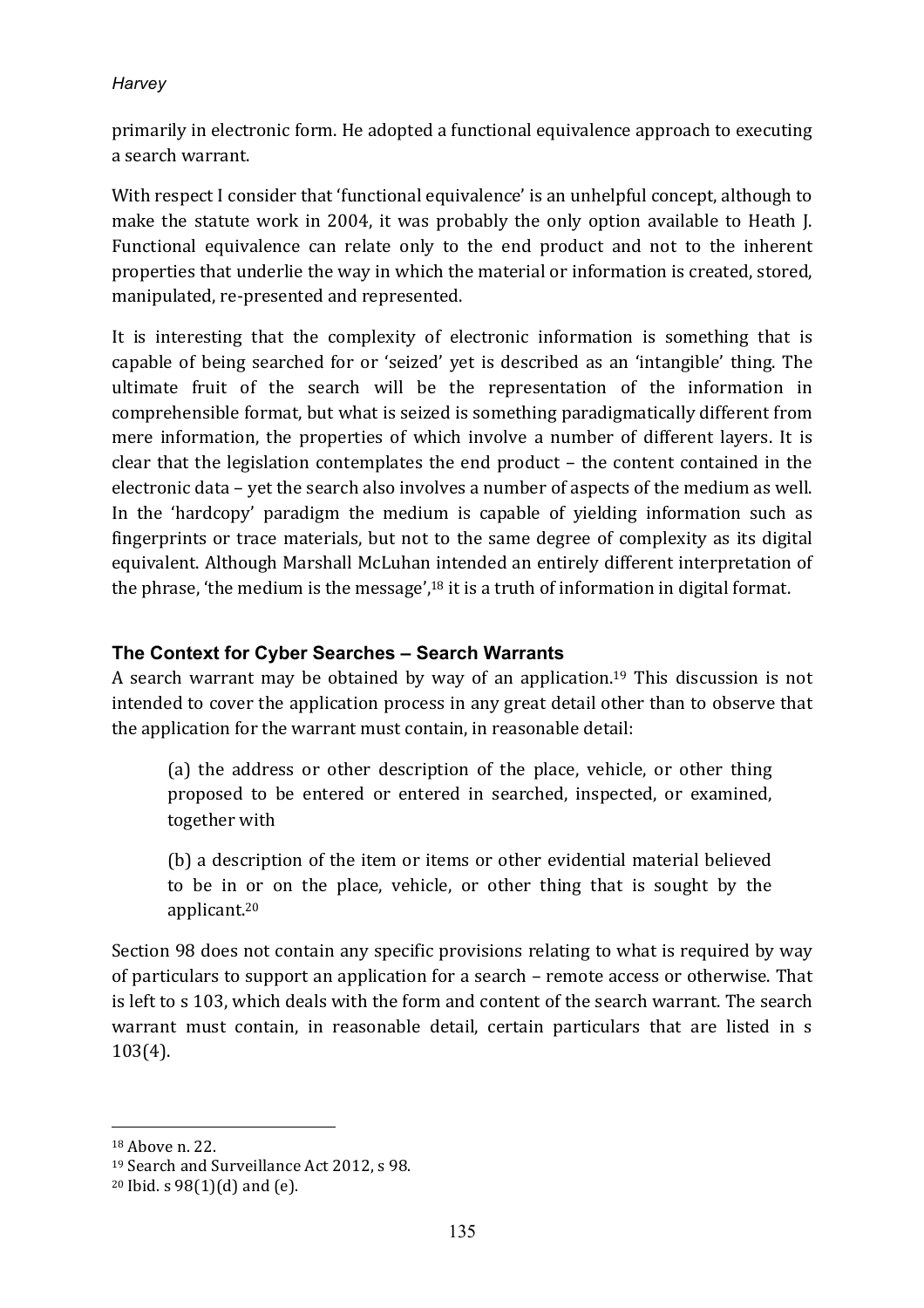Section  $103(4)(k)$  refers to a remote access search. If the warrant is intended to authorise a remote access search, $21$  the search warrant must contain the access information that identifies the thing to be searched remotely. This returns us to the definition of 'access information'. It will be remembered that this includes codes, passwords and encryption keys as well as related information enabling access to the computer system or any other data storage device. It could conceivably be said that 'code' could include a uniform resource locator or URL, a profile, a mail box or e-mail address or an account name which would then identify the 'location'<sup>22</sup> of the information sought.

The examples given in the definition of 'thing' are somewhat confusing because *eiusdem generis*<sup>23</sup> has a limiting and restrictive effect rather than an expansive one. The definition of 'thing' in s 97 gives examples of an e-mail address or access information to an internet data storage facility. This may limit the possibility of an internet data storage facility being a 'thing.' But in s  $103(4)(k)$  the search of the 'thing' is exemplified as an internet data storage facility not situated at a physical location. Whilst it is applauded that the scope of the definition of 'thing' is widened in s  $103(4)(k)$ , it is perhaps unfortunate that in the definition section the exemplification has a limiting effect.

#### **Search Warrants and Remote Access – Criteria**

Interestingly the criteria for the issue of a search warrant authorising a remote access search are contained, not in the material that must be placed before the issuing officer in an application for search warrant under  $s$  98, but in  $s$  103(6). This states:

An issuing officer may not issue a search warrant authorising the remote access search of a thing unless he or she is satisfied that the thing is not located at a physical address that a person can enter and search.

This means that the application for the search warrant must contain sufficient information about the intangible information to establish that a remote access search is necessary. This is because of the *absence* of the intangible information at the physical address the subject of the search. A remote access search would not be authorised, for example, in respect of data held on a home computer because the home computer and the intangible data held upon it is present at a place, namely the home address. Similarly, data held on an office server located in business premises may be searched at the business address. The issue becomes more complicated if the business or home users are using Cloud computing, or data is located off site or in several servers located in one or more countries.

 $21$  For example, a search of thing such as an internet data storage facility that is not situated at a physical location.

 $22$  The server holding the information.

<sup>&</sup>lt;sup>23</sup> Meaning 'of the same kinds, class, or nature'.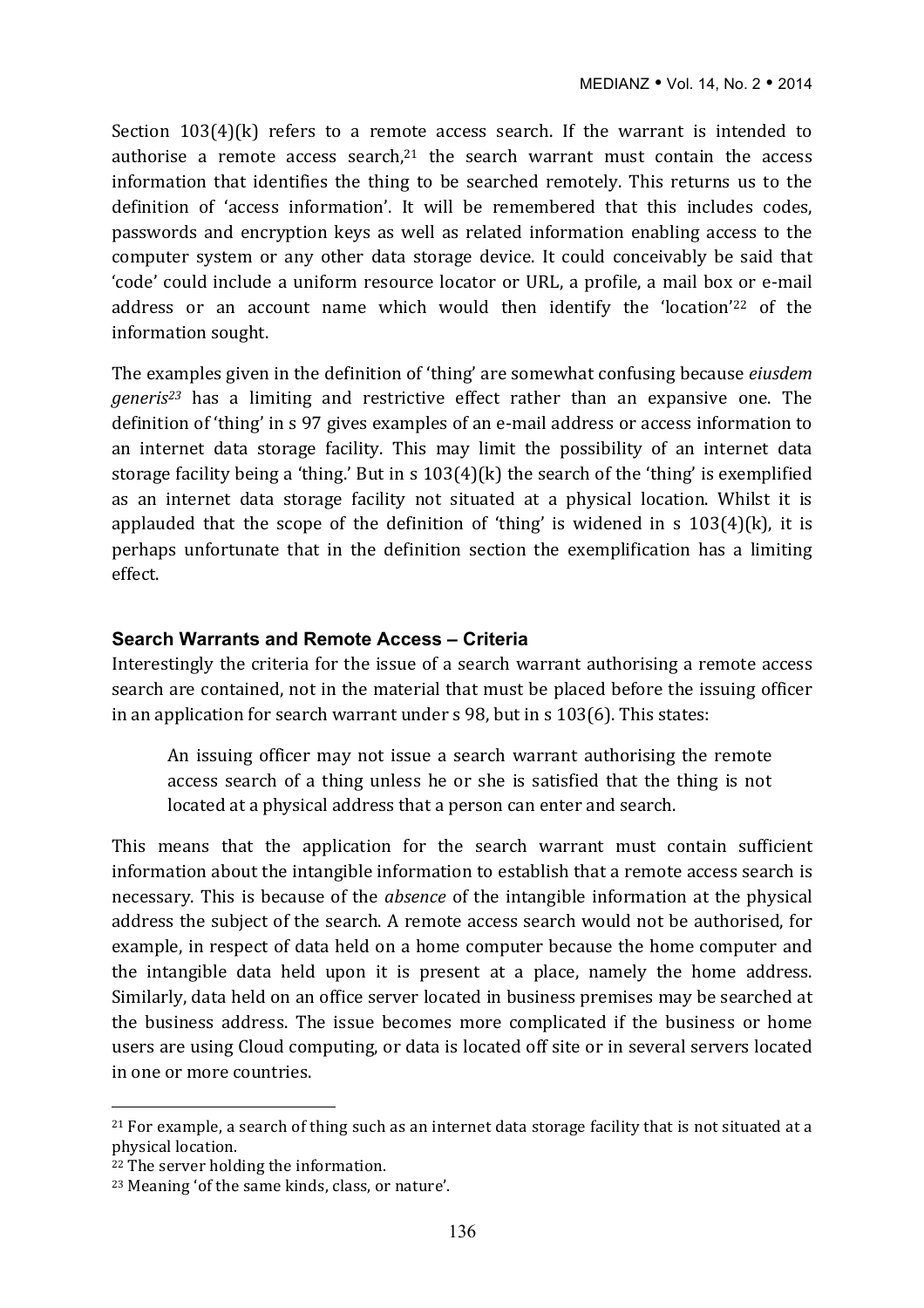Before issuing a search warrant, the issuing officer would have to be satisfied that the data is *not located* at the physical address. This might mean, for example, that an earlier search has located information that the user of the computer has data located in the Cloud or on a remote server. This information would have to be put before an issuing officer to provide the basis for a remote access search. Alternatively, there would have to be some information or evidence obtained by the investigators to satisfy the issuing officer

(a) that a remote access search was necessary; and

(b) that there was access information to enable the remote access search to be carried out.

In some respects the remote access search and the concepts that underlie it particularly the use of the word 'thing' - rely upon a fiction that does not reflect technological reality. A remote access search can only take place in the absence of an identifiable physical location. This is quite important, because a search warrant is directed to a physical location wherein a computer may be found. A remote access warrant is directed towards finding data other than in an identifiable location, but one which is associated with some form of electronic identifier such as an e-mail address, an IP address or a URL. The data associated with that address is located somewhere on a server and is then downloaded or copied onto the searcher's computer. The location of the server may not be immediately identifiable, but the fact of the matter is that it does exist. Thus the rationale for a remote access search does not stand up to physical scrutiny. In fact the remote access search process enables two things. First, it avoids the complexities of identifying the physical location of the information, which would be done by a process of IP matching or tracing the information back to the server. Secondly, it implicitly validates cross-border searches  $-$  a subject I shall deal with in more detail later in this paper.

## **Cyber Search Powers – the Scope of the Search**

I now turn to a consideration of the powers that are authorised in carrying out a search. These are contained in s 110. Interestingly, the search powers in respect of a document that may be lawfully seized in s  $110(g)$  immediately precede the search powers in respect of access to a computer system or intangible material contained in  $s 110(h) - (i)$ . One wonders whether or not it is coincidence that information based searches of different paradigms should be so closely located in the statutory structure.

Section  $110(h)$  authorises a person exercising the search power to use any reasonable means to obtain access to a computer system or other data storage device located in whole or in part at the place, vehicle, or other thing if any intangible material that is the subject of the search may be in that computer system or other device.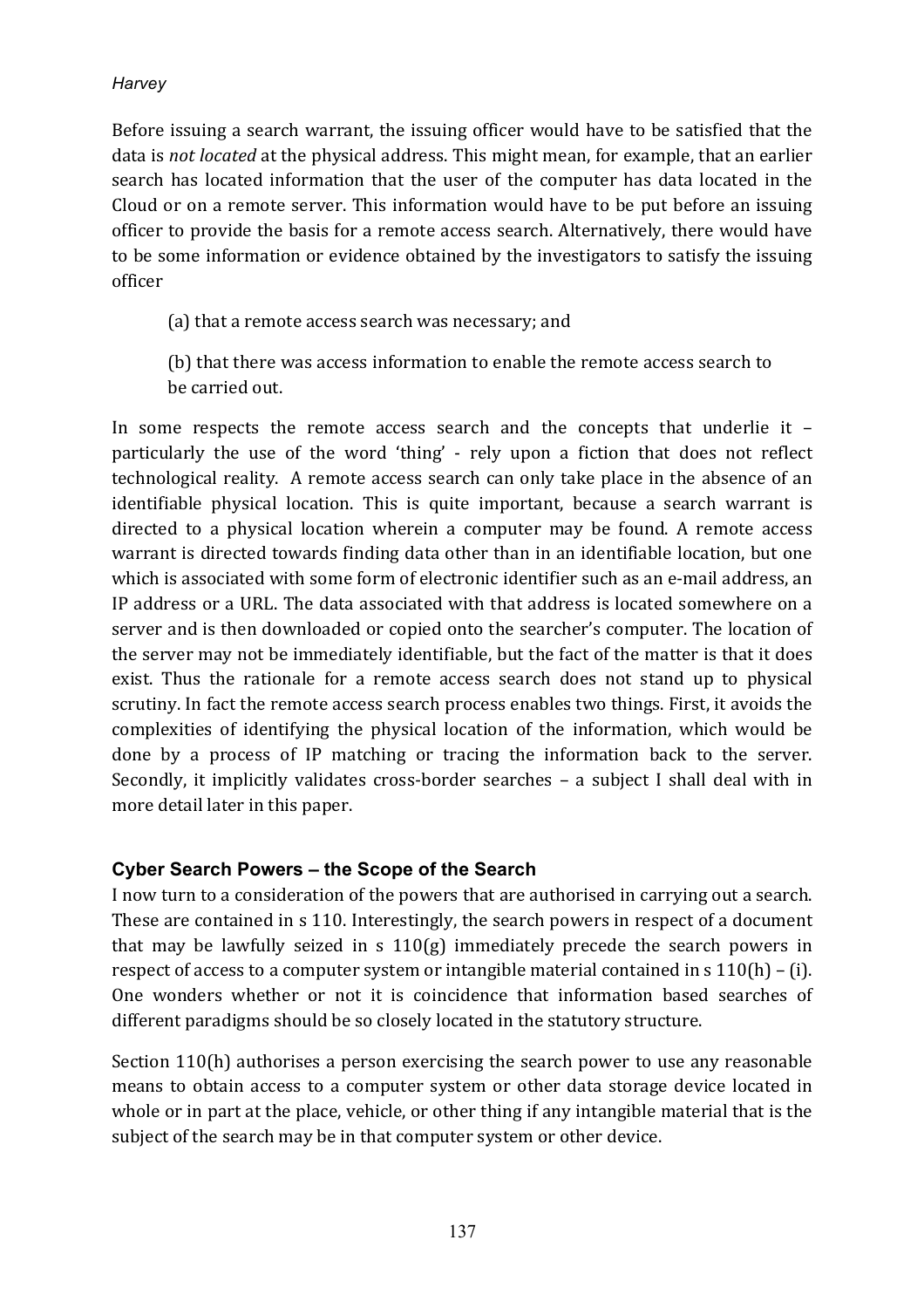It is important to note that s 110(h) deals with *locally located data* within the particular device. Section  $110(i)$  enables the copying of material by means of previewing, cloning or other forensic methods for examination either before or after removal. Thus cybersearch powers set out in s 110 are directed towards data contained in a device that is located in a physical place and enables the retrieval or copying of that material.

Young et al.<sup>24</sup> suggest a significantly wider scope of search than appears in the legislation. This is based upon the nature of the definition of a computer system contained in section 3.

Because the definition includes communication links between computers to remote terminals or other devices and of a computer network of a business, even though the server is at premises other than those being searched is contemplated by the definition.

The terms of the definition would extend to any internet data accessible by the user of the computer on the premises being searched. Emails on Gmail or Hotmail or data held in the 'cloud' may be assessable whether or not the data is downloaded, and whether or not the computer automatically logs on to the internet site when it is switched on. Where a password is required the user may have to provide the password under section 130; thus what is contemplated as an internet search not merely by means of a remote access search but in the course of the search of a computer system through a computer found at the place being searched.<sup>25</sup>

To put it another way, the suggestion is that in the course of a computer search carried out at specified premises and on a local machine an investigating officer may carry out a search of remotely located data.

The authors go on to suggest that if an investigating officer obtains access data, then he will require a warrant for a remote access search if he or she wishes to use the access data from his or her office location.

The suggestion from this is that remote access searching will generally take place

- (a) where, as suggested above, the investigator wishes to use earlier required access data, or
- (b) the remote access search is one which is to be carried out at a time and place convenient to the investigator and one which is tethered to a specific computer system the subject of a search warrant.

The very wide definition of a computer system favoured by Young et al. is not shared by the authors of *Adams on Criminal Law*. The commentary on the definition of a computer

<sup>&</sup>lt;sup>24</sup> Warren Young, Neville Trendle and Richard Mahoney *Search and Surveillance Act & Analysis* (Brookers Ltd., Wellington 2012) para ss110.12 <sup>25</sup> Ibid.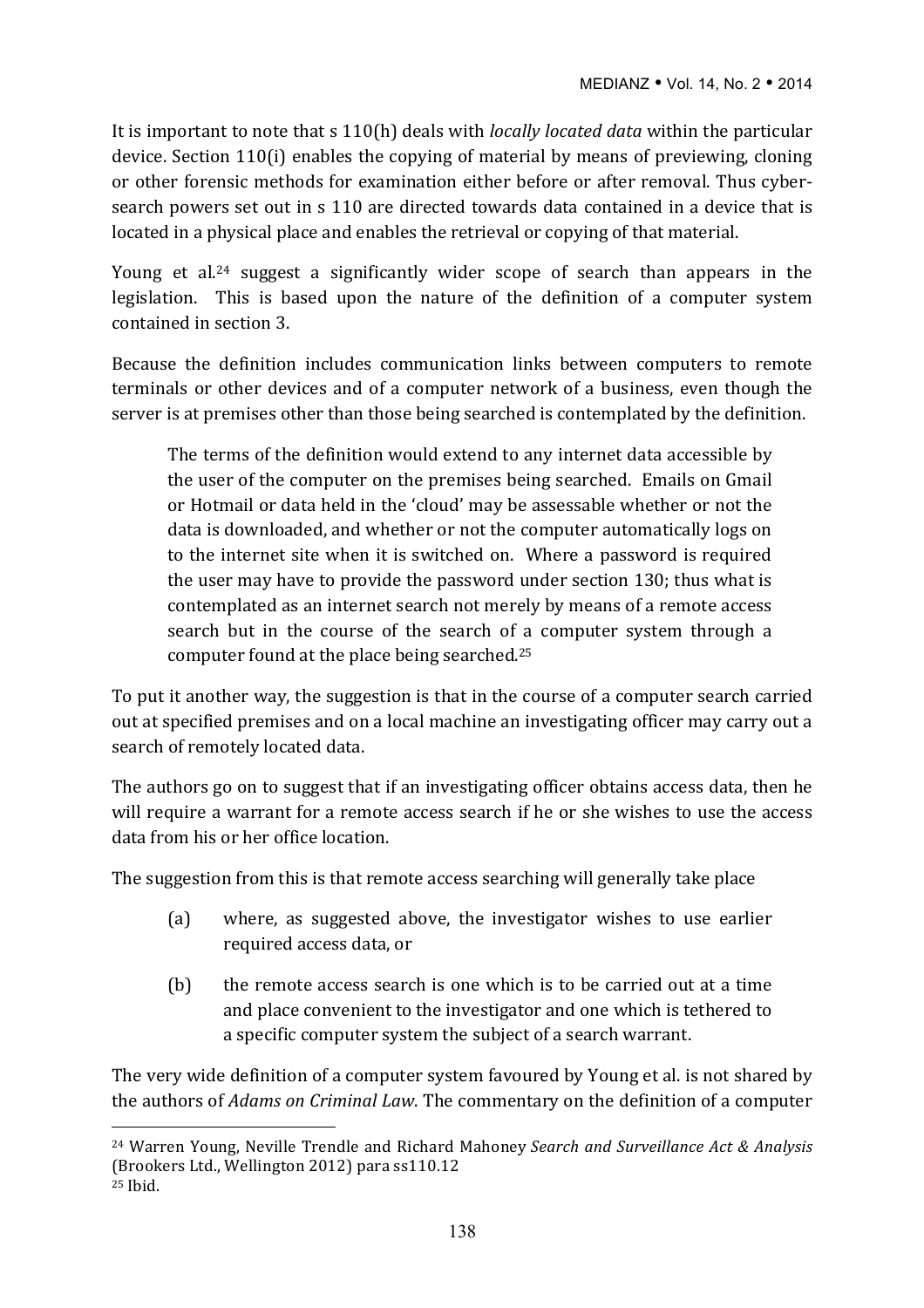system recognises that the meaning of 'interconnected' is crucial to the ambit of the definition and to the scope of the offences created by sections 249 and 250.

The question is essentially whether interconnection is to be measured by reference to a computer user or consumer, or by reference to an operator or controller. It is possible for a computer user to access literally thousands of computers through the Internet by using the communications links which make the Internet possible. Are all these computers to be regarded as 'interconnected', even though they may be owned by diverse peoples in different countries and operating on quite different technical specifications? The alternative is to treat 'interconnected' as meaning that there is some form of connection between the computers which allows a single person with appropriate authority within the system to determine how those computers will operate, and in appropriate cases to instruct one computer in such a way as to cause others to perform certain actions. The commonest such form is the so-called 'local area network' of several linked computers which together provide computer services for a company, governmental agency or educational institution. It is suggested the latter, narrower, meaning is more appropriate, not least because it allows a more discriminating approach to the concept of 'authorisation' which is a critical issue in relation to the offences created by s 250, in that we may distinguish between systems to which a person may have leave or authority to access as a user or consumer from those systems to which the same person has access or authority in the capacity of operator or controller or as authorised by law or judicial warrant.

It may also be argued that the inclusion of 'communication links' in other parts of the definition points to the narrower meaning as being correct since there would be no need to refer to communications links between computers if the broader meaning of 'interconnected' applied.26

Thus a more restrictive scope is favoured by the commentators on section 248 of the Crimes Act 1961. But the matter becomes a little more complicated if one considers the discussion in *Adams on Criminal Law* in the volume on Rights and Powers II. The commentary to section 110 of the Search and Surveillance Act is identical to that contained in Young et al.<sup>27</sup>

<sup>&</sup>lt;sup>26</sup> Sir Bruce Robertson (Consulting Editor) *Adams on Criminal Law* (Thomson Reuters, Wellington May 2013 Updated) CA248.03

<sup>&</sup>lt;sup>27</sup> Above n. 30 The text in *Adams* reads

<sup>&</sup>quot;A search of a place, vehicle or thing extends to the search of any computer system or data storage device located in whole or in part at the place, vehicle or thing. The definition of "computer system" in s 3 is expressed in broad terms to cover communication links between computers to remote terminals or other devices and "any of 2 or more interconnected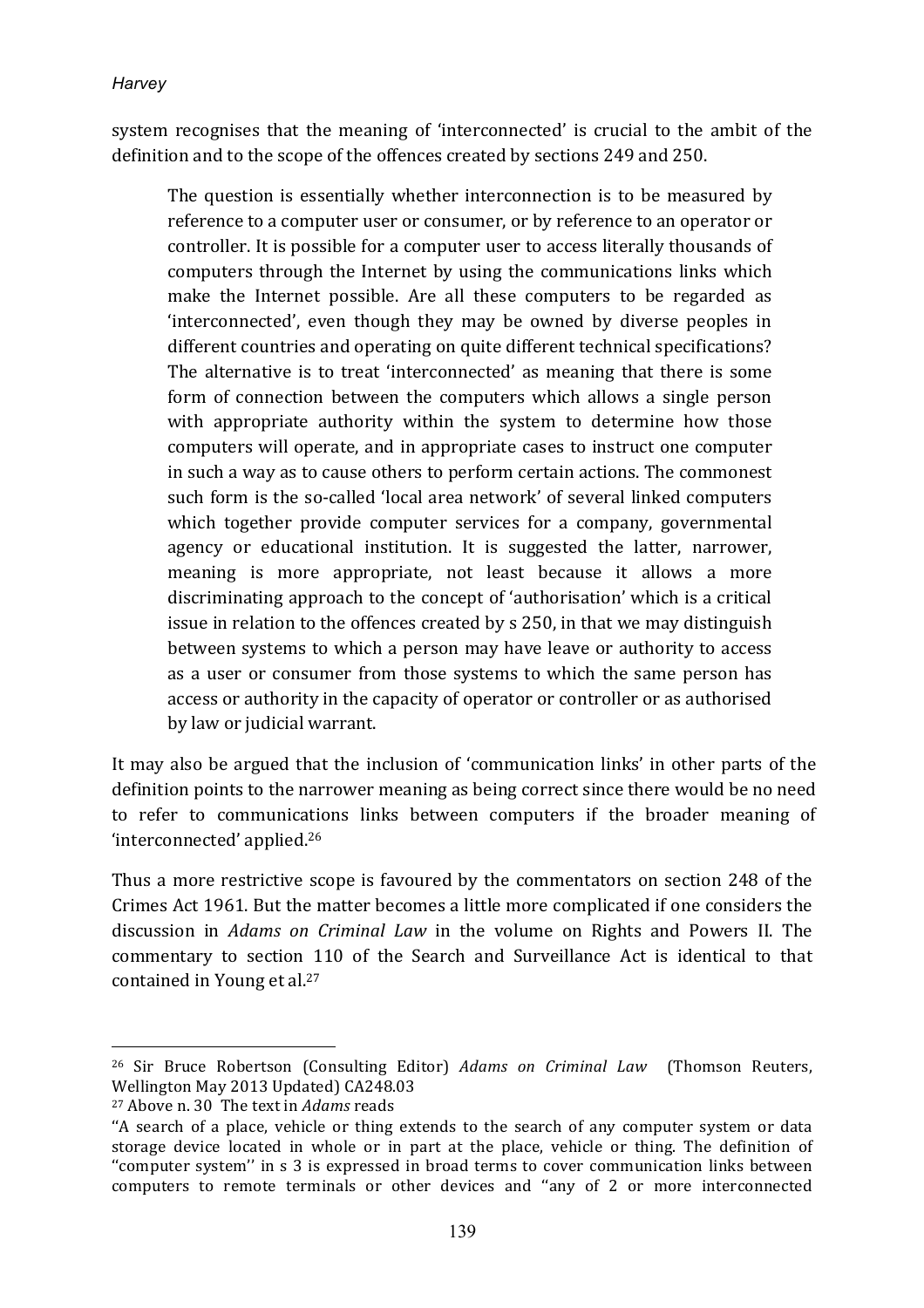The difficulty with the two approaches to the identical definition of a computer system is that one is in the confusing situation of having a definition for one purpose  $-$  liability for a criminal offence – which is of a suggested narrower scope than the definition for another purpose  $-$  the search of a computer system.

I accept that the approach by Young et al is sustainable on the basis of their wide interpretation of a computer system if that in fact is accepted, but I query, in these days of increased connectivity and the use of remote data storage locations in the Cloud, whether such an extensive scope was intended by the legislature. I say that because it would suggest that remote access searches and their use would be infrequent. By the same token it must be conceded that the use of the term 'does not have a physical address that a person can enter and search' lends weight to the approach by Young et al. Against that proposition there are the limitations on what may be recovered in the course of the execution of a search warrant. A search power authorises the person exercising it

(h) to use any reasonable measures to access a computer system or other *data* storage device located (in whole or in part) at the place, vehicle, or other thing if any intangible material that is the subject of the search may be in that computer system or other device:

(i) if any intangible material accessed under paragraph  $(h)$  is the subject of the search or may otherwise be lawfully seized, to copy that material (including by means of previewing, cloning, or other forensic methods either before or after removal for examination)<sup>28</sup>

computers combined with any communication links between computers or to remote terminals or any other device": see further [SS3.09.01].

A search of the computer network of a business, even though the server is at premises other than those being searched, is contemplated by the definition. *The terms of the definition would extend* to any Internet data accessible by the user of the computer on the premises being searched. *Emails* on Gmail or Hotmail or data held in the "Cloud" may be accessible, whether or not the data *is downloaded, and whether or not the computer automatically logs on to the Internet site when it is* switched on. Where a password is required, the user may have to provide the password under s 130; that section contemplates a search of the Internet not merely in a remote access search but *also in a search of a computer system through a computer found at a place being searched: see [SS130.01].*

The only computer search clearly excluded from the terms of  $s$  110(h) is a remote access search. It is not permissible for the enforcement officer to obtain the password to a Gmail account from the user of the computer that is located in a place being searched and then to conduct a subsequent search of that account from the enforcement agency's premises. That may only be done by way of a warrant to conduct a remote access search: see ss  $103(4)(k)$ ,  $103(6)$  and  $111$ , [SS103.12] and [SS111.01]."

It is perhaps unsurprising that three of the the commentators on the Search and Surveillance Act for Adams are the authors of the text on the Search and Surveillance Act above n.  $28$  Section 110 Search and Surveillance Act 2012 – the emphasis is mine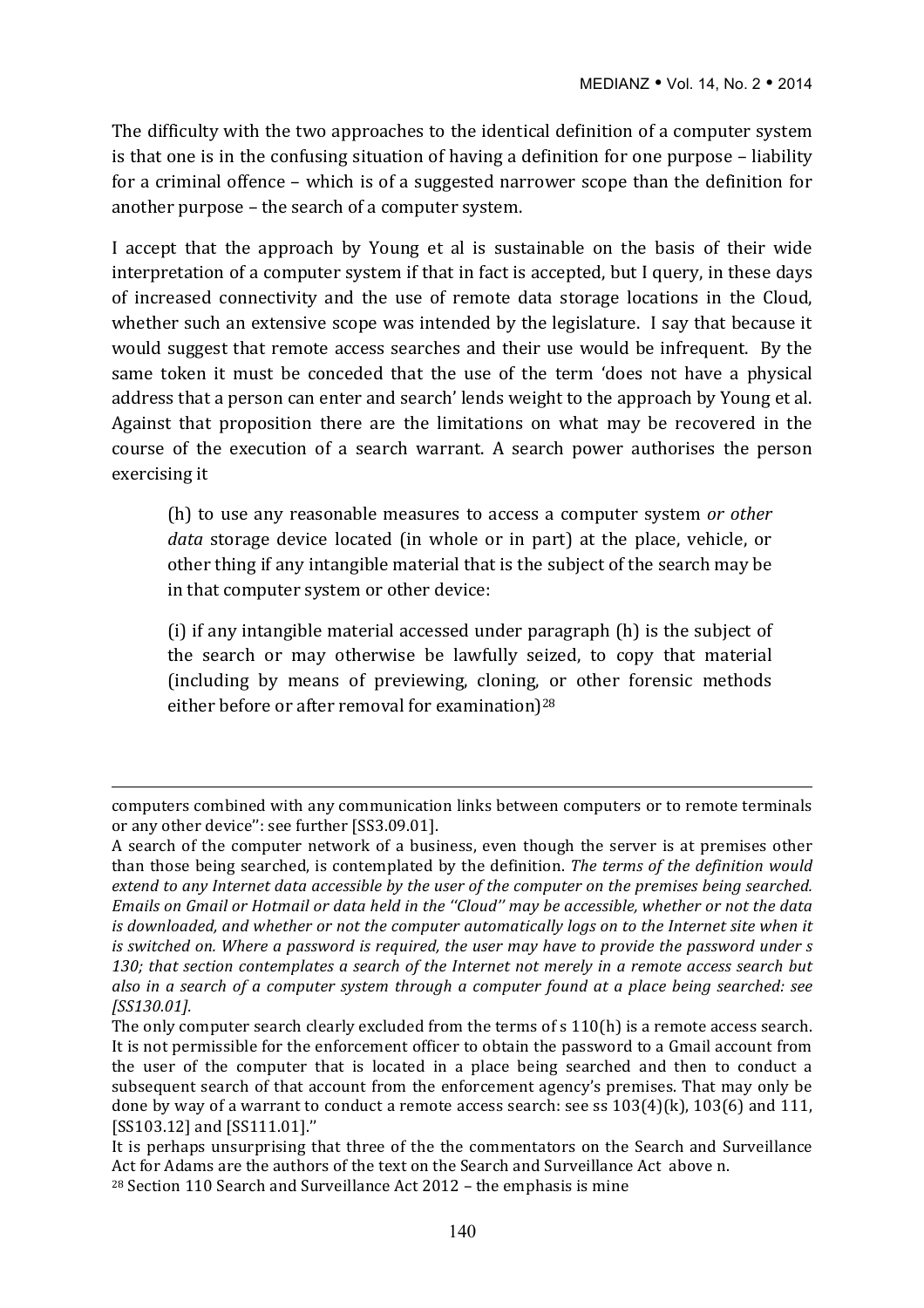$\overline{a}$ 

The computer system is limited to one that is located at the physical location of the search, and similarly the material seized may be copies or cloned. This would, with respect, suggest a more restrictive definition of a computer system. The remote access search would address the wider scope that Young et al would subsume into the definition of a computer system. Regrettably this matter of the scope of the definition is one that can only be resolved by the Courts after full argument.

In my view the possibility of there being a need to carry out a de facto remote search under a de jure computer search warrant should be addressed by the investigating officer in the application for a search warrant.

In addition, investigating officers are cautioned against using terminals that are the subject of a computer search because of potential data corruption or alterations to data which would impugn the reliability of a forensic clone and investigation. The utilisation of local machines, the subject of a search warrant, is something that should be carried out with extreme care.

Section 111 deals specifically with the remote access search of a thing authorised by a warrant and states:

'Every person executing a search warrant authorising a remote access search may:

(a) use reasonable measures to gain access to the thing to be searched and

(b) if any intangible material in the thing is the subject of the search or may otherwise be lawfully seized copy that material (including by means of previewing, cloning or other forensic methods)'.

The use of the words 'in the thing' suggests that whatever it is that retains the data is in the nature of a 'container.' This demonstrates the difficulty in attempting to conceptualise locatable electronic data which may in fact be spread across a number of servers or hard drives.<sup>29</sup>

Whether or not cloning would be a proper means of retrieving data located in a remote server in the Cloud is debatable. Young et al<sup>30</sup> suggest that a forensic clone may be taken during a remote access search. While this may be permissible at law, care would have to be taken to ensure data integrity during such a process. An additional problem arises as to the nature of the data in its raw form, and the combination of software and hardware that will be necessary to render it into meaningful information. It seems that the cyber-search provisions of the Search and Seizure Act are premised upon an assumption of the availability of proper interpreter or rendering hardware and

<sup>&</sup>lt;sup>29</sup> For a consideration of analogies for a computer as a storage device see *Chief Executive Ministry of Fisheries v United Fisheries* [2010] NZCA 356, [2011] NZAR 54 and *Faisaltex Ltd v Preston Crown Court* [2008] EWHC 2382 (Admin), [2009] 1 WLR 1987 (DC) discussed below. <sup>30</sup> Above n. 30 para ss111.03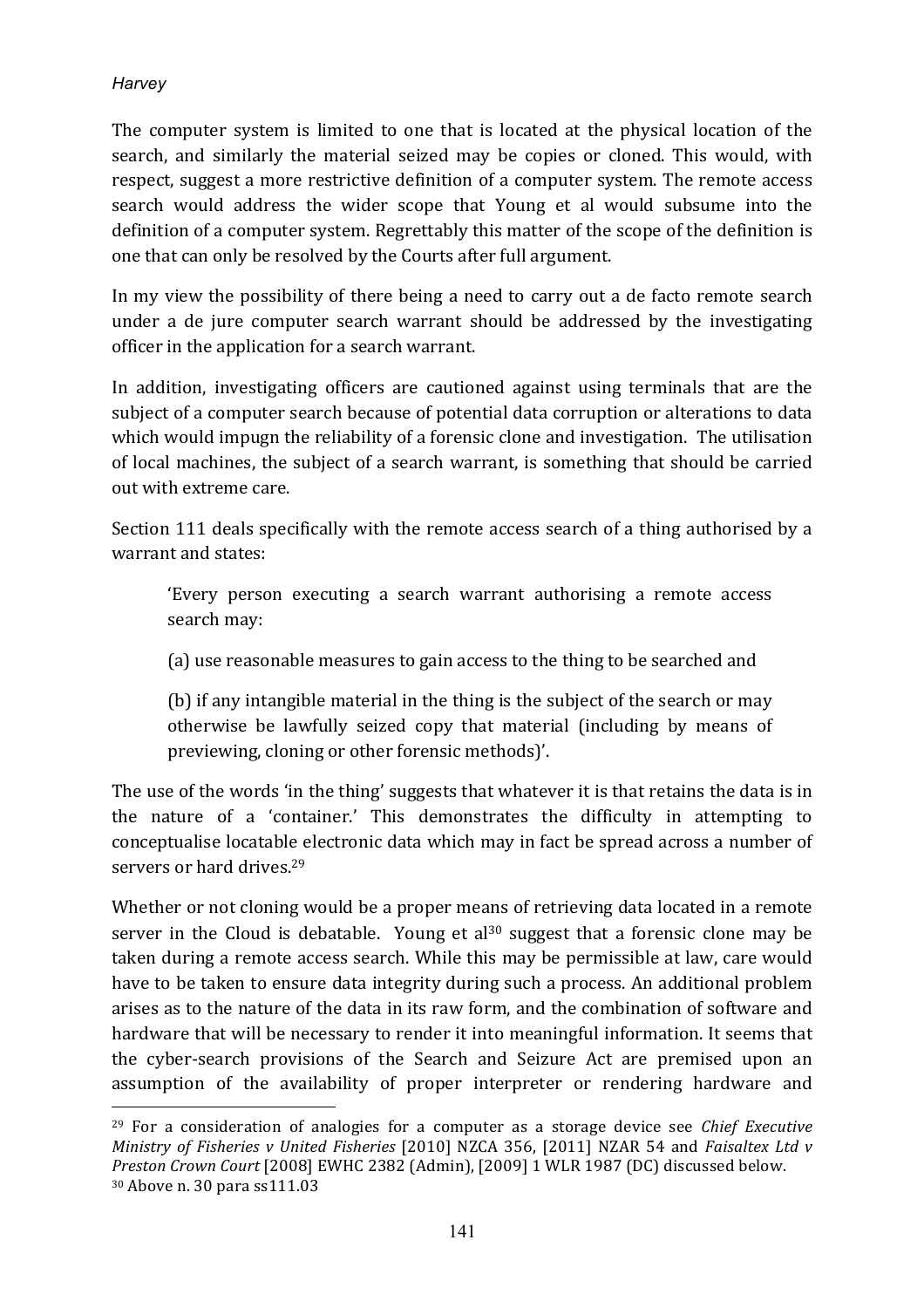software which may make the data intelligible. As I have earlier observed, the data in of itself means nothing unless one is able to interpret binary language.

Section 112 authorises the removal of items for examination or analysis in certain circumstances. It provides as follows:

If a person exercising a search power is uncertain whether any item found may lawfully be seized, and it is not reasonably practicable to determine whether that item can be seized at the place or vehicle where the search takes place, the person exercising the search power may remove the item for the purpose of examination or analysis to determine whether it may be lawfully seized.

This raises the prospect of seizure of an item to determine whether or not it may be lawfully seized, and could well apply within the context of a computer or computer data prior to cloning. As will be discussed later, the effect of the decision of the Court of Appeal in *Chief Executive Ministry of Fisheries v United Fisheries Limited*<sup>31</sup> will be relevant, along with a consideration of the 'plain view' provisions of the Search and Surveillance Act.32

#### **Cyber Search Specialist Assistance and Expertise**

There will be occasions in the course of a computer search where specialist expertise will be required. Section 113 allows for people to be called upon to assist a person exercising a search power. The person assisting may:

use any reasonable measures to access a computer system or other data storage device located (in whole or in part) at the place, vehicle, or other thing if any intangible material that is the subject of the search may be in that computer system or other device.<sup>33</sup>

Where any intangible material accessed under paragraph (h) which is the subject of the search or may otherwise be lawfully seized, the person assisting may copy that material.<sup>34</sup> Section 114 specifically addresses powers of persons called to assist in remote access search. These powers are similar to those of the person executing the search warrant under s 111.

Section 114 provides that every person called on to assist a person executing a search warrant authorising *a remote access* search may:

(a) use reasonable measures to gain access to the thing to be searched; and

<sup>31 [2010]</sup> NZCA 356, [2011] NZAR 54.

<sup>&</sup>lt;sup>32</sup> Search and Surveillance Act 2012, s 123.

 $33$  Ibid., s  $113(2)$ (h).

 $34$  Ibid., s  $113(2)(i)$ . Including by means of previewing, cloning, or other forensic methods either before or after removal for examination.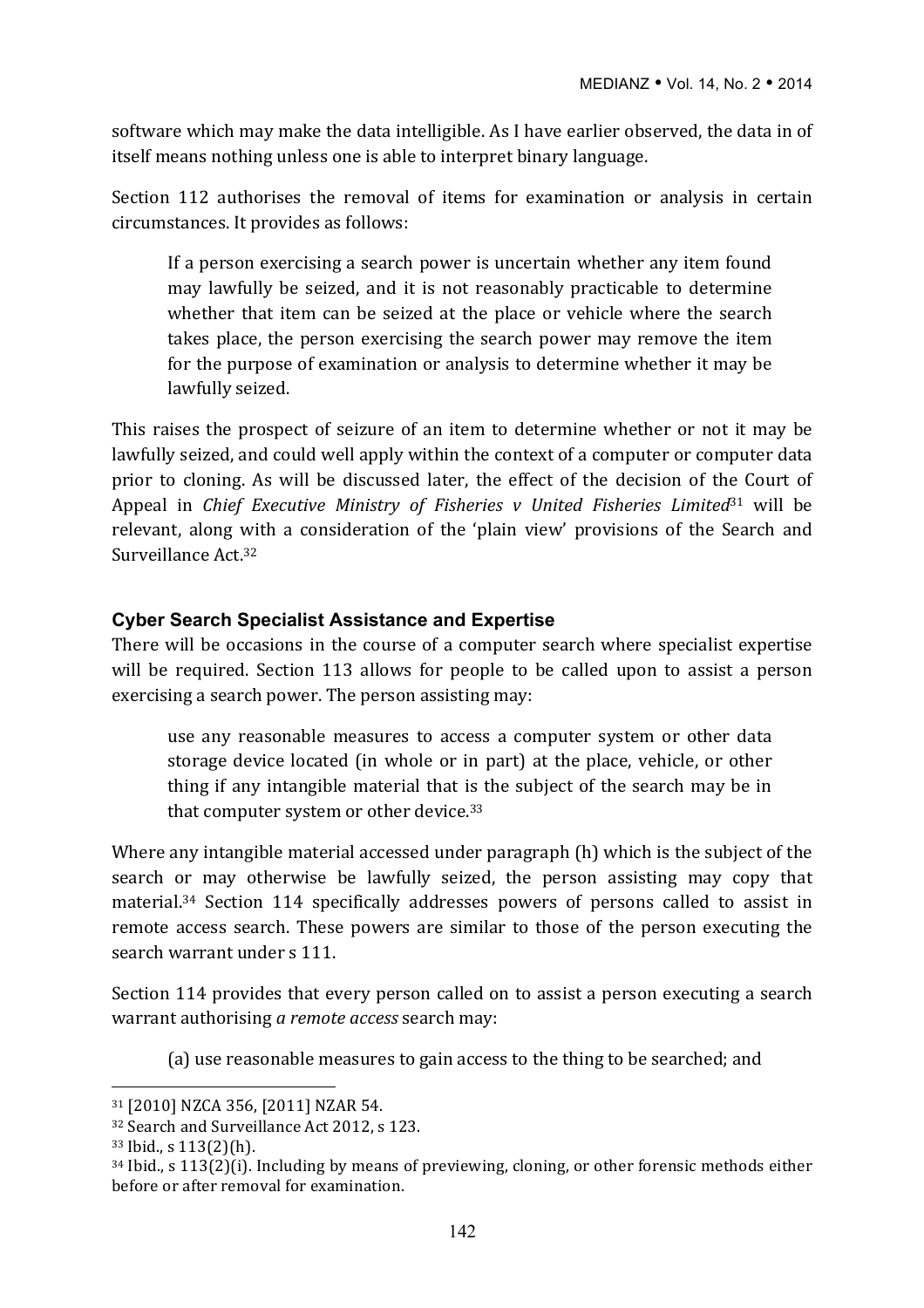(b) if any intangible material in the thing is the subject of the search or may otherwise be lawfully seized, copy that material (including by means of previewing, cloning, or other forensic methods).

Obtaining access to computer systems or to remote access sites may have additional layers of difficulty arising from the need to know login names, passwords and encryption particulars. Section  $130^{35}$  provides that a person exercising a search power in respect of data held in a computer system or other data storage may require a 'specified person' to provide access information and other information or assistance that is reasonable and necessary to allow the person exercising the search power to obtain access to the data. The definition of a 'specified person' is contained in s  $130(5)$ .<sup>36</sup> The specified person may be:

(a) the user of a computer system or other data storage device or internet site who has relevant knowledge of that system device or site or

(b) a person who provides an internet service or maintains an internet site and who holds access information.

The scope of the definition of a specified person in s  $130(5)$ (b) is quite wide and could include an internet service provider who holds access information, or a person who maintains a particular site for data storage purposes and who may also have access information. This could cast an obligation upon an ISP or data storage organisation, both of whom may hold access information on their files, to provide that information to enable a remote access search or a search of a computer system.

The mere provision of access should not amount to self incrimination, $37$  but must be read subject to sub Part 5 of Part 4 which relates to privilege and confidentiality.

Section 130(5) defines a 'user':

 $\overline{a}$ 

'user', in relation to a computer system or other data storage device or an Internet site, means a person who-

(a) owns, leases, possesses, or controls the system, device, or site; or

(b) is entitled, by reason of an account or other arrangement, to access data on an Internet site; or

 $(c)$  is an employee of a person described in paragraph  $(a)$  or  $(b)$ .

<sup>35</sup> Which, as I have earlier observed, replicates in substance Summary Proceedings Act, s 198B. 36 A term or definition that was not present in section 198B.

 $37$  Search and Surveillance Act 2012, s 130(2) – (3). See also Summary Proceedings Act 1957, s 198B.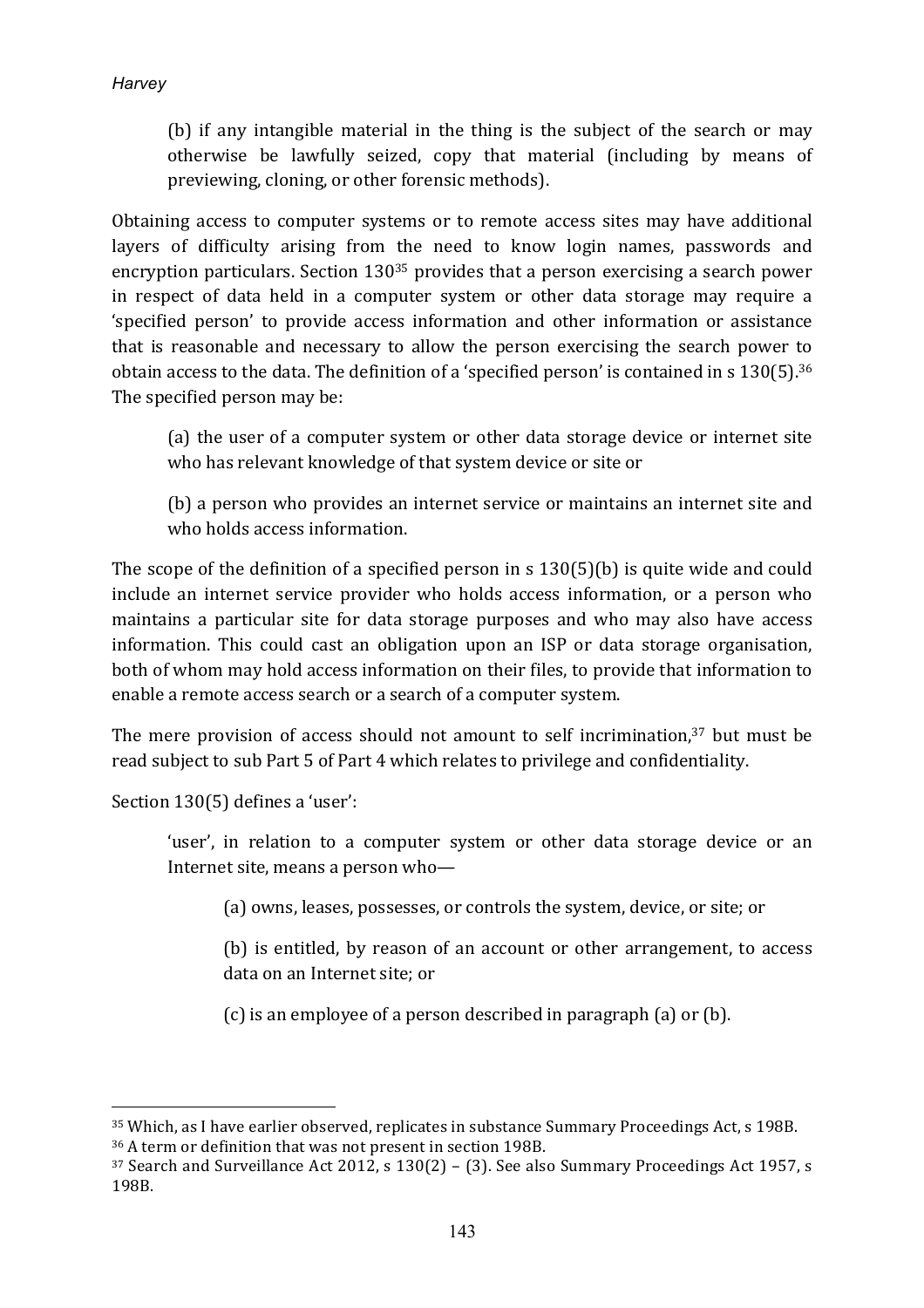The definition is wide although it is limited to s 130 because it is prefaced with the words 'in this section.' A 'user' becomes important because that word is used in the definition of a 'specified person' in section  $130(5)$ .<sup>38</sup>

Section 198B of the Summary Proceedings Act contained an offence for failing to assist in providing knowledge of a computer or network to assist access. A similar offence is provided in the Search and Surveillance Act 2012 in respect of a breach of s 130 and that offence is contained in s 178. It is an offence to fail, without reasonable excuse, to assist a person exercising a search power when requested to do so under  $s$  30(1).

## **Notice of a Remote Access Search**

Notice of the fact of a remote access search will not be apparent to a person whose data may be the target of the search unless that person is present when the remote access search is carried out. The provisions of s 132 are designed to ensure that the target of a remote access search has been notified that a search has been carried out. The person conducting a remote access search must, when the search has been completed, send an electronic message to the e-mail address of the 'thing' being searched and attach a copy of the search warrant and provide certain particulars:

(i) the date and time of the commencement and completion of this search;

(ii) name and unique identifier of the person who had overall responsibility for that search:

(iii) the address of the office to which enquiries should be made.<sup>39</sup>

If the electronic message cannot be delivered or is returned undelivered, the person conducting the search has to take all reasonable steps to identify the user of the thing searched and send the information to that person.

The language of s  $132(1)$  is confusing because it is based upon a number of assumptions. It refers to the 'thing' being searched. This may be the data storage facility which is the subject of the remote search. It is highly unlikely that a Cloud based server, for example, would have an e-mail address. It will have an IP address. That does not automatically mean that such IP address will be associated with an e-mail account or an e-mail server. There may be an e-mail address associated with the account of the person who is using the Cloud based service. However, in some cases the provisions of the subsection may be impossible of performance because the thing searched may not have an e-mail address. In addition, notice to a 'thing' presumably is conflated with notice to a person since it will be a person who will be taking any action following upon a remote access search.

It would have been preferable to eliminate the confusion caused by the default position. Given that the intention of the notice is to bring the fact of a remote search to a person

<sup>&</sup>lt;sup>38</sup> See above.

<sup>&</sup>lt;sup>39</sup> Search and Surveillance Act 2012 Section 132(1)(b).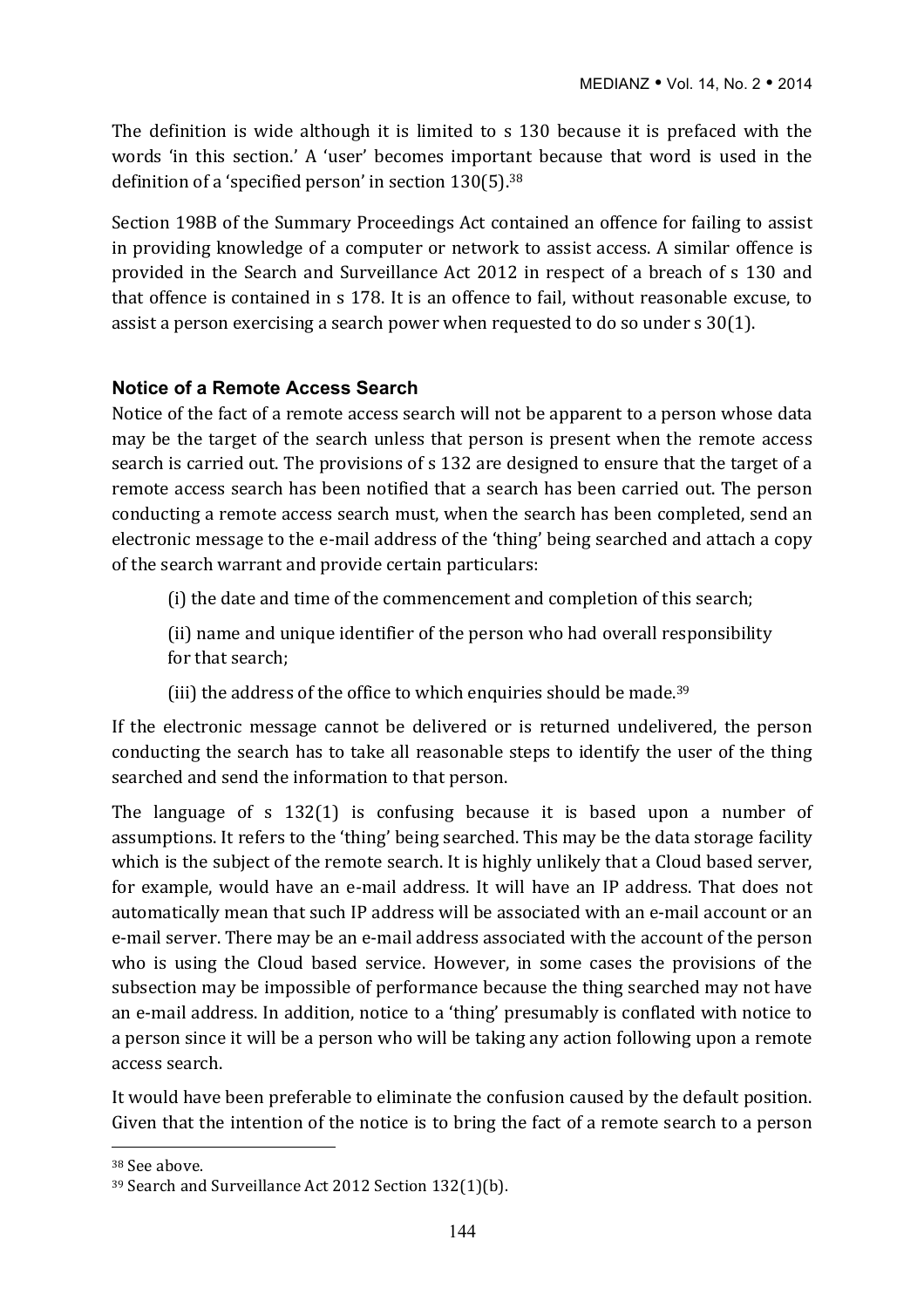associated with the target of the remote access search, the requirement to ascertain that person, and give notice would have been a preferable default position.

If the broad definition of a 'computer system' as favoured by Young et al. is adopted, the access information required for a remote access search will have been obtained at the time of the physical search of computer equipment, and a person will usually have been identified as responsible for that equipment. In such a situation, notice of the remote access search could be given to that person. Otherwise, notice may have to be given to the provider of the service  $-$  be it Cloud or web-based e-mail. The use of the word 'thing' is unhelpful in this context.

## **Computer and Remote Access Searches and Extraterritorial Issues**

Computer searching gives rise to jurisdictional issues in the case of data stored in servers situated in another jurisdiction. Cloud computing makes this almost inevitable. Some data in the Cloud may be held across a number of jurisdictions.

An extra territorial or cross-border search occurs when an enforcement agency from New Zealand obtains access to a computer or an address that is in another country to obtain evidential material in executing a domestic search warrant. The Law Commission suggests that jurisdictional issues arising as to the access to data are likely to be the biggest obstacle to effective remote access searches. The matter is further complicated by virtue of the fact that New Zealand is not a signatory to the Convention on Cyber Crime 2001, which allows for cross-border assistance in criminal matters. $40$ 

However, New Zealand has enacted the Mutual Assistance in Criminal Matters Act 1992, which is designed to facilitate New Zealand providing and obtaining international assistance in criminal matters. This includes obtaining evidence and executing requests for search and seizure. However mutual assistance would require that a search would have to be carried out pursuant to the laws of the assisting state rather than in accordance with the Search and Surveillance Act.

The Law Commission suggested that remote cross-border searches should be allowed where the search is to open source or publicly available data regardless of where it is stored geographically. This presumably would not have privacy or information 'ownership' implications. In such a case, if data is available to the public it would not require a search warrant.

Cross-border searching could be conducted in accordance with mutual assistance arrangements, as has already been suggested. The third suggestion offered by the Law Commission suggested that cross-border searches could be specifically authorised under a search warrant. In my view that raises some very real difficulties, especially where there are no mutual assistance arrangements in place. The remote access search

 $\overline{a}$ <sup>40</sup> The Convention on Cybercrime, ETS no 185, Budapest 23 November 2011.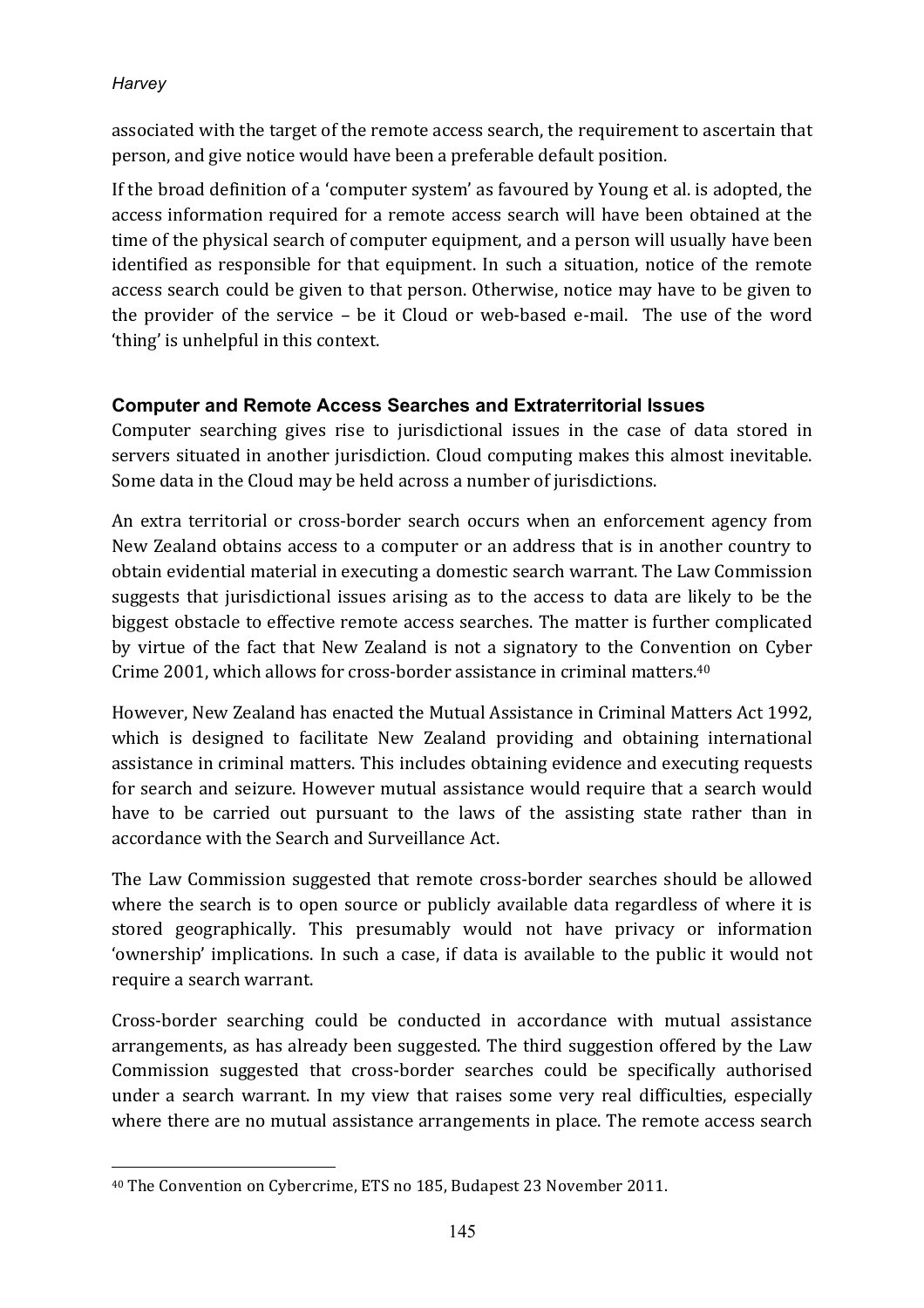may well constitute an unlawful act under the laws of the other state. Alternatively there may be other criteria that have to be fulfilled before a search may be lawful. For example, the United States of America has a developed jurisprudence based upon Fourth Amendment considerations which differ from those in New Zealand.

A further difficulty involves unlawful access to computer systems contained in provisions similar to s 252 of the Crimes Act 1961. Many countries have enacted, or are likely to enact, legislative provisions prohibiting such access within their borders and a remote access search would therefore be unlawful. A lawfully issued search warrant may not fulfil authorisation requirements that would allow access in the 'hosting' state.

The Law Commission acknowledged that while principles of territorial sovereignty should be recognised to the maximum extent possible, observation of such principles may be impossible where the identity of the relevant jurisdiction is unknown.

To further complicate the matter, unlawful cross-border searches run the risk of censure by a foreign government and the risk that the evidential material derived from the search may be rendered inadmissible on the basis of foreign unlawfulness.

The Law Commission considered whether the approval of the Attorney General should be sought for a remote cross-border search, but submissions did not favour such precondition on the basis of uncertainty and potential delay, and does not appear in the Act.

The suggestion that search warrant authorisation would cure jurisdictional problems arising in a remote cross-border search does not, in my view, solve the problem. The Law Commission suggested that, if a remote cross-border search was sought, a warrant application

- (a) would require disclosure of that fact,
- (b) that the search was or would likely to be a cross-border search,

(c) together with the nature of any mutual assistance arrangements with the relevant country if the identity of that country was known.

Where a warrant was issued without specific authorisation for a cross-border search, the enforcement agency would have to return to the issuing officer for further authorisation for a cross-border search. Such a situation might become apparent in the course of executing the initial search warrant. This is the preferred option for the Law Commission given the inconclusive state of international law.

In the case of *Stevenson*  $v$   $R$ ,<sup>41</sup> the police applied for a search warrant addressed to Microsoft for records that were kept in the USA. The request was directed to Microsoft

<sup>41 [2012]</sup> NZCA 189.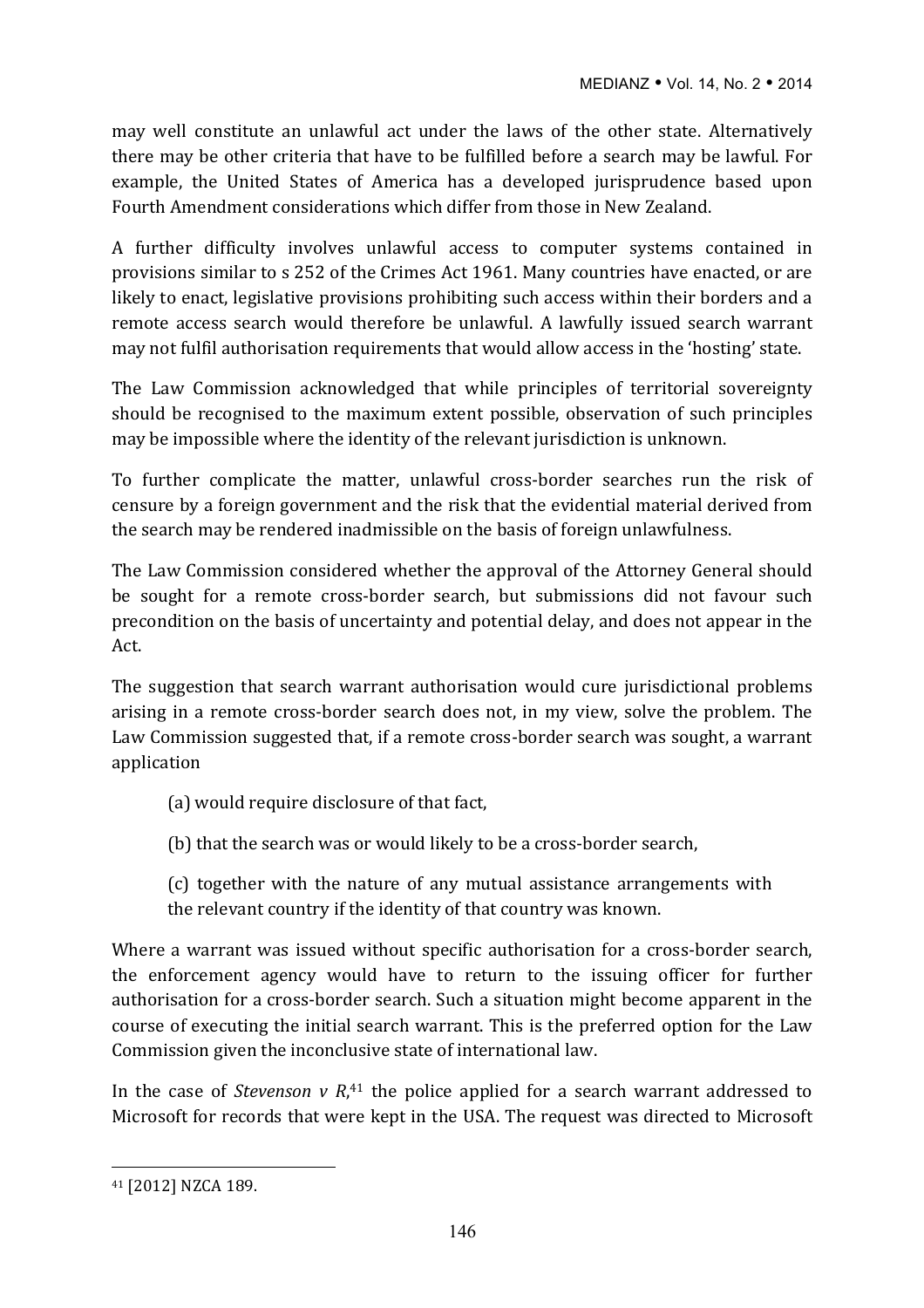in New Zealand, who forwarded it to the American parent. The appellant challenged the issue of the warrant. The court held as follows:

Fourth, Mr Haskett submits that the warrant issued against Microsoft should be ruled invalid and the evidence obtained from that source excluded. He relies on the same grounds advanced in support of the challenge to the search warrant, which we have rejected. Additionally, however, he submits that the warrant for Microsoft was invalid because it purported to authorise search in the United States of America. The answer to that submission is, as Mr Ebersohn points out, that the Summary Proceedings Act does not require a warrant to be limited to the New Zealand jurisdiction although of course it could not be practically enforced outside of New Zealand.<sup>42</sup>

Could this approach – without any developed reasoning – be applied under the Search and Surveillance Act and particularly to remote access searches? The determinative language of the court would suggest it does. A remote access warrant, like a warrant under the Summary Proceedings Act, is not limited to the New Zealand jurisdiction. But the issue of practical enforcement off-shore encounters a technology that enables the act of searching without the formal execution of the warrant. Technically, a remote access search can be carried out. The technology allows an enforcement officer to obtain access to a server off-shore and obtain the data sought. In a situation where a warrant had not been issued authorising such a search, such an action would constitute unauthorised access to a computer system. In such a case, because an action necessary to the commission of the offence had taken place in New Zealand, this would expose the person accessing to an offence against s 252 of the Crimes Act 1961. Thus, the issue of a remote access warrant would protect the enforcement officer from any potential liability in New Zealand. The warrant would make lawful an act of 'hacking' that would otherwise be unlawful and punishable under domestic law. In addition, the provisions of s 132 would allow retrospective notice of the search to be given to the user of the thing searched. But does that mean that there are no implications as far as the 'hosting' state is concerned? There certainly are, and the recipient of a s 132 notice could well raise the issue with the enforcement authorities in the hosting state.

These conclusions suggest that the comment in *Stevenson* may need to be revisited. The first point to note is that *Stevenson* did not deal with a remote access search and was directed to an entity that had a physical domestic presence. Secondly, the information sought may have been digital in nature, but would have to be retrieved by human intervention. A remote access search, by its nature ,does not require action on the part of the 'thing' in respect of which the search is authorised. Arising from that, the third point is that the technology allows complex enforcement issues to be circumvented. The remote access search can be effected by use of the technology.

 $\overline{a}$ 42 [2012] NZCA 189 at [57].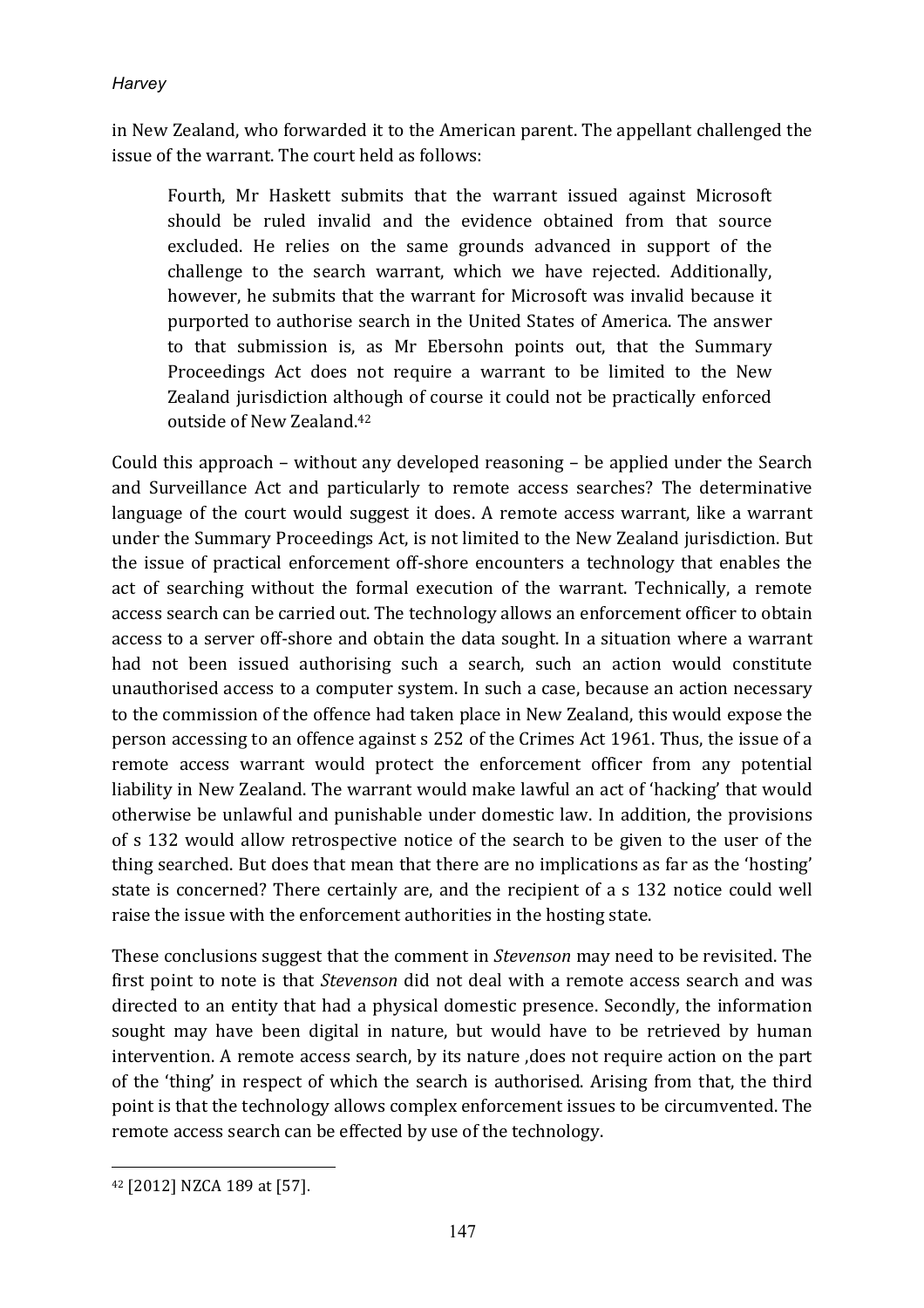But just because the technology allows it, should this be permitted to happen? Should the issue of a search warrant allow an extraterritorial remote access search, and should the fruits thereof be admissible? A strict 'crime control' approach would suggest an affirmative response. On the other hand, a principled approach that recognises the broader issues of the Rule of Law must recognise that there is a customary international law prohibition on conducting investigations in the territory of another state.<sup>43</sup> Remote access searches violate territorial integrity and, whatever the constitutional constraints that exist within the searching country, such searches are prohibited as violations of international law. Notwithstanding the utopian vision of a separate jurisdiction for cyberspace, the reality is that data has a physical location within the territorial jurisdiction of a state.

Some states have asserted that they possess a broad power to conduct remote crossborder searches, that is, to use computers within their territory to obtain access to and examine data physically stored outside of their territory, so long as the data is relevant to an investigation of conduct over which they have jurisdiction and their own law authorises the search.<sup>44</sup> On the other hand, states applying a stricter interpretation of customary international law to remote cross-border searches need to use various legal assistance mechanisms to conduct the search, such as mutual legal assistance treaties or co-operation at police level. Some steps have been taken toward developing international instruments that facilitate international co-operation and mutual assistance and the recognition of a limited power to conduct cross-border searches.<sup>45</sup>

There are compelling reasons of international comity, adherence to mutual assistance arrangements and to obligations at international law that demand that New Zealand take a principled approach to prohibiting off-shore remote access searches where no reciprocal arrangements are in place. Mutual assistance procedures, where they exist, should continue to apply. Where cross-border searches are permitted within the scope of those arrangements, they should be permitted. A problem arises in situations where mutual assistance arrangements exist but are inadequate to cover cross-border searches; where no mutual assistance arrangements are in place; or it is entirely unclear which jurisdiction remotely accessible data is held in. The Law Commission suggests as follows:

Where there are no mutual assistance arrangements in place between New Zealand and the jurisdiction in which the data is held, cross-border searches should be permitted, provided that the search is not unlawful in the

<sup>&</sup>lt;sup>43</sup> Michael A. Sussman, 'The Critical Challenges from International High-tech and Computerrelated Crime at the Millennium' Duke Journal of Comparative & International Law Volume 9, Number 2 (Spring 1999), 451 – 489.

<sup>&</sup>lt;sup>44</sup> Patricia L. Bellia, 'Chasing Bits Across Borders' (2001) University of Chicago Legal Forum, 35 -101, 39.

<sup>&</sup>lt;sup>45</sup> For example, article 19(2) of the Convention on Cybercrime recommends only permitting remote searches within a country's territory.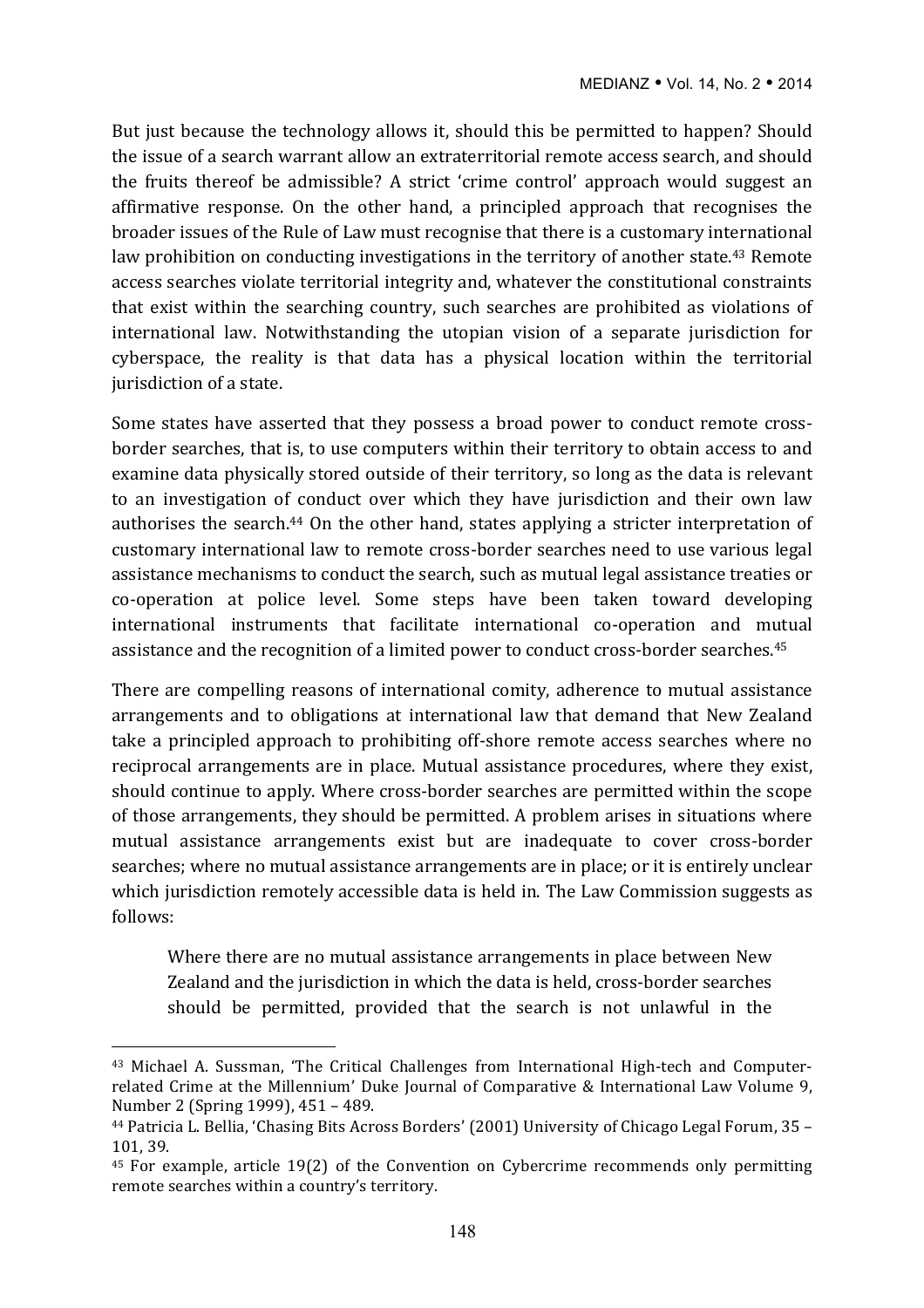jurisdiction in which the data is held. It would be undesirable for New Zealand law to authorise an action that may constitute an unlawful act under the laws of another country. Enforcement agencies would therefore need to investigate any local legal restrictions on the accessing and searching of data and ensure that any remote cross-border search is conducted in compliance with any such restrictions. Where an agency concludes that a search would not be unlawful in the relevant jurisdiction, any other possible consequences should be considered, bearing in mind the seriousness of the offending under investigation and the likely attitude of the country in which the data is held. However, any such authority to conduct cross-border searches would be of somewhat limited scope, given that many countries have enacted or are likely to enact legislative provisions prohibiting such access to computer systems within their borders.46

What of the situation where it is unclear in which jurisdiction data may be held? The Law Commission was of the view that there may be circumstances where law enforcement agencies should be permitted to conduct a search. It stated:

While principles of territorial sovereignty should be recognised to the maximum extent possible, this becomes impossible to observe where the identity of the relevant jurisdiction is unknown. To prevent law enforcement from investigating alleged offending solely because data is held in an unknown jurisdiction would also create an obvious incentive to hide data in offshore storage facilities. However, it is difficult to find workable parameters for cross-border searches in unknown jurisdictions. We considered whether authority should be contingent on there being no reason to believe that the search would constitute an offence under the laws of any particular jurisdiction. However, with the growing numbers of countries enacting prohibitions on the unauthorised accessing of computer systems this is likely to be unworkable in practice. We considered, alternatively, whether New Zealand law could be used as a benchmark. However, this is also unworkable in practice as a search of data held in New Zealand by foreign law enforcement is unlikely to be lawful under s 252 of the Crimes Act 1961.47

The question of a remote access cross-border search is fraught with difficulty and in my view is one where judges issuing search warrants should tread with extreme care. It may well be that the concept of 'cyber space' as a separate place confuses the issue, but the fact of the matter is that the data the subject of the search is located on a server in a foreign jurisdiction. That the data may be accessed remotely by an enforcement

<sup>46</sup> Above n. 2para 7.122.

<sup>47</sup> Ibid.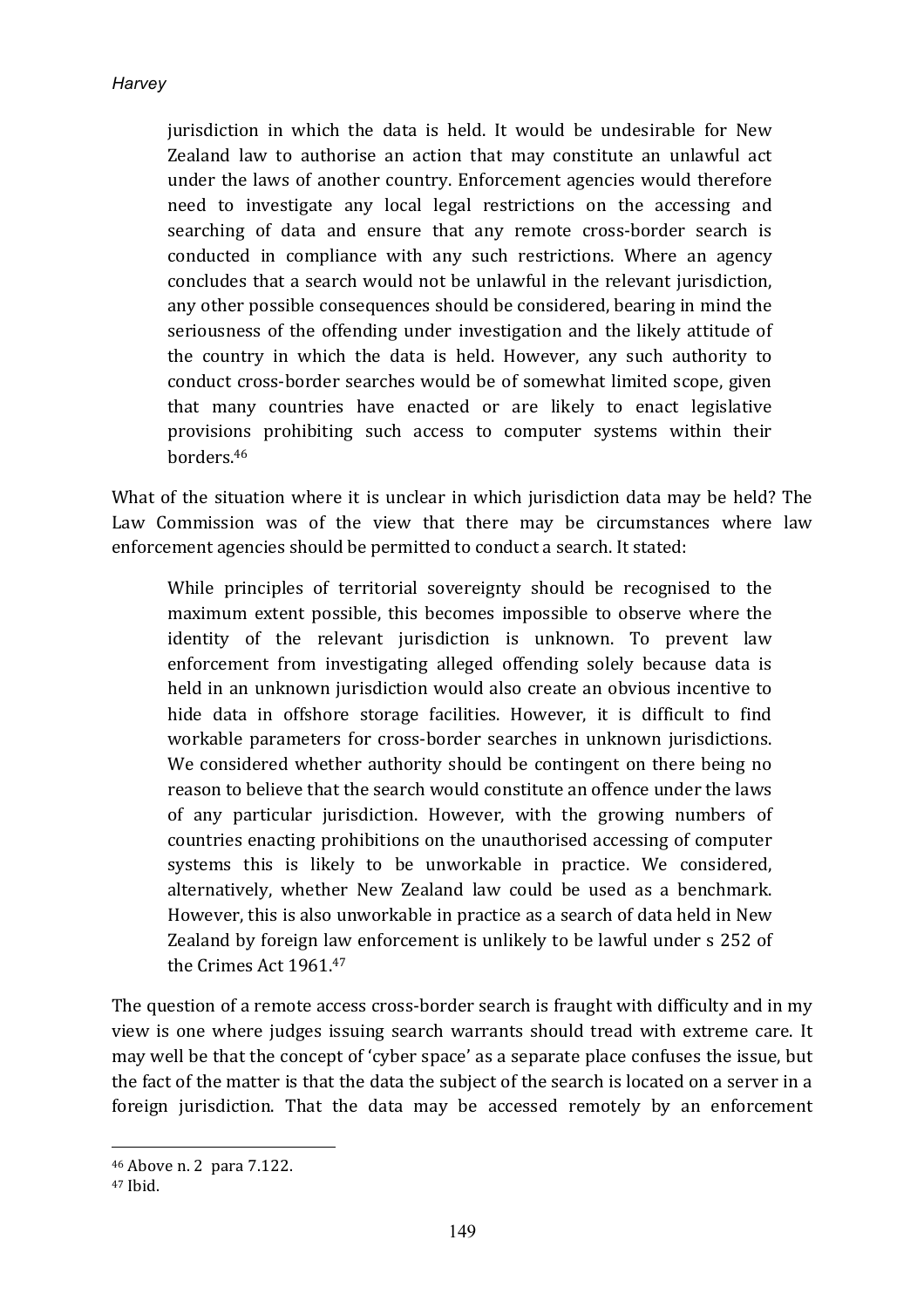authority has 'physical world' ramifications. Differing standards and thresholds for search together with differing approaches towards privacy and data security mean that there is no easy answer to whether a cross-border remote access search would be lawful and therefore whether or not the evidence would be admissible. There would have to be very clear disclosure of all issues at search warrant stage so that if it were found that the search was unlawful, the curative powers of s 30 of the Evidence Act 2006 could be brought into play. Otherwise the issue of a remote access cross-border search warrant might be seen as an egregious act of unlawfulness that could not be cured by the balancing test. In closing on this topic I can only endorse the Law Commission recommendation that New Zealand accede to the Convention of Cybercrime so that cross-border remote access searches could be carried out more effectively and solidly grounded in international law.

#### **Disposal of Forensic Copies**

Section 161 is the final section to be considered in this discussion of the cyber search powers contained in the Act. It deals with the disposal of forensic copies. If a forensic copy of data held on a computer system or other data storage device does not contain any evidential material, the person making the forensic copy must ensure that the copy and any other copies made from it are deleted, erased or otherwise destroyed in a manner which prevents the retrieval of the copy or copies by any method. If the examination of the data shows it contains a *mixture* of data that is evidential material and data that is not, the forensic copy of the data and any copies made of that copy may be retained in their entirety. The forensic copy and any other copies may continue to be searched if such a search was authorised by the search power under which the data was seized and copied.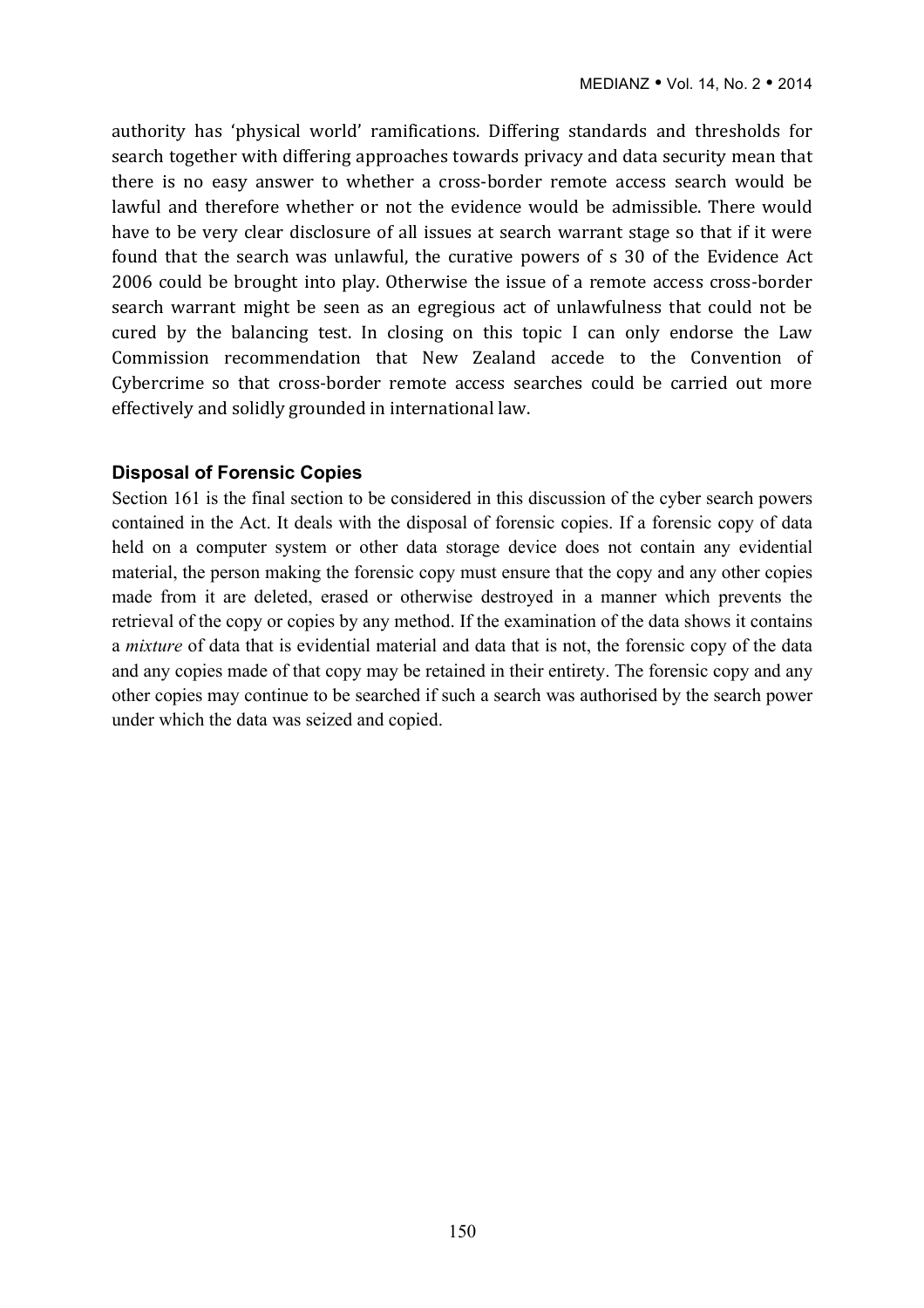## **Handling Data Retrieved**

The Act does not address how forensic data, data retrieved as the result of a search warrant or a remote access search should be handled.

The difficulty arises because computer systems, be they local or remote, rarely contain a single class of data. They may well contain a large mixture of data, some of which may be personal, some of which may be professional, some of which may be confidential, some of which may be protected by privilege and a fraction of which may be of evidential significance. The cloning of a hard drive or the copying of a subscribers 'space' on a remote server will result in a retrieval of a mixture of such information. That much is recognised by  $s$  161(2). The question is how the data should be handled after the search has been carried out, the data recovered and the investigative process is undertaken.

The nature of a computer in the context of search and seizure was considered in the case of *Faisaltex Limited v Preston Crown Court*.<sup>48</sup> In that case, Keane LJ held that an item could be the subject of a search warrant that may contain irrelevant as well as relevant material. In an effort to draw an analogy, a filing cabinet was offered as the example of a container although the court considered that a computer was a single thing and drew an analogy with a diary. With the greatest of respect, it is unwise to attempt to draw analogies with paradigmatically different concepts. Perhaps much of the difficulty that we have with computer technology is that pre-digital paradigm terms appropriate, say, to the print technology such as 'document' and 'web page' are used for convenience in the new paradigm as we struggle to develop language that properly reflects the new concept.

The *Faisaltex* approach was followed by the New Zealand Court of Appeal in *Chief Executive Ministry of Fisheries v United Fisheries.*<sup>49</sup> This involved the execution of a search without warrant. The fruits of the search included some computers. Baragwanath J expressed concern that the wholesale cloning of the computer hard drives could harvest privileged information as well as non-privileged information and a system for searching should protect that information. He stated, at [60]:

Because the evidence establishes that the computer did contain information that was conceivably privileged, I respectfully dissent from the conclusion of the other members of the court that it was lawful to clone this computer without adoption of a procedure to protect the privileged interest. Parliament has not conferred carte blanche upon fisheries officers but is left to the court the task of specifying how to balance the public interest in the enforcement of the law against the competing public interest in the

<sup>48 [2008]</sup> EWHC 2382 (Admin), [2009] 1 WLR 1987 (DC).

<sup>49 [2010]</sup> NZCA 356, [2011] NZAR 54.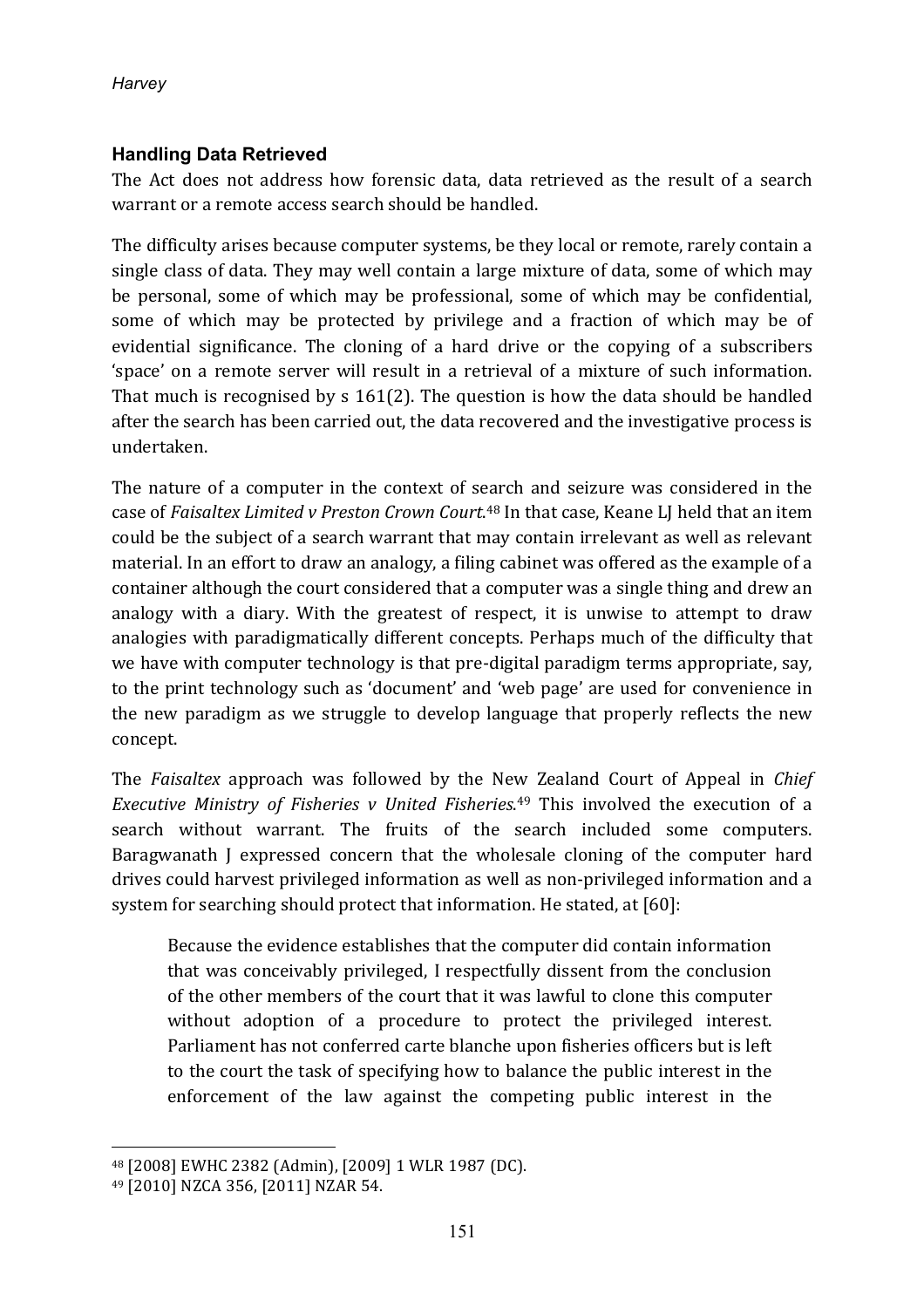preservation of the privilege. I would therefore impute to the legislature an intention that such protection is a condition precedent to a lawful cloning.

The majority of the Court of Appeal concluded otherwise and took a more generous view of the nature of the computer and the information contained thereon. The starting point was based on the evidence of a forensic accountant who stated that computer forensic best practice involved preserving the electronic data contained within the computer from alteration or deletion by forensic copying or cloning.

Because of the volatile nature of electronic evidence, this best practice step is necessary to fix the nature of the electronic data at a point in time. Because of the way in which the computer operates, important evidence such as date and time stamps associated with every file on the computer, as well as the very existence of files, could be altered. The cloning process provides an integrity check that the data cloned is identical to that which existed on the hard drive in the computer being examined.<sup>50</sup> The court took its lead from the *Faisaltex* case and held that it follows, as with a diary or a ship's log, that *the computer itself* is evidence and the relevance is not just in the diary entries but also their position in the diary or log. In this respect the majority seemed to be concerned with as much with the container as with the contents. If this approach is followed, and using unfortunate analogies which must arise from the use of the language of the court, it would be legitimate to take a filing cabinet or copy its entire contents before determining relevance. The majority did recognise and agreed with the problems created by legally privileged material and recognised the difficulties identified by Baragwanath I where legally privileged material was involved. A reasonable exercise of the search power, it was suggested, would entail taking steps to protect such material and an appointment of an independent barrister and computer expert<sup>51</sup> were ways of meeting such concerns the majority observed:

We leave open the more complicated question of how the competing interests are to be resolved where the privacy issues are those of a particular person investigated or employees. <sup>52</sup>

As Baragwanath J observed:

 $\overline{a}$ 

Computers can be used to store a wide range of material including very personal information. There is, though, some force in the argument that many searches, for example those by the police, will involve perusal of both relevant and irrelevant material to find the relevant if the relevant matters likely to be found in a place where irrelevant material is stored. Where a

 $50$  Cloning, however, is just the first step in the evidence recovery process.

<sup>&</sup>lt;sup>51</sup> It would be ideal if both skill sets could reside in the one person.

<sup>52 [2010]</sup> NZCA 356, [2011] NZAR 54 at [82].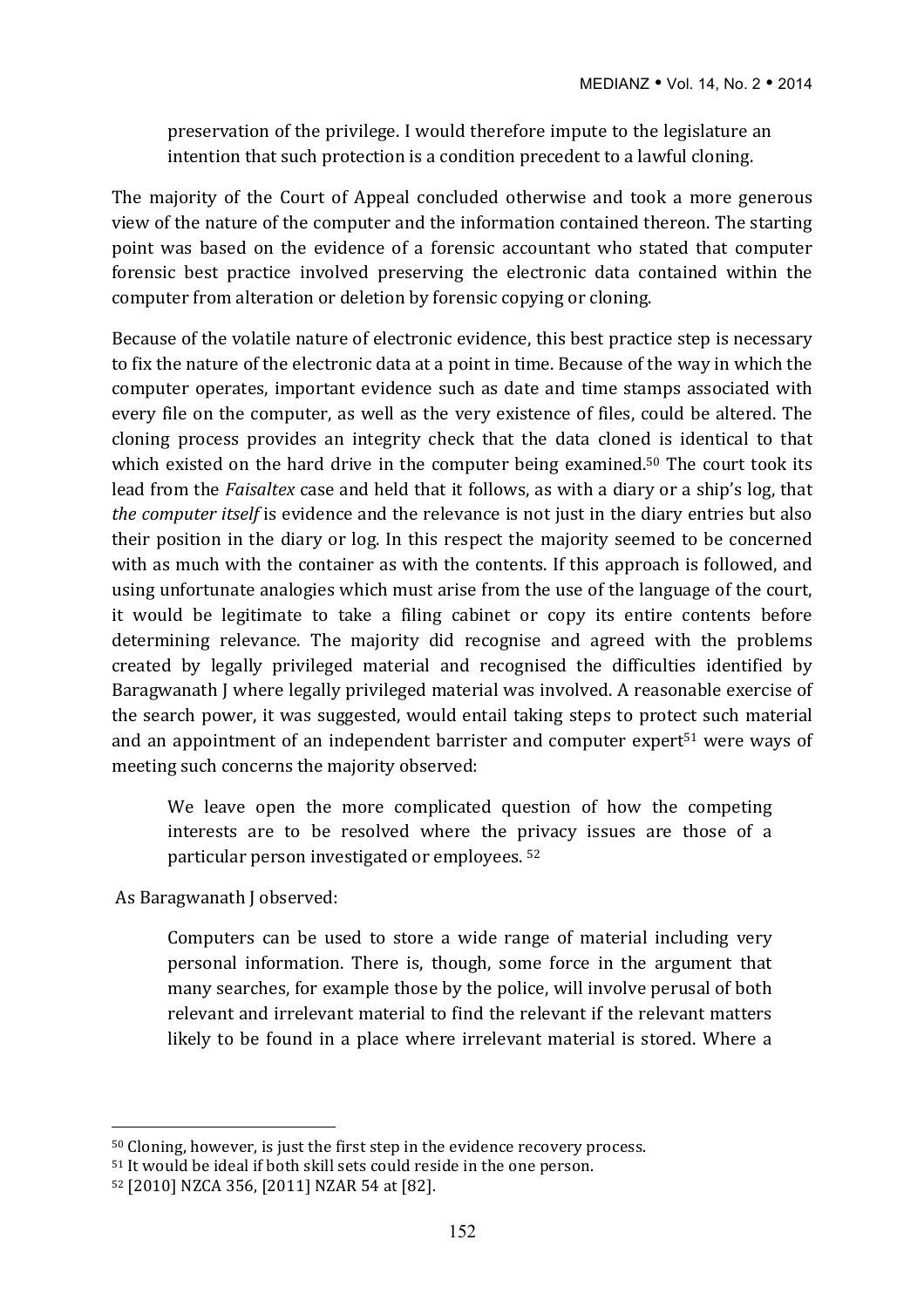computer is used for ordinary work purposes that is likely to militate against any requirement for precautions to protect the irrelevant.<sup>53</sup>

The way in which the examination should be carried out was left to the High Court Judge following the decision of the Court of Appeal.

In *Southern Storm (2007)* Limited v The Chief Executive of Fisheries<sup>54</sup> Mallon J had before her an application for judicial review of a search and seizure conducted by the Ministry of Fisheries at the business premises of the applicant. Electronic copies of computer records were removed together with hard copy documents.

Mallon J made the following observation:

No examination of the electronic copies of the computer records (ie forensic images) had taken place as at the time of the hearing. The Ministry put this 'in abeyance pending finalisation of an agreement or conclusion of these proceedings'. There was some discussion between counsel at the hearing as to whether the process for inspection of the computer copies could proceed. This was left with counsel to advance.<sup>55</sup>

This clearly demonstrates that the Ministry was cognisant of Baragwanath J's comments in the *United Fisheries* case and the need for care in examining forensic images so that issues of privilege could be addressed.

The concern, however, in *Southern Storm* was whether the Ministry took the correct approach to the search of the hard copy documents, particularly when it was informed that there were legally privileged documents on the premises. After considering the comments of the Court of Appeal in *United Fisheries* Mallon J said:

[81] In my view *United Fisheries* did not hold that a search was unlawful under the Fisheries Act if privileged documents are glanced at in the course of a search in order to determine whether a document is relevant or not. Nor did it hold that the search would be unreasonable under NZBORA if that occurred. In his dicta, Baragwanath I was emphasizing the importance of the privilege and the need for system to protect that privilege. A glance at a privileged document infringes the privilege but that in itself does not make the search unlawful or unreasonable.

[82] There is Australian authority to the effect that in some circumstances it will be lawful for those executing the search to glance at a document over which privilege is claimed for the purpose of determining whether it might be covered by privilege.

<sup>53 [2010]</sup> NZCA 356, [2011] NZAR 54 at [82].

<sup>54 [2013]</sup> NZ HC 117

<sup>55</sup> Ibid. para. [45]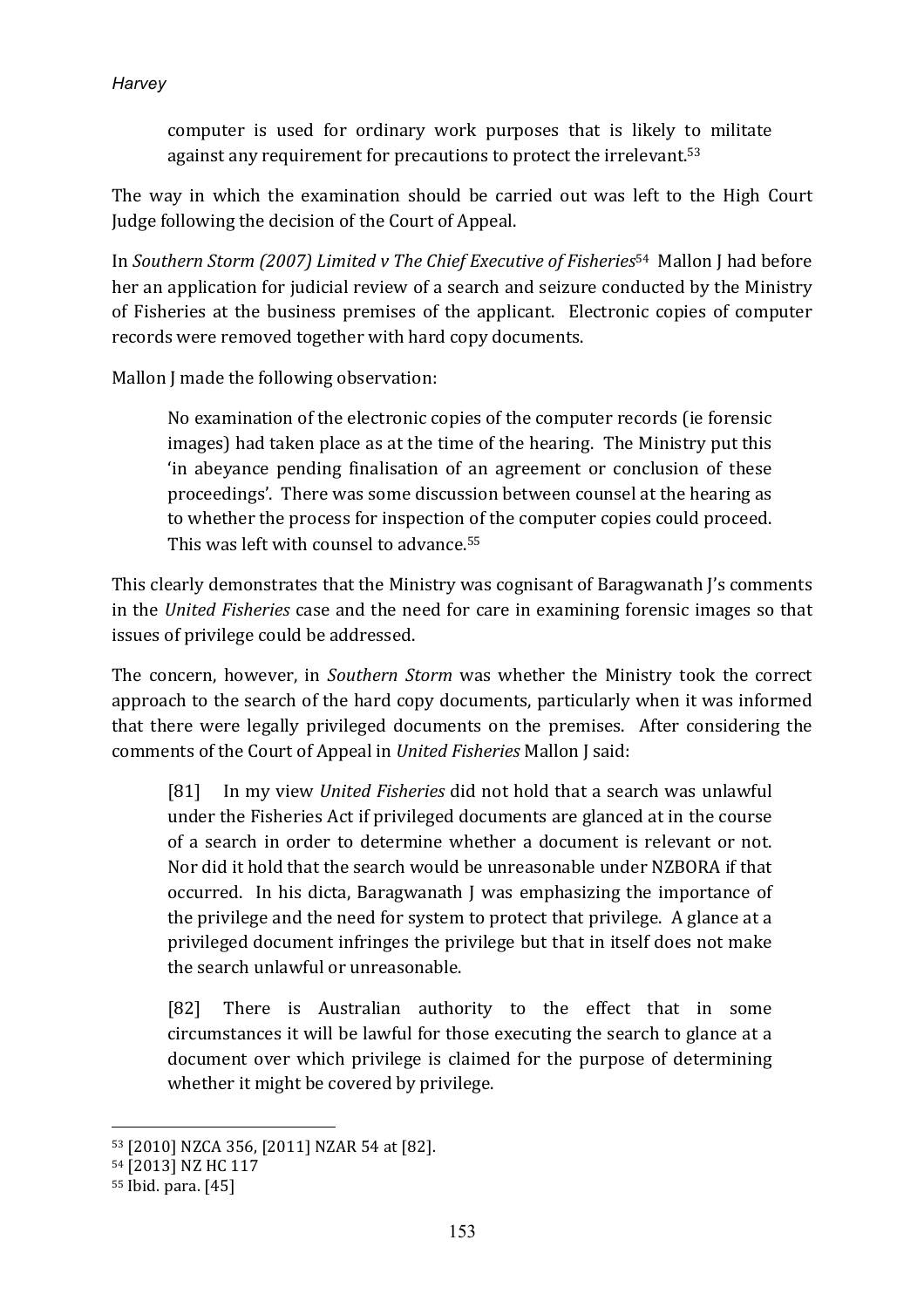This perhaps emphasizes the difference between electronic documents and hard copy documents in the way in which the tools of the digital paradigm may well work to avoid difficulties encountered in the 'hard copy' environment. It would be easier to isolate privileged material without glancing at it in the electronic context if proper search tools (which are used in the e-discovery context) are employed.<sup>56</sup> Concept searching or predictive coding swiftly grouped together potentially questionable documents for review by an independent third party.

The handling of retrieved data inevitably involves a consideration of the 'plain view' doctrine. Although the matter was not specifically addressed in *United Fisheries*, it is suggested that the approach of Baragwanath I and the involvement of third party scrutiny of recovered data apply to seizure of all recovered electronic data. It is to the issue of 'plain view' searches that I shall now turn.

## **Cyber Searches and 'Plain View'**

 $\overline{a}$ 

In theory a cybersearch can be carried out like any other search. The search is limited to information that is specified in the search warrant. Officers may seize evidential material outside the scope of the search warrant if it is in plain view. The same rule applies to digital data. The problem lies in the way in which mixed and largely irrelevant data may be stored on a computer along with material within the scope of the search warrant. At present the evaluation of such material is left to the investigating officer or those called upon to assist. These investigating officers may uncover evidence of other offending beyond the scope of the warrant. It could be argued that because the data is accessible and available (unless it is password protected or encrypted) it is in plain view. The issue that arises in such circumstances is whether or not the 'first view' of the recovered electronic data or the cloned hard drive should be reserved to the investigating officer or be conducted by a third party.

This section argues that the 'plain view' doctrine cannot and should not apply to electronic data, and that prior to a consideration by investigating officers, seized electronic data should be evaluated by an independent third party.

A cloned copy of a hard drive preserves information at a point in time. A difficulty lies in the way in which the examination of that information to locate items of relevance to the inquiry should be carried out. Evidence of matters that are not relevant to the particular inquiry, but that may disclose other information of interest to investigative bodies, may well be uncovered within the 'filing cabinet'. The *United Fisheries* use of the 'filing cabinet' analogy provides a context, but as the discussion continues it will become apparent that the analogy fails when confronted with technical reality.

The 'plain view' doctrine is the subject of s 123 of the Search and Surveillance Act 2012.

<sup>56</sup> See below for discussion of the provisions of s. 142 et seq Search and Surveillance Act 2012 that address privilege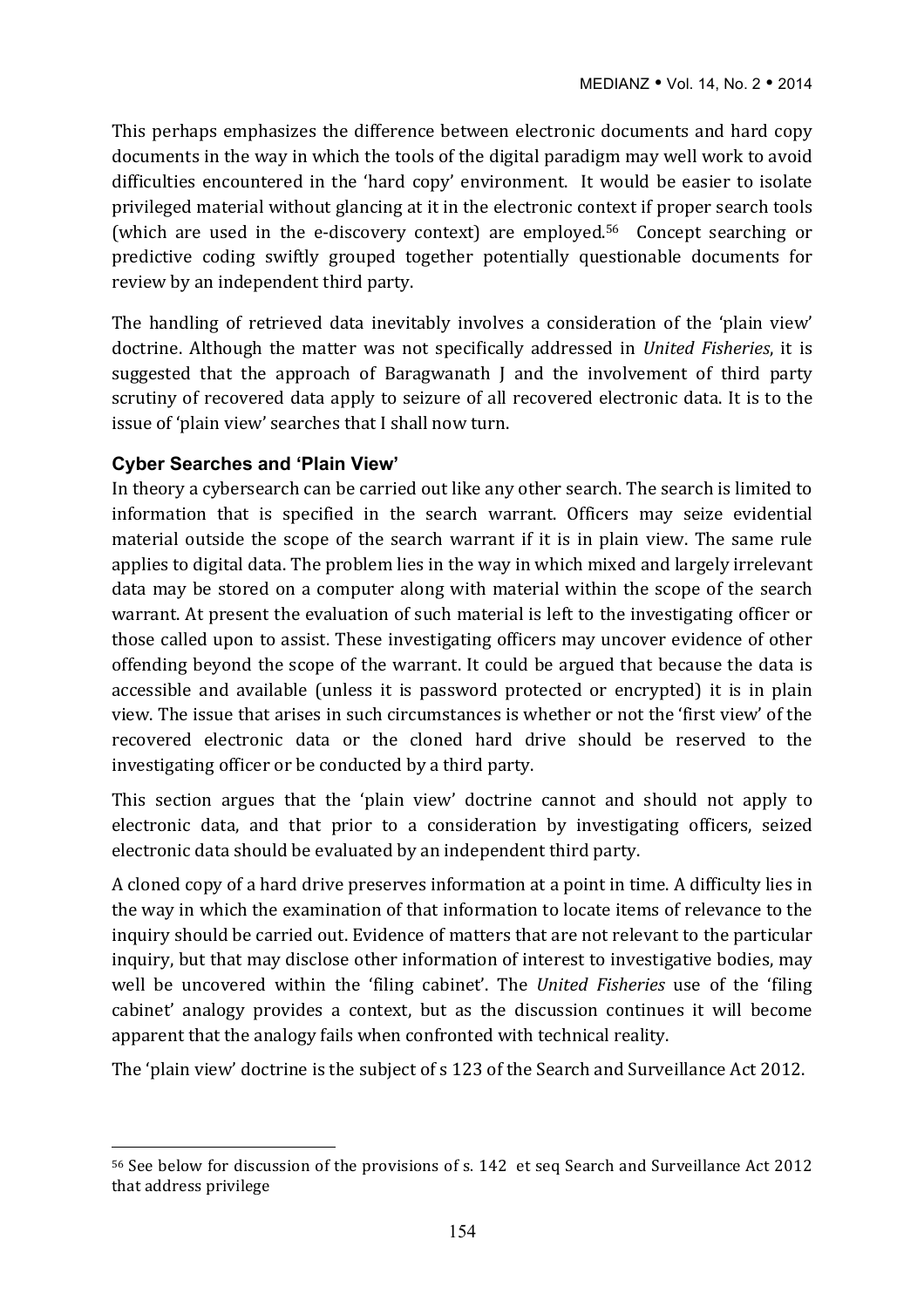## **Section 123 and 'Plain View' Searches**

Section 123 applies when an enforcement officer exercising a search power may seize any item or items that they or a person assisting may find in the course of carrying out the search or as the result of observations at the place or in the vehicle. The officer must have reasonable grounds to believe that they could have seized the items under a search warrant that could have been obtained under the Search and Surveillance Act or any other search power exercisable by them. If there is some uncertainty as to the legitimacy of the search or seizure pursuant to s 112 of the Act, the item may be seized to determine whether or not it may be lawfully seized. The power in s 123 is conditioned only by the pre-requisites contained in  $s$  123(1).

There are three circumstances that are contemplated, namely where the enforcement officer:

- (a) is exercising a search power; or
- (b) is lawfully in any place or in or on any vehicle; or
- (c) is conducting a lawful search of a person.

Sections  $123(1)(b)$  and (c) relate to physical searches. Section  $123(1)(a)$  involves the exercise of a search power. The term 'search power' is defined in s 3 as follows:

'search power' in relation to any provision in this Act, means—

(a) every search warrant issued under this Act or an enactment set out in column 2 of the Schedule to which that provision is applied; and

(b) every power, conferred under this Act or an enactment set out in column 2 of the Schedule to which that provision is applied, to enter and search, or enter and inspect or examine (without warrant) any place, vehicle, or other thing, or to search a person.

It could well be that the reference in s 123 to a physical location automatically limits the 'plain view' doctrine to what may be seen in the place or vehicle and may be limited to the time of the execution of the search warrant. The power to search expires once the warrant is executed.<sup>57</sup> However, there are two ways in which the scope of the 'plain view' doctrine may be widened. The first is that a computer may be present in the place or vehicle and may be amendable to seizure. The second thing is that the definition of 'search power' refers to 'other thing', which may be extended to data under the definition of 'thing'. It is inevitable that complications will arise from the seizure of a computer or the cloning of a hard drive. These complications arise as a result of the nature of electronic data storage.

<sup>&</sup>lt;sup>57</sup> See below for discussion.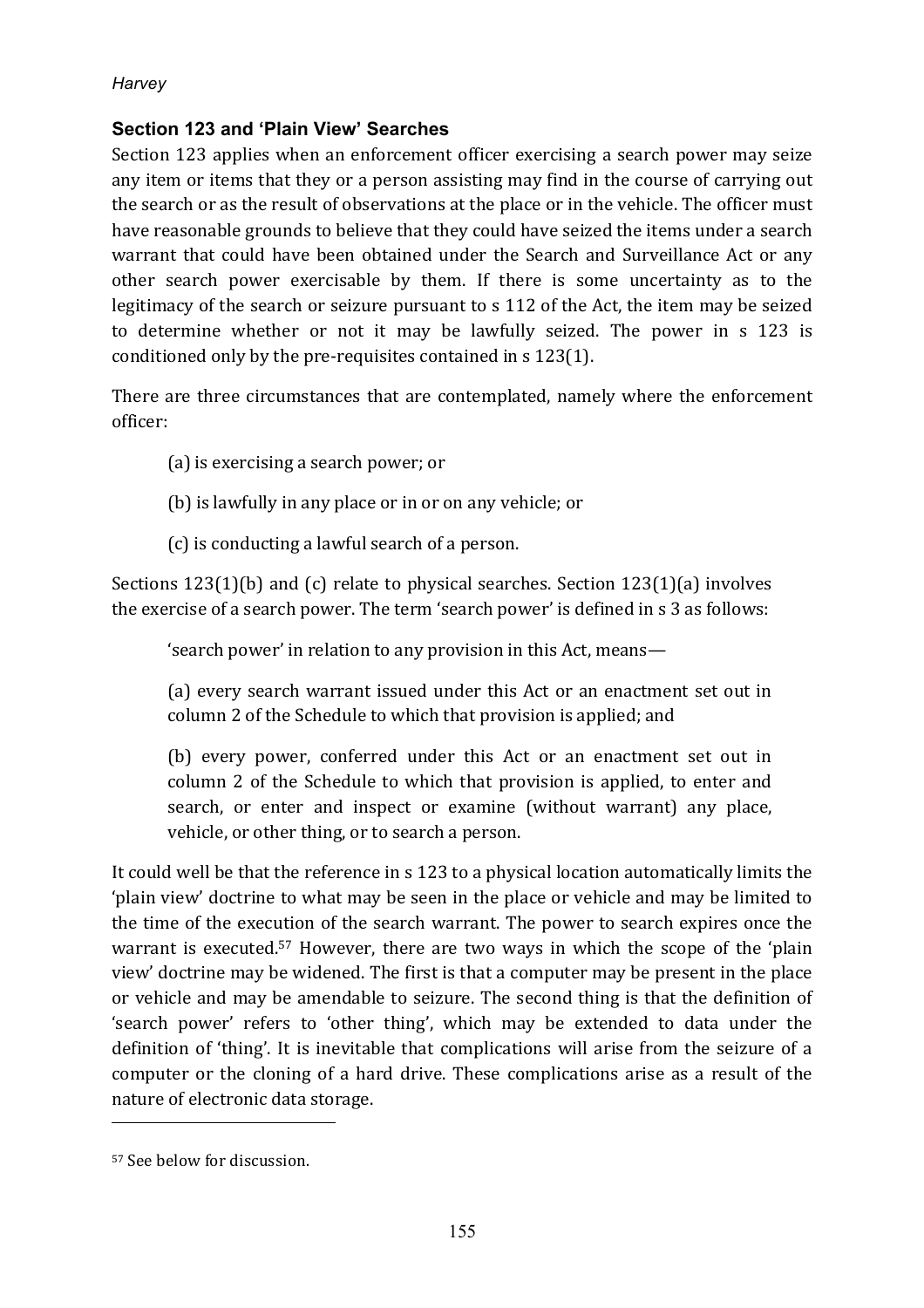## **Seizure of Computer Data**

The retrieval of computer data from a computer or a remote access location involves retrieval of *all* the data. Although the data in its raw form is not in 'plain view' it may be rendered into plain view in its entirety by the utilisation of hardware and software which allows for the rendering of the data into readable form. If it is accepted that in that way computer data falls into 'plain view,' it may also be seized or utilised in that it may be capable of being obtained by a search warrant or any other search power. This 'plain view' approach runs up against the cautions that were expressed by Baragwanath I in the *United Fisheries* case and could well mean that evidence of offending other than that immediately under investigation may be uncovered and subsequently utilised. The issue becomes one of whether 'plain view' applies.

The power to seize items under s 123 constitutes an exception to the general rule that items falling outside the ambit of a search power may not be seized. The Law Commission considered that the plain view exception was justified because

no reasonable expectation of privacy is violated by the application of the rule. There can be no reasonable privacy interest in a thing that is evidence of criminal offending and is discovered during a search that is itself being lawfully undertaken.<sup>58</sup>

It was accepted that law enforcement would be restricted if obvious evidence of criminal offending was precluded from seizure where no reasonable expectation of privacy existed.

Conducting a search of a physical filing cabinet pursuant to a search warrant often necessitates a close inspection of the cabinet's contents in order to determine the existence of evidence related to the alleged offending. This is particularly so if the contents of the cabinet are predominantly documents. Nevertheless, if evidence of other unrelated offending is found in the cabinet pursuant to a search warrant, then such evidence could be said to be in plain view only if it was visible when the cabinet drawer was opened, e.g., drug paraphernalia or perhaps a document recording drug transactions placed on top of a pile of other documents. Should evidence of offending *outside* the scope of the warrant come to light only after all the documents within the filing cabinet have been scrutinised, then such evidence was not in plain view and therefore not able to be seized under s 123.

At a seminar on the Act the following observation was made:

enforcement officers will have to be careful that they remain strictly within the scope of the search powers they are exercising, and only seize things that 'come to light' incidentally. As the Law Commission indicates (at

<sup>58</sup> Above n. 2 para 3.134.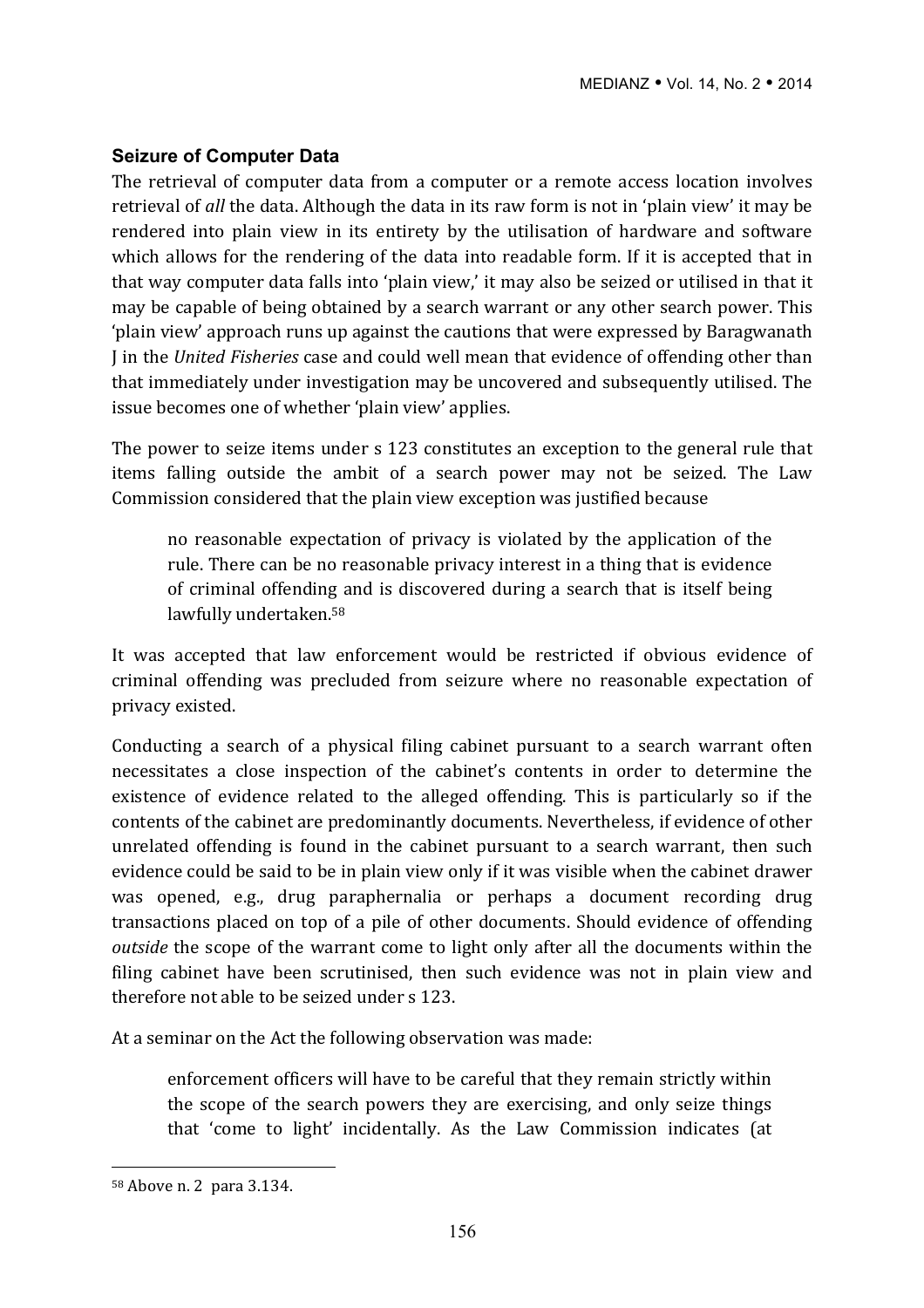[3.132]), this does not mean that 'hidden' things cannot be seized, as long as they are revealed by a search pursuant to a warrant or a warrantless power already underway; what it does mean is that no *further* searching (whether to find an item or to discern whether it is in fact evidence of criminality) can occur. For this, a warrant would need to be claimed or a warrantless power invoked.59

## **'Plain View' and the Scope of Seizure**

In its report the Law Commission discussed the hypothetical situation where an enforcement officer exercising specific search powers finds evidence of criminal offending outside his or her statutory jurisdiction e.g. a fisheries officer conducting a law enforcement search of a place encounters drugs or firearms.<sup>60</sup> The Law Commission adopted the view that specialist enforcement officers should *not* be authorised to seize items of criminal offending outside their statutory jurisdiction:

The adverse consequences in seizing an item thought to be illegal when in fact it is lawfully possessed are obvious. Enforcement officers with specialist expertise or statutory jurisdiction in only a specific area of the law will generally have insufficient knowledge to make an informed assessment that, in the circumstances, an item is evidential material relating to a criminal offence of a completely different nature to that with which they generally deal. Where they do have that expertise, discovering evidential material other than that for which the power is being exercised will largely be a matter of chance that cannot be captured by a statutory test. Accordingly, with one exception, no such power is recommended.<sup>61</sup>

The exception referred to concerned the seizure of objectionable publications, in terms of the Films, Videos and Publications Act Classification Act 1993, discovered in plain view by a customs officer in the course of lawfully exercising a customs search power.

The Law Commission then stated in conclusion:

In any case where a person is lawfully inspecting for regulatory/compliance purposes or searching for law enforcement purposes and sees an item that may be evidential material of a type of offence in respect of which he or she has no power to inspect or search, there should be no authority to seize.

In such a case the person should let the police know that the item exists and where they saw it. The police will then have to determine how best to deal

<sup>59</sup> Michael Heron and Dale la Hood, *Search and Surveillance Act 2011 – New Powers* (NZLS Seminar Paper, Wellington June 2012). The title of the NZLS seminar incorrectly stated the year of the Act.

<sup>60</sup> Above n. 2 para 3.158.

<sup>61</sup> Ibid. para 3.159.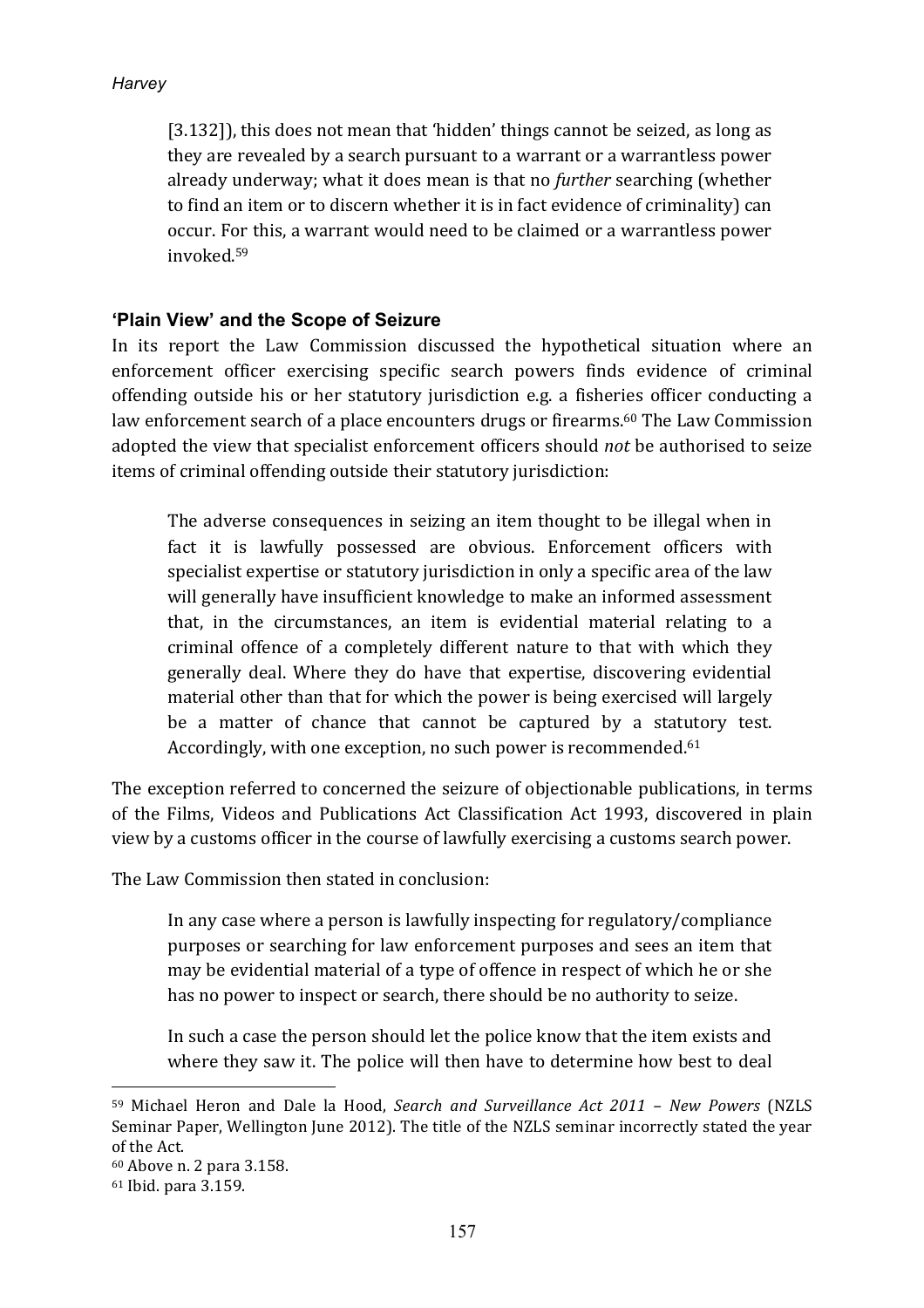with the situation. The information provided may establish grounds to obtain a search warrant or may, in some circumstances, provide a basis for warrantless search 62

The recommendations of the Law Commission are now reflected in the statutory scheme of s 123. Accordingly, seizure of obvious evidence of criminality is restricted in s 123(2) to items that the enforcement officer has reasonable grounds to believe could be seized by him or her under a search warrant that could be obtained by him or her or a search power exercisable by him or her.

Aside from a police officer, no person exercising an inspection or law enforcement power is permitted to seize items in plain view and reasonably believed to be evidence of any criminal offending unless the person exercising that power has jurisdiction in relation to that offence.

#### **The Problem with the Filing Cabinet Analogy**

Where the search power is executed in relation to the contents of a filing cabinet, unless the evidential material was in plain view when the cabinet drawers were opened, then any evidence of an offence outside the scope of the warrant found after the cabinet's contents were removed and examined would not be able to be seized under s 123. Such evidence was not in plain view, since further 'searching' of the cabinet's contents was required.

It is at this point that the filing cabinet analogy breaks down, the reason being that when a clone is taken, it is tantamount to copying the entire contents of the filing cabinet. Electronic data is not like paper. It does not have physical properties akin to paper. The paper document lying in 'plain view' in a drawer of the filing cabinet has no immediate electronic parallel.

The Law Commission wished to apply a plain view doctrine to seizures of intangible data to allow evidential material to be seized unrelated to the search warrant which comes into plain view during a computer search. US courts suggested technical means to limit computer searches to data that is reasonably likely to yield evidential material such as:

(a) searching by file name, directory or sub-directory; specifying the name or recipient of e-mail to be searched;

- (b) specifying particular types of files to be searched;
- (c) specifying use of specific key words or phrases in a key word search;
- (d) specifying file date and time of creation; and

 $62$  Ibid. paras  $3.162 - 3.163$ .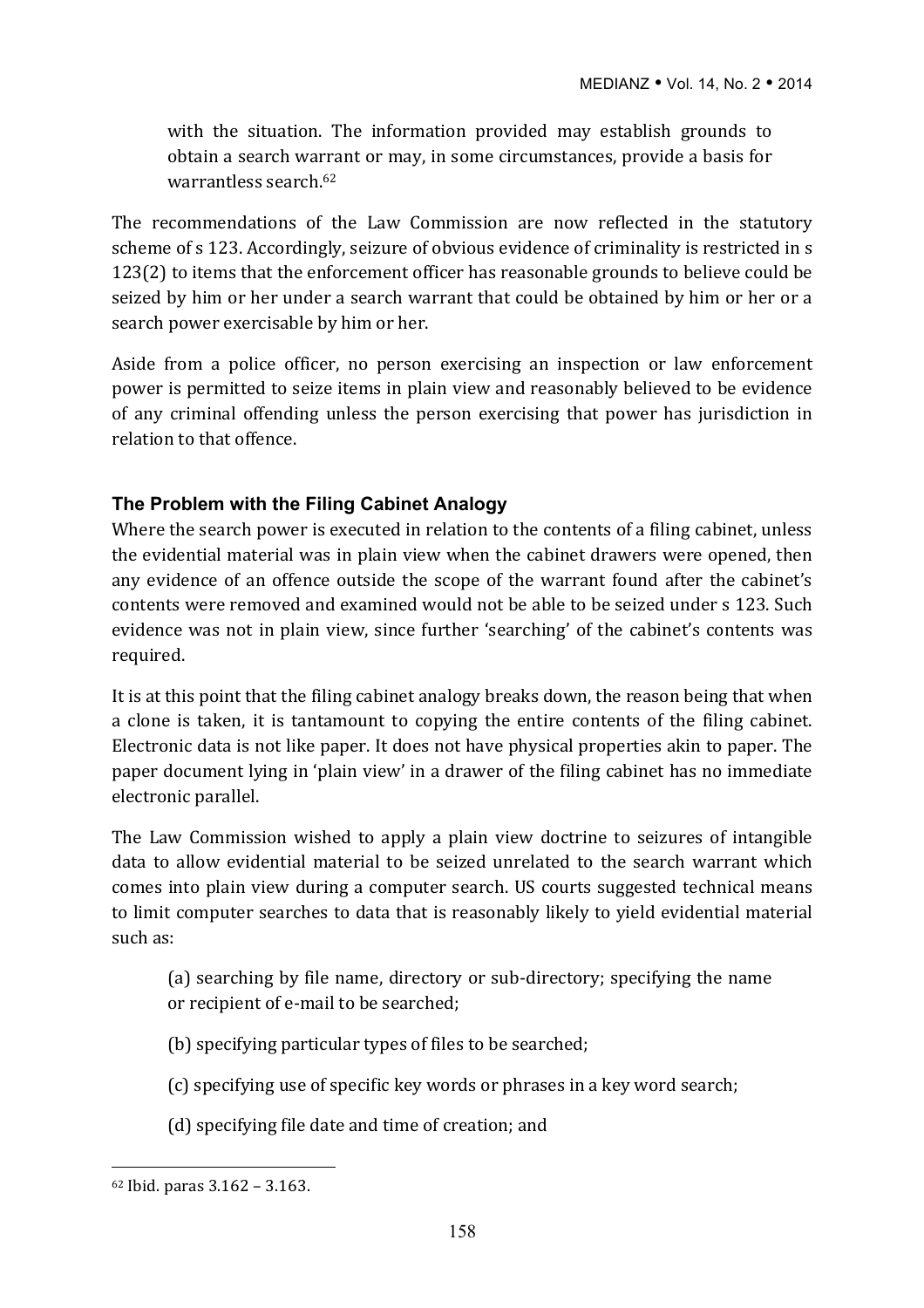(e) confining the search to a specific compartment such as e-mail storage.<sup>63</sup>

The Law Commission considered such an approach as problematic. Limiting computer searches to key words could produce an incomplete search because key word searches only operate on files containing identifiable text. Electronic discovery software could provide a solution. The Law Commission did point out that potentially incriminating data may not be stored as accessible text but stored in other formats and suggested that the non-standard nature of computer forensic processes means that controls such as search protocols would not be a practical requirement to supplement the warrant specificity requirement.<sup>64</sup> Given the state of e-discovery software and the various techniques that are available, this suggestion is questionable. For example, the use of hashing techniques allow for the identification of non-textual electronic objectionable material.

In relation to *tangible* evidential material, the Law Commission's approach was that evidence that is not covered by search power could only be seized if it came into 'plain view' during the course of a search, and that seizure of such material does not authorise the search of a premises for additional evidence of that or similar offences unless it is authorised by a statutory provision such as s 18 of the Misuse of Drugs Act or by obtaining a further warrant.

The Law Commission recommended this approach to intangible evidential material. The 'plain view doctrine' was predicated upon visual observation. In relation to computer data where 'plain view' would apply, would depend on whether the incriminating nature of the information was *immediately* apparent to the enforcement officer without further analysis. If the enforcement officer or forensic analyst sees evidential material for an unrelated offence during access pursuant to a search power and they have jurisdiction to obtain a warrant in respect of that offence, they may seize and retain that material.

But officers may not then search for further evidence of that or similar offences  $-$  by trawling through a large amount of data stored on a computer – without separate authority. Where it is necessary to scrutinise a large amount of data while executing a search, the purpose of the scrutiny should be only to identify data falling into the description authorised by the search power and such scrutiny should not be conducted at large as an intelligence gathering exercise. Orin Kerr suggests a number of steps that could be taken to limit the operation of the plain view doctrine:<sup>65</sup>

(a) examining the intent of the executing officer – where the officer tries to look for evidence described by the warrant the discovered material may be

<sup>63</sup> Ibid. para 7.57.

<sup>64</sup> Ibid.para 7.57.

<sup>&</sup>lt;sup>65</sup> Orin S. Kerr, 'Searches and Seizures in a Digital World' Harvard Law Review Volume 119,  $2005, 531 - 585.$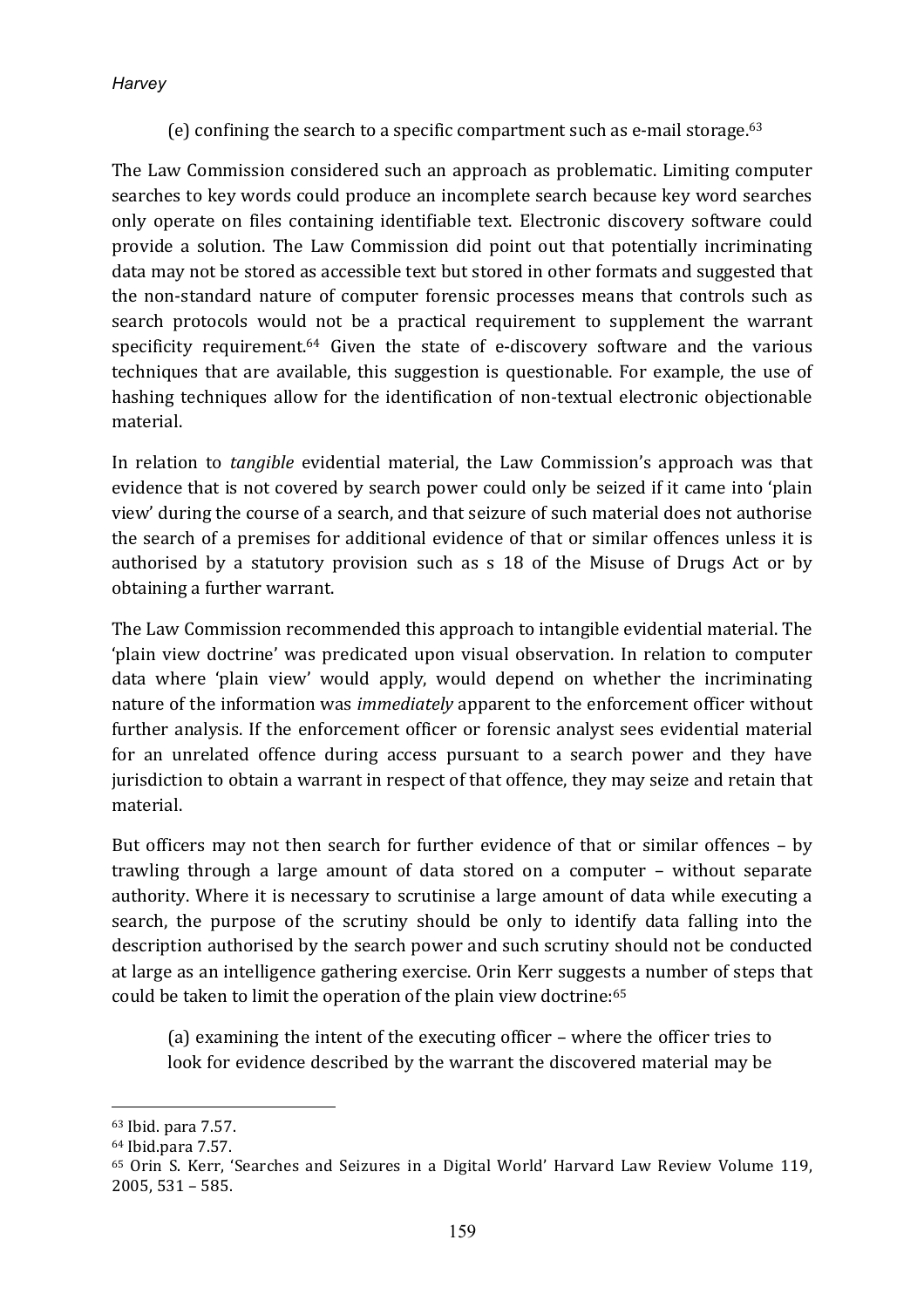seized, but where the officer ignores the warrant that material may not be seized;

(b) requiring investigators to use a targeted search tool;

(c) assessing the reasonableness of the search and allowing the plain view evidence to be seized if the search is considered to be reasonable, although this may be difficult to assess where only part of the forensic process is found to be unreasonable:

(d) limiting the operation of the doctrine by the type of offence so that plain view evidence can only be seized for more serious offences;

(e) discarding the plain view doctrine entirely for computer searches.

The Law Commission considered that the 'plain view doctrine' was necessarily limited to *superficially apparent* incriminating material, which, together with the protection against unreasonable search and seizure afforded by s 21 of the Bill of Rights Act, should provide sufficient limits on its operation in the context of computer searches. Where investigators seize plain view material *outside* the scope of a search power, that material will be liable to be rendered inadmissible unless the seizure falls within the parameters of the plain view doctrine.

Of relevance will be the nature of the forensic operations that located the plain view material, the nature of the scrutiny of the plain view material to ascertain evidential value, and whether the forensic process used was the most targeted process available in the circumstances.

It must be remembered that the s 21 protections afforded by the New Zealand Bill of Rights Act are subject to the s 30 balancing test. Whilst one must vield deference to the Law Commission's evaluation of the matter, once again it does seem that paradigmatic differences do not appear to have been taken into account. The concerns that are expressed about the limitation of search parameters and the search tools that are available perhaps may have been valid in 2007 at the time when the Law Commission was carrying out its investigation. Improvements in technology and the utilisation of a wide variety of search techniques, particularly in the field of electronic discovery, suggest that it is easier today to exclude irrelevant material from a search than it may have been five years ago. Whatever the costs of new technologies may be, the hours of labour must be substantially reduced by the use of a technology which reduces the volume of material for review. Once again it would be necessary for an investigating officer to establish the applicability of the 'plain view doctrine' in the first place and in doing so would have to explain in some detail the search processes that were undertaken that indeed revealed the other incriminating material to be 'in plain view'. The defence no doubt would have access to expert evidence to establish alternative search procedures were available, or that in fact the material would *not* have come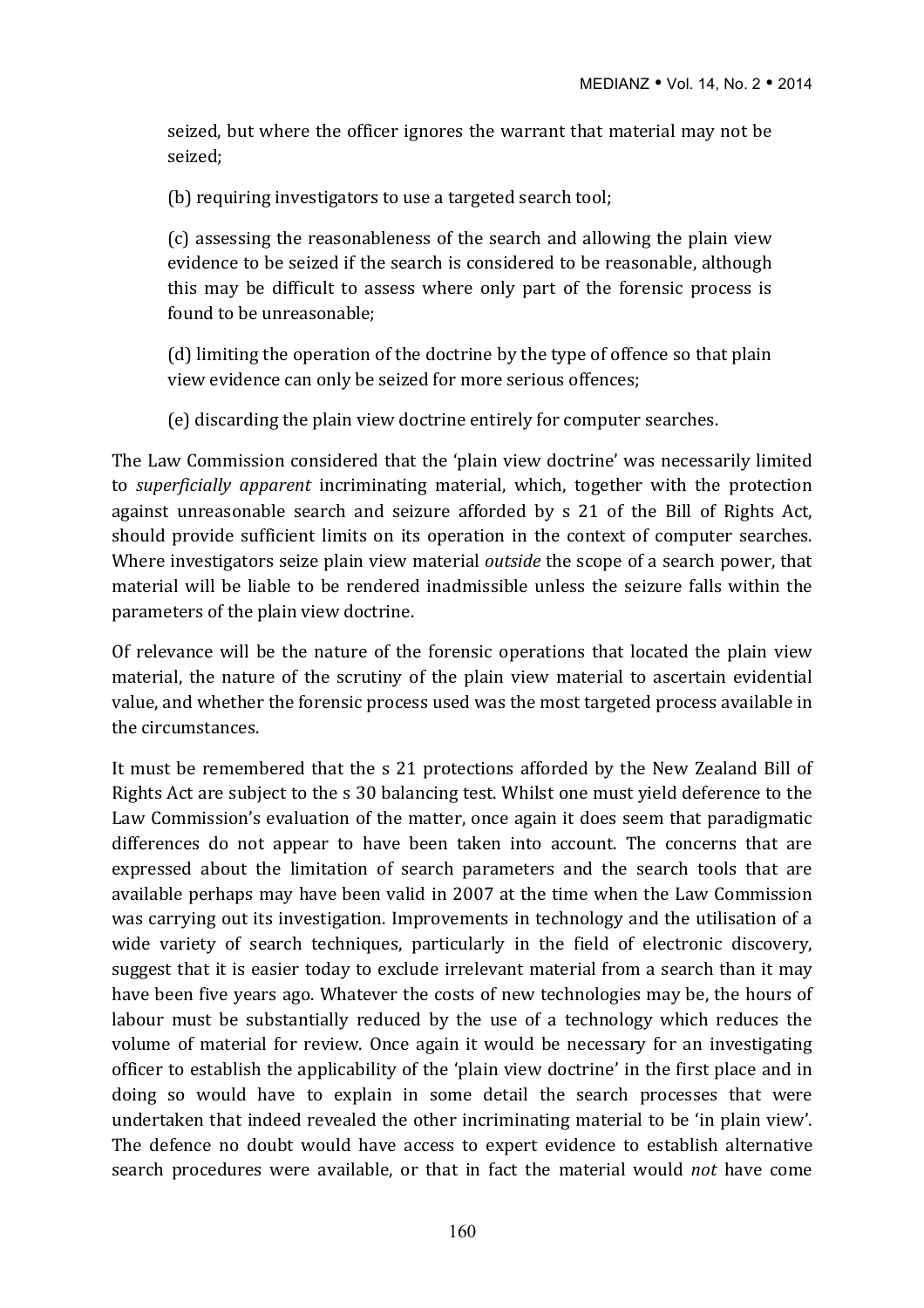within the 'plain view doctrine' thus rendering the search unlawful. In a  $\sigma$  30 balancing analysis, the court could well revisit whether or not the method of discovery of the material was egregious and once again an examination of the technology would be necessary.

#### **Imposing an Intermediate Layer**

A further problem arises in the assumption that the investigating officers have direct and immediate access to the data after seizure. In this respect, the imposition of an independent layer between the action of cloning the data and its assessment by an individual officer such as that suggested in *United Fisheries* is necessary. Although there may be significant costs associated with the employment of an independent barrister or computer expert (or both) – and it would be of advantage if both requirements could be present in the same person  $-$  it must be recognised, as was made clear by the Law Commission in its 2007 report and in s 5 of the Search and Surveillance Act and especially  $s$  5(b),<sup>66</sup> that new technologies challenge concepts that were developed in a different paradigm and may make such added layers necessary.

It is encouraging to see that in *Southern Storm* a protocol was put in place to address the problem of privileged data.<sup>67</sup>

## *US v Comprehensive Drug Testing Inc*

The case of *US* v Comprehensive Drug Testing Inc<sup>68</sup> is instructive in its approach to the 'plain view' doctrine in the context of digital material. In short, the case holds that the 'plain view' doctrine is inapplicable in such a context. The case warrants some detailed discussion. Kozinski I defined the fundamental issue as the procedures and safeguards that Federal courts must observe in issuing and administering search warrants and subpoenas for electronically stored information.

The background to the matter was that in 2002 the Federal government commenced an investigation into the Bay Area Lab Cooperative (BALCO), which it suspected of providing steroids to professional baseball players. At the same time the Major League Baseball Players Association entered into a collective bargaining agreement with Major League Baseball providing for suspicionless drug testing of all players. Comprehensive Drug Testing Inc., (CDT), an independent business, administered the programme and collected specimens from the players. During the BALCO investigation, Federal authorities learned of 10 players who had tested positive in the CDT programme. The government secured a subpoena seeking all drug testing records and specimens pertaining to major league baseball in CDT's possession. Unsuccessful attempts were

<sup>&</sup>lt;sup>66</sup> Recognising the importance of the rights and entitlements affirmed under the New Zealand Bill of Rights Act, the Privacy Act and the Evidence Act.

<sup>67</sup> Above n. 60.

<sup>68 621</sup> F.3d. 1162 (9th Cir. 2010).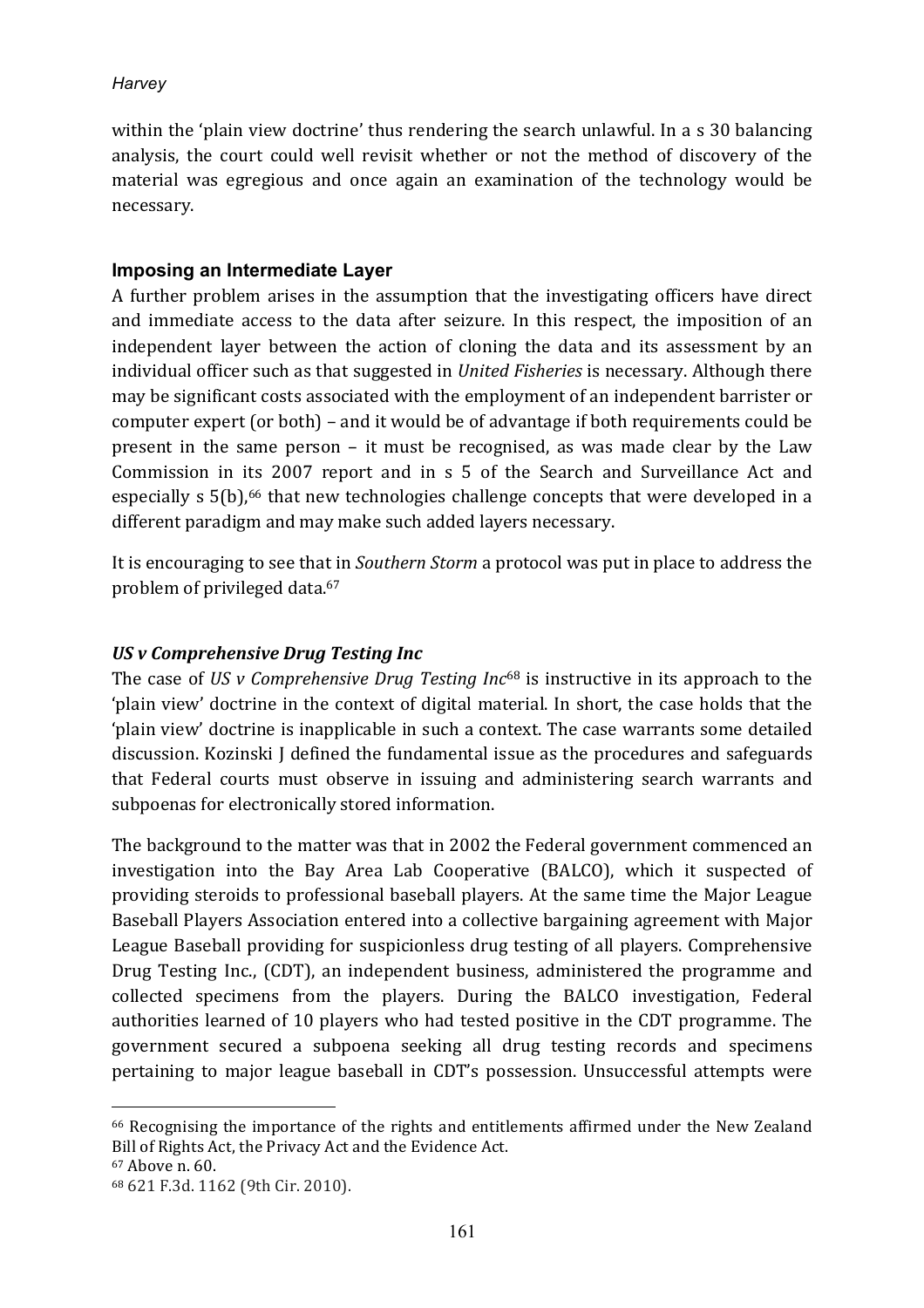made to quash the subpoena, but the government also obtained a warrant authorising searches CDT's facilities in Long Beach. The warrant was limited to the records of 10 players in respect of whom the government had probable cause. When the warrant was executed, however, the government seized and promptly reviewed the drug testing records for hundreds of players in major league baseball.

Concerns were expressed by courts reviewing the warrants as to the process that had been undertaken and, with the exception of materials pertaining to the 10 identified baseball players, the various warrants were quashed.

One of the precedents applying to the extent of searches was US v Tamura.<sup>69</sup> Tamura was decided in 1982, just preceding the dawn of the Information Age. All of the records there were on paper. The government was authorised to seize evidence of certain payments received by Tamura from among the records of Marubeni, his employer. A three step process was required to identify the materials pertaining to the payments:

- (a) examining computer printouts to identify a transaction;
- (b) locating the voucher to pertain to that payment; and
- (c) finding the cheque that corresponded to the voucher.

The government agents soon realised that this process would take a long time unless they got help from the Marubeni employees who were present. The employees refused, so the agents seized several boxes and dozens of file drawers to be sorted out in their offices at their leisure.

The court disapproved of the wholesale seizure of documents and particularly the government's failure to return the materials that were not the object of the search once they had been segregated. There was no reason to suppress the properly seized materials just because the government had taken more than was authorised by the warrant, but for the future the court recommended that in the comparatively rare instances where documents are so intermingled that they cannot be feasibly sorted on site, the government should seal and hold the documents pending approval by a magistrate of a further search in accordance with the procedures set forth the American Law Institutes Model Code of pre-arraignment procedure. If the need for transporting the documents was known to the agents prior to the search, they could apply for specific authorisation for large scale removal of material which should be granted by the magistrate issuing the warrant only where onsite sorting is not possible and no other practical alternative exists.

In response to the suggestion in *Tamura*, the government in *Comprehensive Drug Testing* did seek advance authorisation for sorting and segregating off site, but once the items were seized the requirement of the warrant that any seized items not covered by the

 $\overline{a}$ <sup>69</sup> 694 F.2d 591 (9th Cir 1982).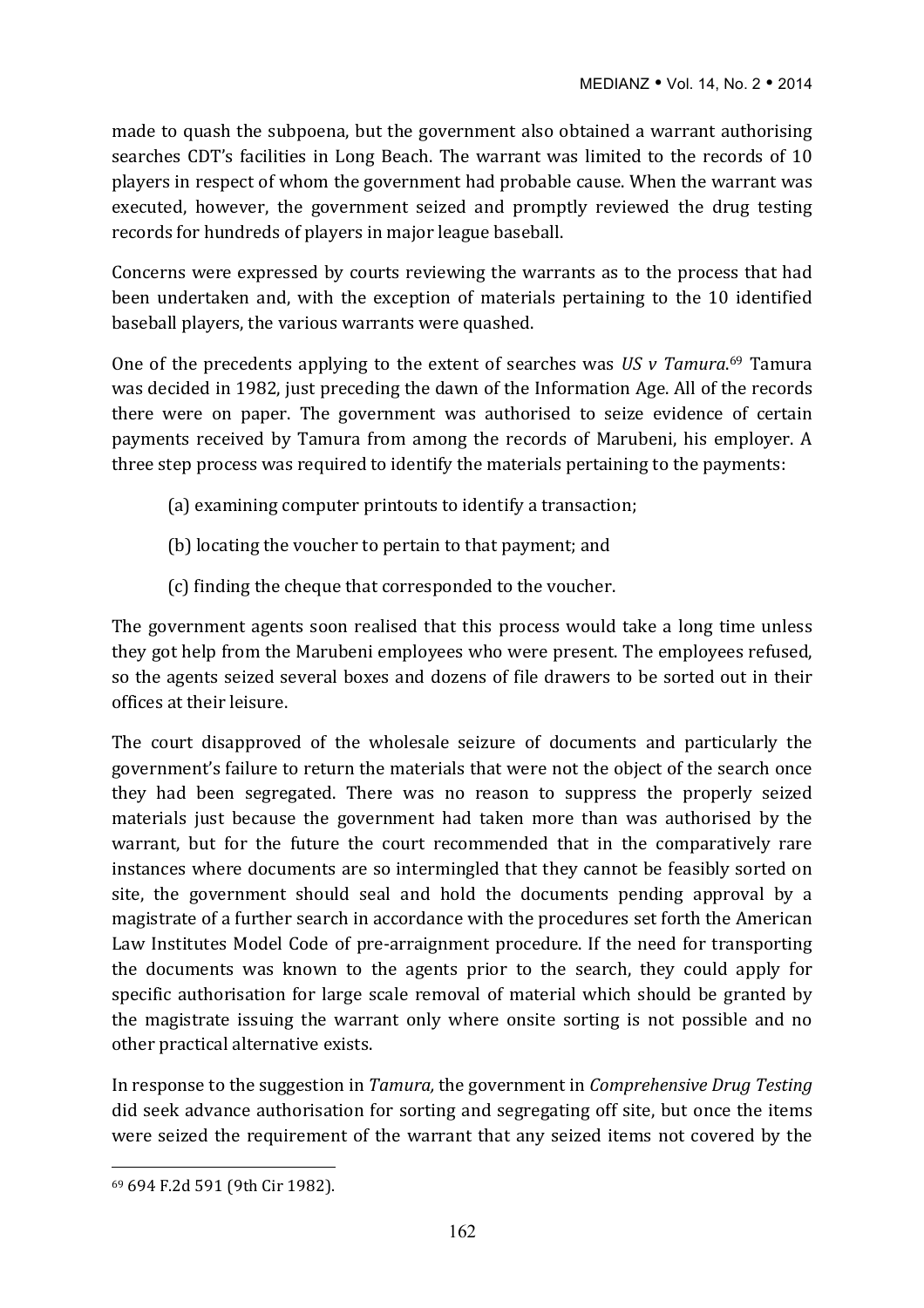warrant be first screened and segregated by computer personal was completely ignored.

In answer to the objection raised about *Tamura*, the government argued that it did comply with the procedures, and it was not required to return any data it found showing steroid use by other baseball players because that evidence was in 'plain view' once the government agents had examined the directory. The 'plain view' doctrine negated any obligations under *Tamura* to return the property.

Kozinski J emphasised that the point of the *Tamura* procedures is to maintain the privacy of materials that are intermingled with seizeable materials, and to avoid turning a limited search for particular information into a general search of office file systems and computer databases:

If the government can't be sure whether data may be concealed, compressed, erased or booby trapped without carefully examining the contents of every file – and we have no cavil with this general proposition – then everything the government chooses to seize will, under this theory, automatically come into plain view. Since the government agents ultimately decide how much to actually take, this will create a powerful incentive for them to seize more rather than less: why stop at the list of all baseball players when you can seize the entire ... directory? Why just that directory and not the entire hard drive? Why just this computer and not the one in the next room and the next room after that? Can't find the computer? Seize the zip discs under the bed in the room where the computer once might have been. See *United States v Hill* 322 F.Supp.2d 1081 (CD Cal 2004). Let's take everything back to the lab, have a good look around it and see what we might stumble upon. This would make a mockery of Tamura and render the carefully crafted safe guards in the Central District warrant annulity. All three Judges below rejected this construction with good reason.<sup>70</sup>

To avoid a reoccurrence, the court considered that 'magistrate judges should insist that the government forswear reliance on the plain view doctrine. They should also require the government to forswear reliance on any similar doctrine that would allow retention of data obtained only because the government was required to segregate seizable from non-seizable data'.<sup>71</sup> If consent to such a waiver is not forthcoming, the court said that the Magistrate Judge should order that the seizable and nonseizable data be separated by an independent third party under the supervision of the court, or deny the warrant altogether.

In addition, while it is perfectly appropriate for the warrant application to acquaint the issuing judicial officer with the theoretical risks of concealment and destruction of

<sup>&</sup>lt;sup>70</sup> *US* v Comprehensive Drug Testing 621 F.3d. 1162 (9th Cir. 2010) at 1171.

<sup>71</sup> Ibid. at 1178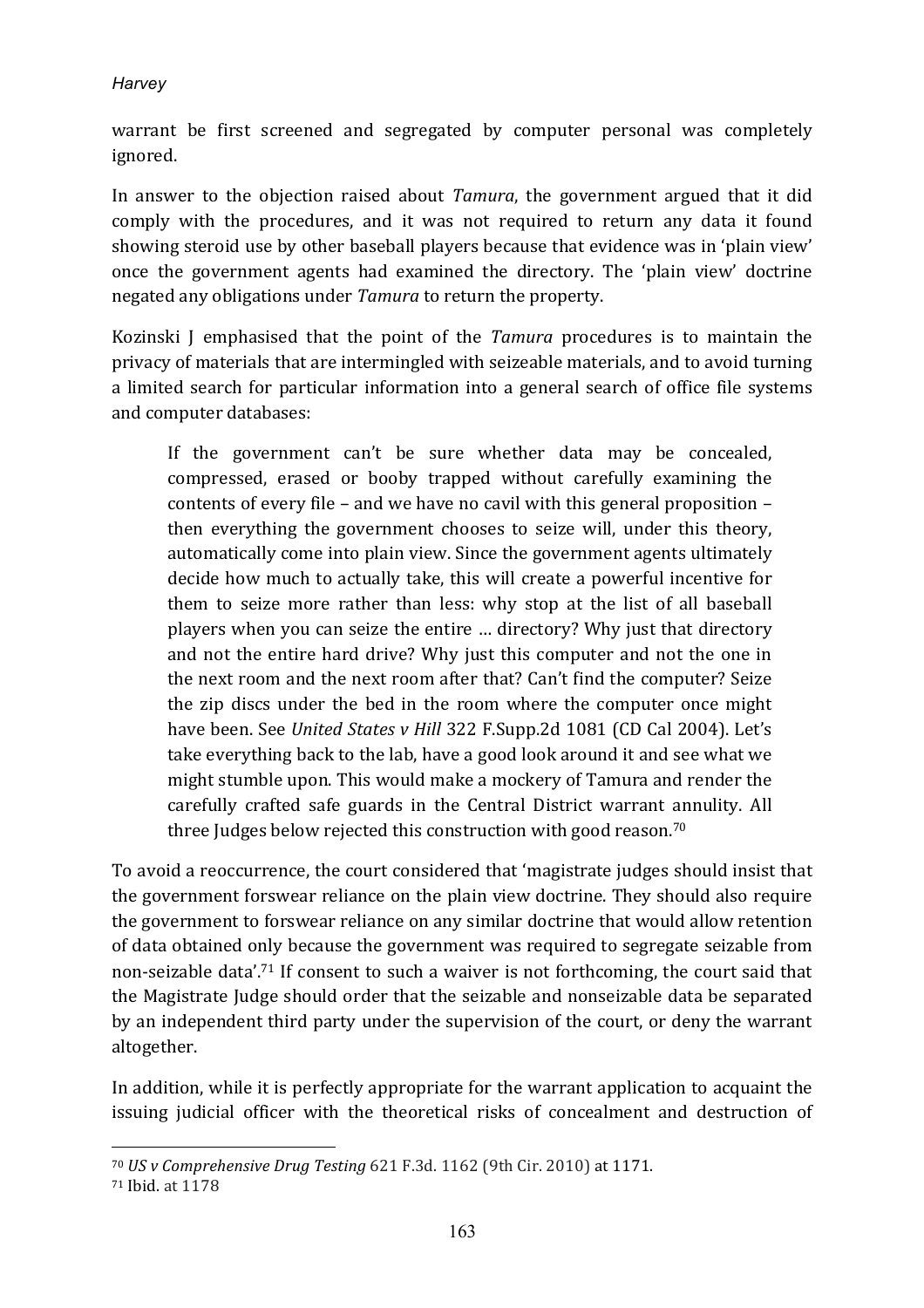evidence, the court noted that the government must also fairly disclose the actual degree of such risks in the case presented to the judicial officer. In *Comprehensive*, for example, the warrant application presented to one judge discussed the numerous theoretical risks that the data might be destroyed, but failed to mention that CDT had agreed to keep the data intact until its motion to quash the subpoena could be ruled on by the Northern California District Court, and that the United States Attorney's office had accepted this representation. This omission created the false impression that unless the data was seized at once it would be lost.

Finally, the court held that the process of sorting, segregating, decoding and otherwise separating seizable data (as defined by the warrant) from all other data must be designed to achieve that purpose and that purpose only. Thus the government was allowed to seize information pertaining to 10 names, and the search protocol must be designed to discover data pertaining to those names only, not to others, and not to those pertaining to other illegality. The court observed that the government has sophisticated hashing tools at its disposal that allow the identification of well known illegal files (such as child pornography) without actually opening the files themselves. These and similar search tools could not be used without specific authorisation and the warrant, and such permission may only be given if there is probable cause to believe that such files can be found on the electronic medium seized.<sup>72</sup>

The case also noted that the government failed to comply with another important procedure that was specified in the warrant – namely, that computer personnel conduct the initial review of seized data and segregate materials which were not the object of a warrant for return to their owner.

The court suggested that warrant applications should normally include, or the issuing judicial officer should insert, the protocol for preventing agents involved in the investigation from examining or obtaining any data other than that for which probable cause is shown. The procedure might involve a requirement that the segregation be done by specially trained computer personnel who are not involved in the investigation and it should be made clear that only those personnel may examine and segregate the data.

Furthermore, those computer personnel should not communicate any information they learn during the segregation process without further approval of the court. But in the discretion of the issuing judicial officer, and depending upon the nature and sensitivity of the privacy interests involved, computer personnel may be government employees or independent third parties not affiliated with the government. The court suggested that the issuing judicial officer may appoint an independent expert or special master to conduct or supervise the segregation and redaction of the data. In a case such as *Comprehensive*, where the party subject to the warrant is not suspected of any crime,

<sup>72</sup> Ibid. at 1179.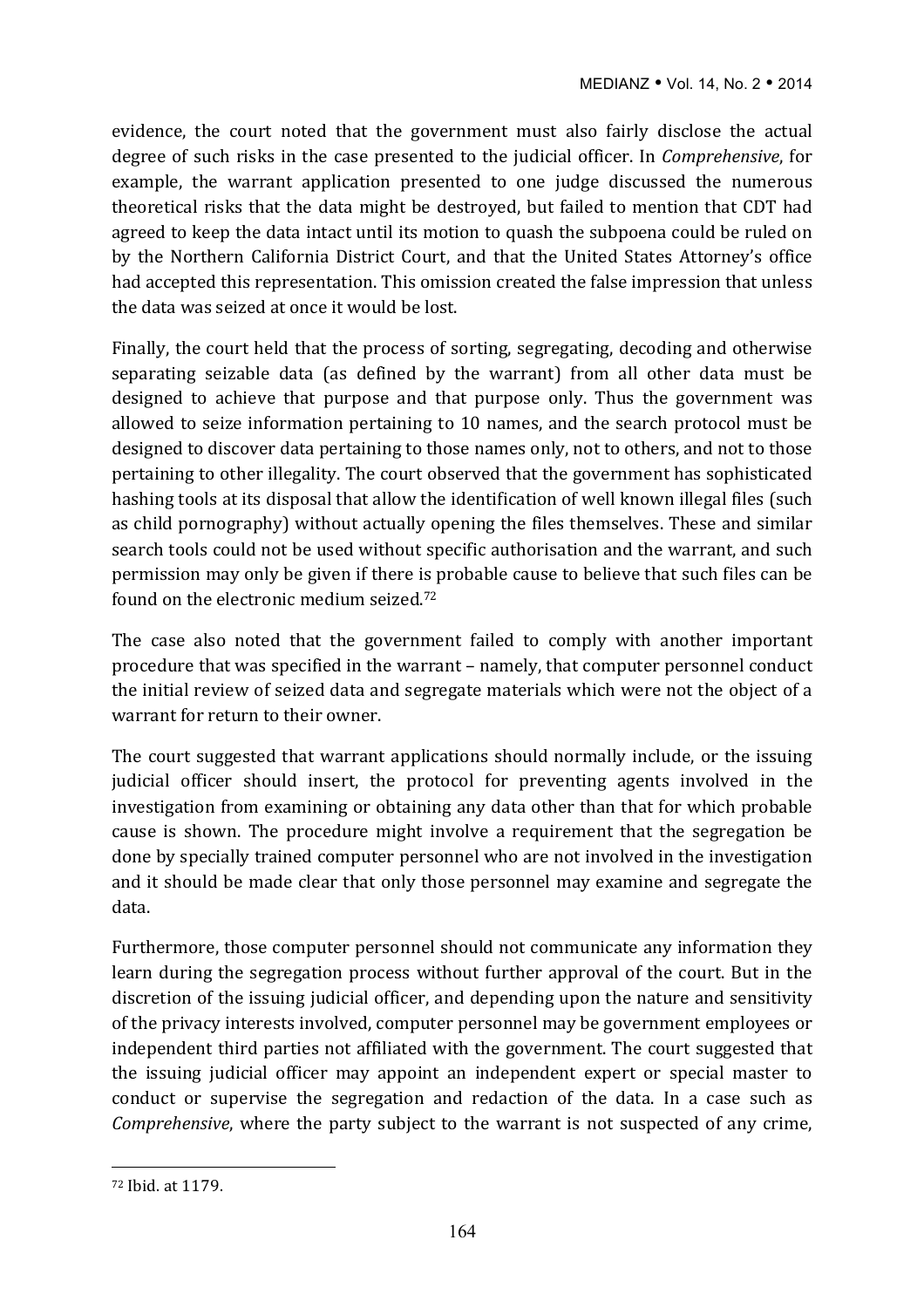and where the privacy interests of numerous other parties who are not under suspicion of criminal wrong doing or implicated by the search, the presumption should be that the segregation of data would be conducted by or under the close supervision of an independent third party selected by the court.

Only when the data has been segregated and, if necessary, redacted may government agents involved in the investigation examine only the information covered by the terms of the warrant. The court suggested that any remaining copies should be destroyed or at least, so long as they may be lawfully possessed by the party from whom they were seized, returned along with the actual physical medium that may have been seized such as the hard drive or computer.

Kozinski J also made some useful observations about information in the digital paradigm. He said that the case well illustrates both the challenges faced by modern law enforcement in retrieving information that needs to pursue and prosecute wrong doers and the threat to the privacy of innocent parties from a vigorous criminal investigation. At the time of *Tamura*, most individuals and enterprises kept records in their filing cabinets or similar facilities. Today, the same kind of data is usually stored electronically, often far from the premises. Electronic storage facilities intermingle data, making them difficult to retrieve without a thorough understanding of the filing and classification systems used  $-$  something that can only be determined by closely analysing the data in a controlled environment. *Tamura* involved a few dozen boxes and was considered a broad seizure but even inexpensive electronic storage media today can store the equivalent of millions of pages of information.

The court made the following final summary of its holdings:

1. Magistrates should insist that the government waive reliance upon the plain view doctrine and digital evidence cases.

2. Segregation and redaction must be either done by specialised personnel or an independent third party. If the segregation is to be done by government computer personnel, it must agree in the warrant application that the computer personnel will not disclose to the investigators any information other than that which is the target of the warrant.

3. Warrants and subpoenas must disclose the actual risks of destruction of information as well as prior efforts to seize that information in other judicial foray.

4. The government search protocol must be designed to uncover only the information for which it has probable cause, and only that information may be examined by the case agents.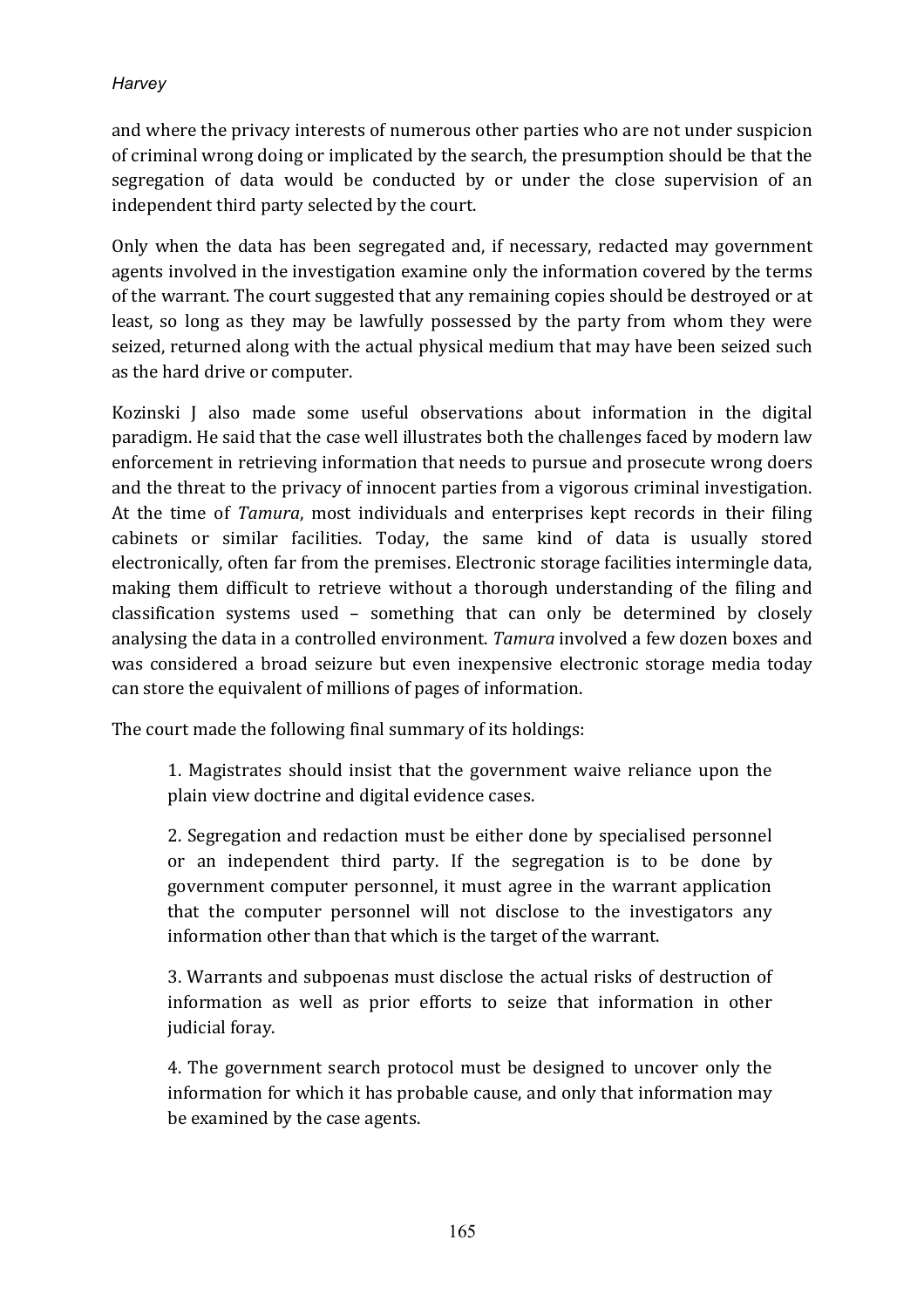5. The government must destroy or, if the recipient may lawfully possess it, return nonresponsive data, keeping the issuing magistrate informed about when it has done so and what it has kept.

Although the decision in *Comprehensive* has its basis in Fourth Amendment jurisprudence, the issue of the extent of material that is available in electronic storage devices and the way in which that should be dealt with in the context of a limited enquiry authorised by a search warrant is common throughout the common law world. It may well be that the 'plain view' doctrine may be of limited utility, and should be restricted to physical searches. It bears repeating that the new digital paradigm contains challenges for established processes and assumptions. The 'different' nature of digital data is recognised in *United Fisheries* and the suggestion by Baragwanath I that an independent assessor stand between the seizure of data and its examination for evidential material is mirrored in *Comprehensive*. However, the latter decision emphasises the scrutiny that must be applied by issuing officers to applications for electronic data searches.

#### **An Alternative Approach**

An alternative to the above analysis takes a more flexible approach to the identification of material beyond the scope of the search power or that may amount to plain view searching within the computer context. This also involves a consideration of what may happen if the search intrudes into the area of privileged or confidential information. The starting point is the process by which computers are searched. Section  $110(i)$  provides that if intangible material is the subject of a search there is a specific power to take a forensic copy or a clone of the hard drive. Section 161 deals with the disposal of forensic copies if the data does not contain any evidential material. This is a codification of earlier case law.<sup>73</sup>

The question then becomes one of how the search or examination of the forensic copy should be undertaken. Once the investigator has obtained the forensic clone, what methodology should be adopted? Should the search warrant spell out that search methodology? Section 161 goes part of the way and provides primarily for the destruction of the forensic copy if it contains no evidential material, but section  $161(2)$ provides that if the clone contains a mixture of relevant and irrelevant material it may be retained in its entirety.

#### **Privileged or Confidential Information**

 $\overline{a}$ 

What protections are available in terms of privilege or confidentiality? There are ways in which a claim of privilege may be asserted by lawyers, doctors and others. Section 142 provides that a person may claim privilege and prevent a search pending

<sup>&</sup>lt;sup>73</sup> Director of the Serious Fraud Office v A Firm of Solicitors [2006] 1 NZLR 586; Gill v Attorney-General [2011] 1 NZLR 433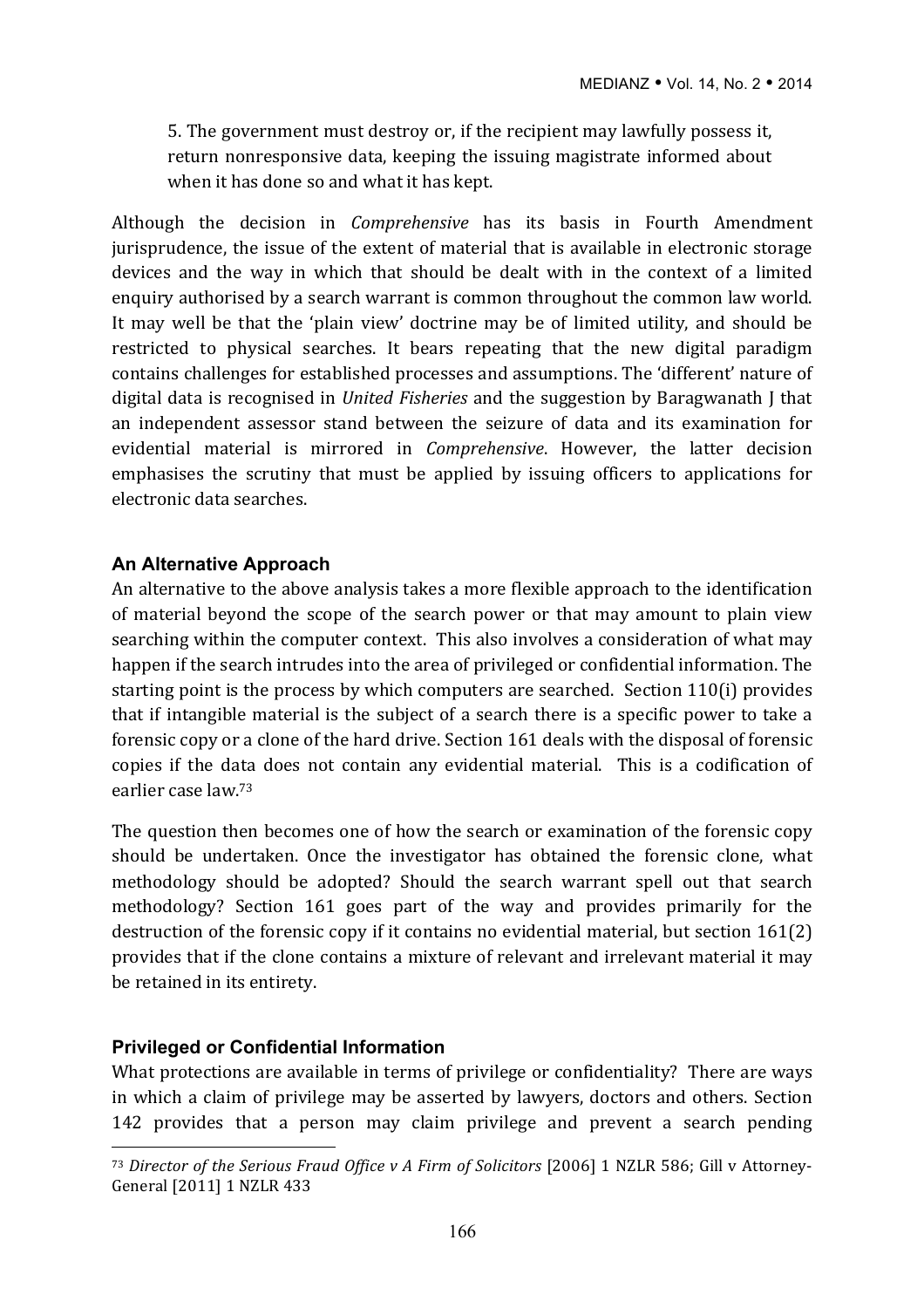determination of such claim. In the case of a search warrant that authorises the search of materials held by a lawyer relating to a client, section 143 provides that the warrant may not be executed unless the lawyer or a representative of the lawyer is present. If the lawyer or his representative cannot be contacted then the New Zealand Law Society must be contacted instead and a person appointed by the Law Society to represent the interests of the lawyer should be present. Prior to the execution of the search warrant an opportunity must be given to claim privilege on behalf of the lawyer's client or make an interim claim of privilege if instructions have not been obtained. Similar provisions apply in respect of minister of religion, medical practitioners or clinical psychologists.<sup>74</sup>

Section 145 applies where a person executes a search warrant and has reasonable grounds to believe that anything discovered in the search may be the subject of privilege. In such a case the person executing the search warrant must provide the person who may be entitled to claim privilege an opportunity to do so and if they are unable so to do it may apply to a Judge for a determination as to the status of the information.

A person claiming privilege must provide the person executing the search warrant with a list of the things in respect of which privilege is claimed and if that cannot be done there may be an application to a judge of an appropriate court for directions or relief. This effectively may impede the search process, but it requires an understanding of the law and a certain level of determination on the part of the person claiming privilege to do so in the face of authorities executing the search warrant. It also relies upon the authorities executing the search warrant to stay their hand pending a resolution of the privilege claim. 

A party executing a search warrant could well run into difficulties if a claim of privilege were ignored and a search were to continue regardless. In such a situation the lawfulness of the search may be challenged, although the provisions of section 30 of the Evidence Act 2006 could be applied in some cases to determine whether or not the evidence obtained was admissible notwithstanding the unlawfulness of the search.

## **Section 123 and Plain View Searching**

As has already been observed, section 123 provides the power to seize items that come into plain view and this is not restricted to tangible items. Furthermore, there is nothing in section 123 that restricts its scope to items that are visible at the commencement of the search. Section 123 allows seizure at any time during the lawful execution of the search and furthermore there is nothing that restricts the application of section 123 to searches at premises. It could well be extended to apply to subsequent

<sup>&</sup>lt;sup>74</sup> Section 144 Search and Surveillance Act 2012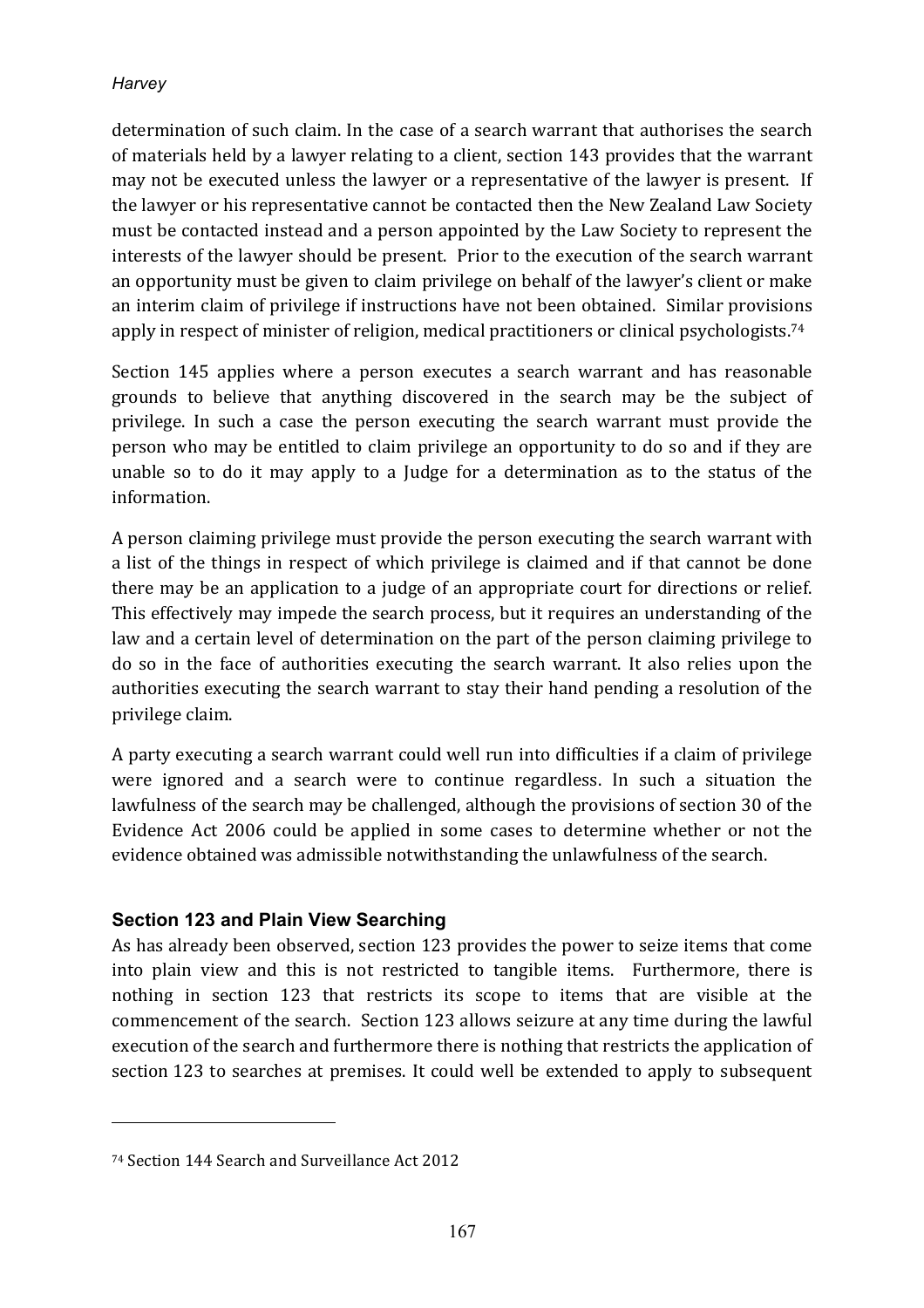examination of forensic copies. The issue is whether or not such examination is a 'search'. 

Section 106 defines when a search is terminated and the execution of a search warrant is complete. This may be either once the person executing the warrant has seized all of the items specified in the warrant or alternatively leaves the place vehicle or other thing being searched and does not return within four hours.

This makes the search of a forensic copy somewhat awkward. The purpose of taking a forensic clone is to maintain the integrity of computer data, which, by its nature, is dynamic and changes while the computer is in use. Then forensic investigative techniques may be applied to identify evidential material – not usually practicable onsite. 

The first option in section  $106$  – that execution is complete when the person executing the warrant has seized all the items specified in the warrant  $-$  was designed to clarify when multiple executions may occur. It was not intended to cover continued searches of seized or removed material. This creates a problem because the plain view provisions of section 123 can only come into play *during the execution of the search warrant*. The examination of the forensic clone acquired during the execution of the search warrant is an analysis that takes place after the execution of the search warrant and therefore the provisions of section 123 might not apply.

On this interpretation an examination of a forensic clone in search of evidence relating to the investigation of a crime specified in the search warrant under which the clone was obtained pursuant to section 110(i) which uncovers evidence of other criminal offending could not rely on the plain view doctrine.

Yet is seems anomalous that such evidence would have to be ignored and it would seem that there is something of a loop hole in the law in this regard. Resort may be had to a somewhat strained reading of sections  $110(h)$  and (i). Section  $110(h)$  provides a search power to use any reasonable measure to access a computer system or other data storage device if any intangible material that is the subject of the search may be in that computer system or device. Thus, section  $110(h)$  relates to the access aspect of evidence gathering. Section  $110(i)$  then moves on to deal with how an investigator may deal with the intangible material that is accessed in section  $110(h)$ . The material may be copied. The Act then gives examples of how that may be done – previewing, cloning or other forensic methods – either before or after removal. The purpose of so doing is then stated – for examination. Thus it could be argued that particular purpose practically envisions a theoretical extension of the search power to the examination and analysis of the intangible data. As was stated in *Gill v Attorney General*,

[115] Computer hard drives inherently contain a mix of relevant and irrelevant material. This Court in A Firm of Solicitors accepted that a computer hard drive can be a 'thing' relevant to an investigation and able to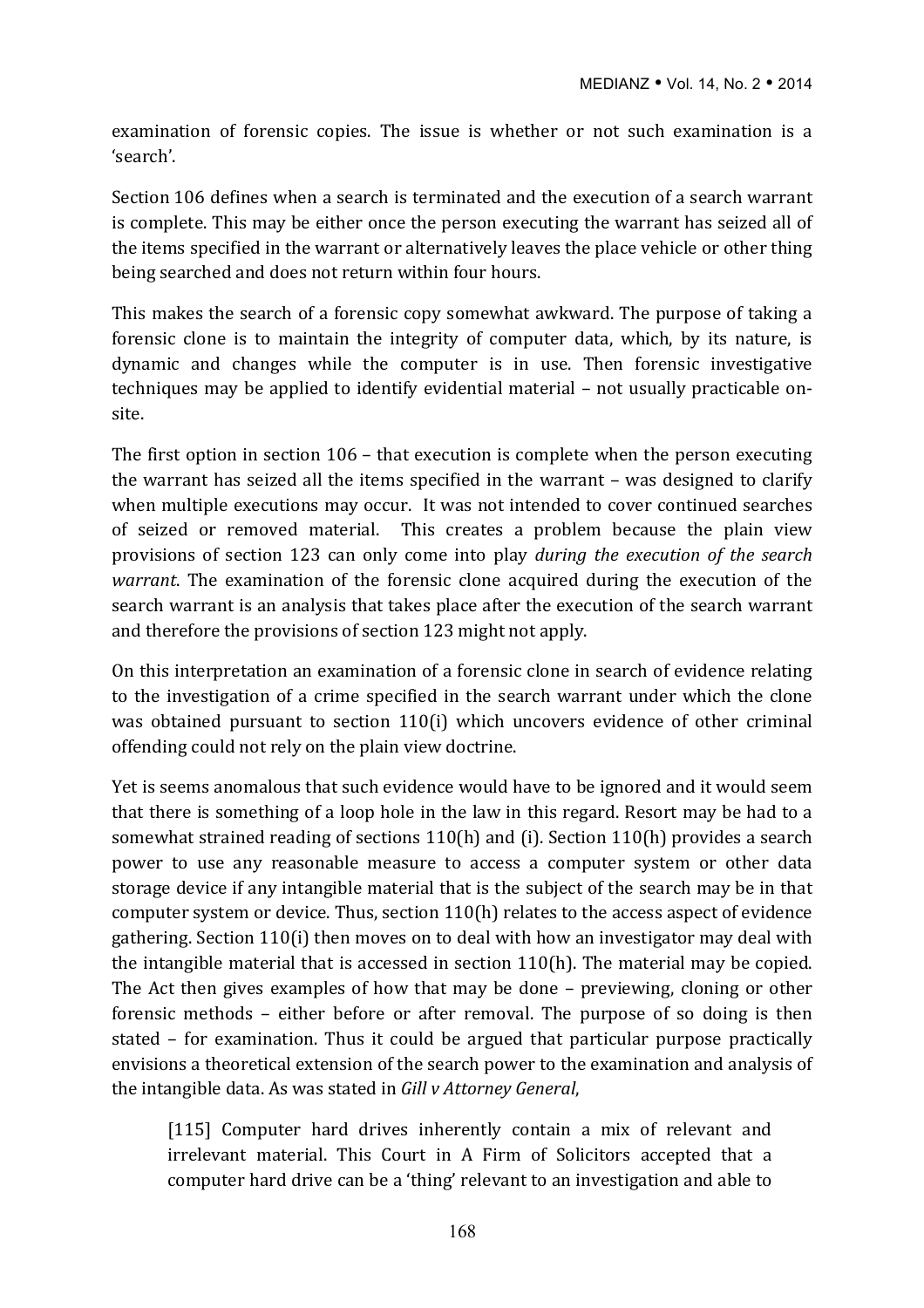be searched and removed if necessary, provided there are reasonable grounds to believe that there is data stored on the particular hard drive that may be relevant to the investigation. Obviously such evidence cannot be extracted from the hard drive without the use of forensic investigative techniques and it is often not practicable to carry out those extraction measures on site. As O'Regan J said: [in *A Firm of Solicitors v District Court at* Auckland at 76]:

[114] In our view, removal of a hard drive or a clone of a hard drive would be analogous with the removal of a book or very long document which contains a combination of relevant, irrelevant and privileged material. The fact that there is privileged material or irrelevant material in the book should not prevent the officers conducting the search from removing the book. It cannot be contemplated that the search would involve reading the whole book on-site and tearing out the pages containing relevant and nonprivileged information for removal.<sup>75</sup>

Thus, if a search power can extend to the forensic analysis of the clone, it could be argued that section 123 applies given that the investigator is carrying out part of his or her duties in the exercise of a search power.

Having said that, the protection of privileged or irrelevant material in the course of the forensic examination does not seem to be provided for even under this analysis and one may be cast back to the solution suggested by Baragwanath *J* in *United Fisheries* or the *Comprehensive Drug Testing* case. The question then becomes one of when such intervention should take place and whether or not those issuing search warrants in respect of computer material and material acquired by clone must specify the manner by which the subsequent forensic analysis should take place.

## **Some Further Thoughts on the Cyber Search Regime**

The technology must be understood not only in terms of developing the evidence which may arise from this search, but in terms of providing the basis for the search in the first place. The difficulties that may attend upon providing the basis for a remote access search have already been covered. It will be remembered that a search warrant authorising a remote access search cannot be issued unless the issuing officer is satisfied that the target of the search is not located at the physical address that can be entered and searched.

The following scenario may demonstrate the course of action that must be followed. Enforcement officers obtain a search warrant to search premises including computers

 $75$  Above n. 79 at  $[115]$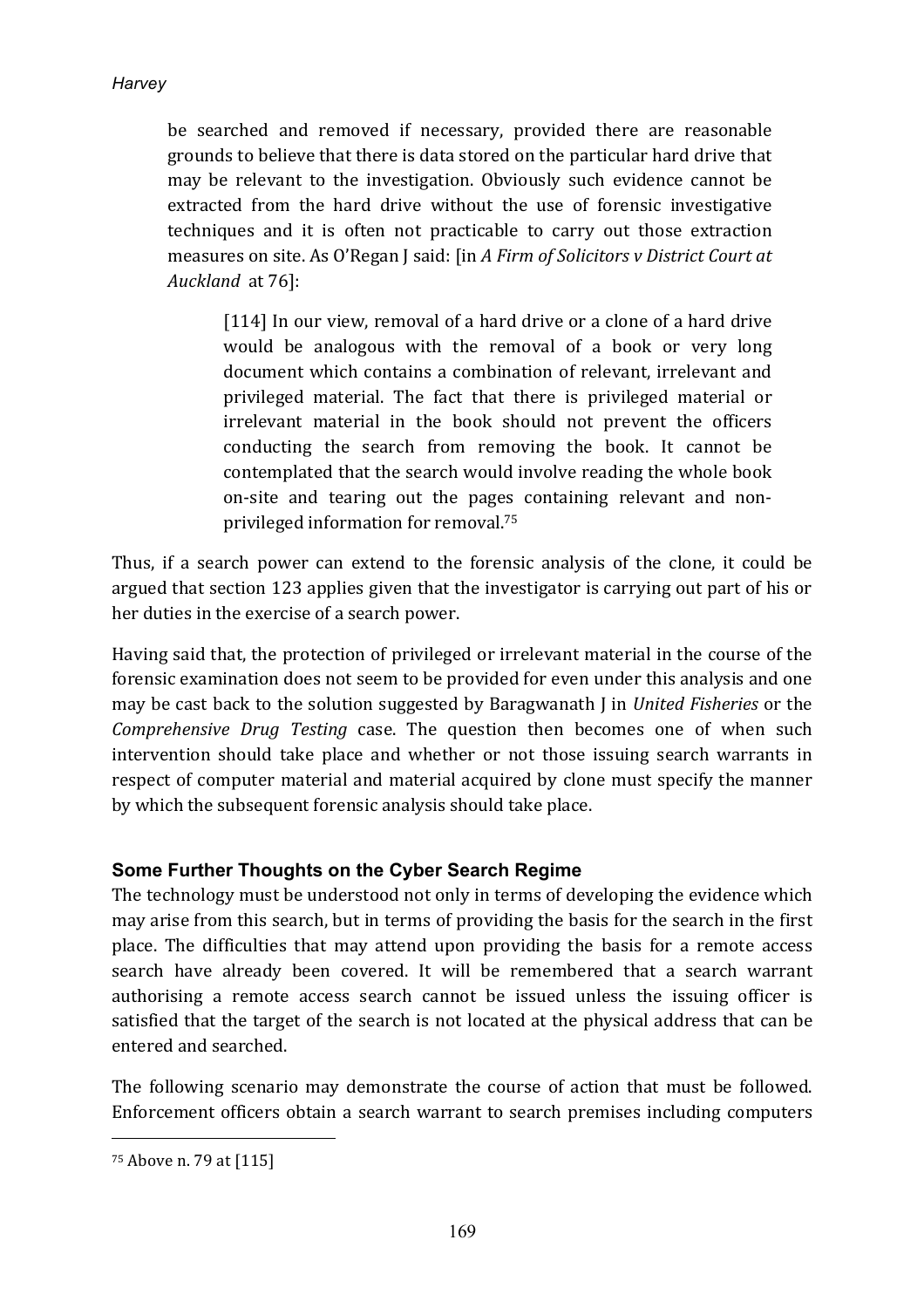located on the premises. A search of the computers located upon the premises may reveal evidence of data held at a remote location - say in the Cloud. This evidence could not be uncovered at the scene of the search. Best practice dictates that officers do not use the computer itself, but rather take a forensic clone of the data. On the basis of the information contained from the search of the computer, an enforcement officer could approach an issuing officer and seek a remote access search on the basis of the evidence from the clone of the computer. Alternatively, the enforcement authorities would have to have some kind of information to suggest that data was located remotely to justify a remote access search without embarking upon the first step suggested above.

An issue is whether an application for a search warrant for premises containing computers might also include remote access application on the basis of speculation that a thing is not located at a physical address that can be entered and searched. On a rigorous interpretation of  $s$  103(6), that could not happen. It would seem to be necessary that it would have to be established that the data is located elsewhere. This does not prevent the police from searching the computer, cell phone, iPad, or other device to establish the fact of remote location of data.

It therefore seems that it is a necessary precondition that to establish evidence of remote location of data, there be a search carried out of local physical and tangible computer systems in the first place. This will probably apply in the majority of cases. On the other hand, according to Young et al<sup>76</sup> it is more probable than not that it would be lawful to carry out a search of remotely located data in association with a computer search. Extreme care would have to be taken to prevent data corruption - for discussion, see above.

An interesting issue might arise if a suspect uses a cellphone to obtain access to a web based e-mail account and the police believe that the e-mail relates to an offence. The police can obtain a search warrant to search the cellphone even if the data is stored elsewhere. It may well be that a copy of the data is located on the cellphone. In such a case, the data would not be in a remote location and a remote access search would not be required. If it is established that it is possible to obtain access to an e-mail account through the cellphone, but a copy of the incriminating e-mail is not located on the cellphone itself, and is located in a web based e-mail account such as Gmail or Outlook.com (the successor to Hotmail) and access to the mail account requires a password, under s 111 the police may use reasonable measures to gain access to the remote e-mail account – presuming a remote access search – or alternatively may invoke the provisions of  $s$  130 to obtain the password to access the account, thus circumventing the need for a remote access warrant.

If the suspect destroys the cellphone, the police still could obtain a search warrant to obtain access to the web based e-mail account via a computer and use reasonable

<sup>&</sup>lt;sup>76</sup> Above n. 30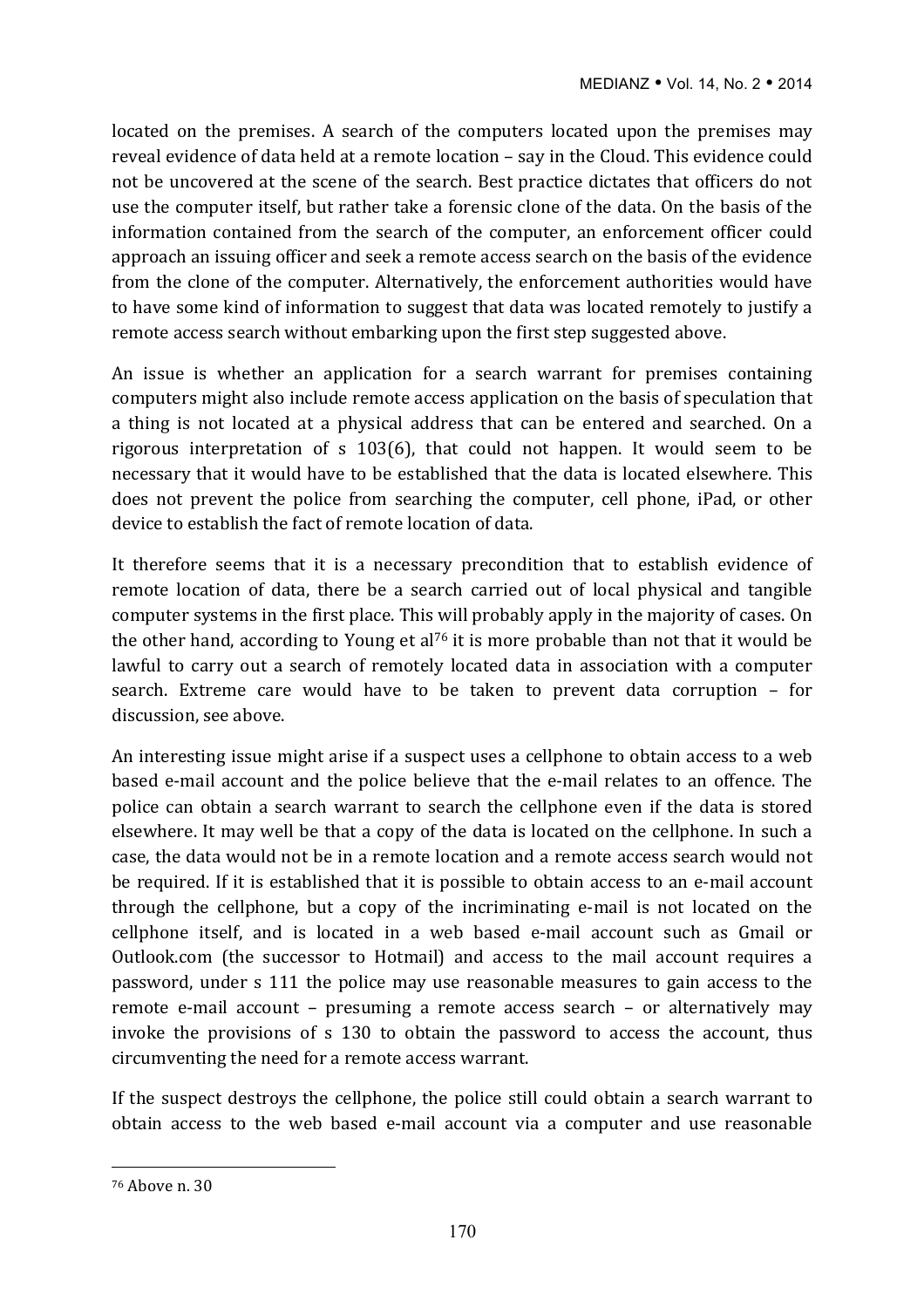measures to obtain the password, as long as the URL or web e-mail address can be identified as the thing to be searched. In such a case, it is arguable that a remote access search would be necessary.

However, a further problem arises in the case of Cloud based services. Two Cloud based services that are available allow for the retention of data upon the hard drive of a local computer as well as retention of data on the Cloud based servers. It all depends on how the customer specifies the way in which the Cloud service is to operate.

One such service – Dropbox – allows for all of the files held on the Cloud servers to be 'mirrored' on any of the computers where the user may have that the Dropbox utility installed upon them. For example I have a Dropbox account with Dropbox.com where I store personal documents. I have a desk top computer in my home office that has the Dropbox utility installed upon it and is configured to update any changes to any of my documents in Dropbox located in the Cloud. I also have a desk top computer at my place of business which has the Dropbox utility installed and similarly updates any changes to documents. I have a laptop computer that has internet access and has the Dropbox utility installed upon it and is configured to update. If I change a document on my laptop computer that is in the local Dropbox folder, it will automatically update and store the document at Dropbox.com in the Cloud. When I turn on either of my desk top computers, that document will automatically be updated in the Dropbox folder on that computer. It would, in those circumstances, be unnecessary to obtain a remote access search to Dropbox.com because all of the files are mirrored on both of the desk top computers and the laptop.

However, if I configure the Dropbox account in such a way that files are not mirrored on my desk top computers and my laptop, but are held only in the Dropbox account in the Cloud, it would be necessary to obtain a remote access search to obtain copies of the documents at Dropbox.com in the Cloud. An investigating officer applying for a search warrant would have to satisfy the issuing officer that my utilisation of Dropbox did not include mirroring of the files on a local computer before being able to obtain a remote access search. To obtain a remote access search upon an initial application for a search warrant would require some fairly specific evidence about my use of computers and the way in which I utilise my Dropbox account to fulfil the requirements of  $s$  103(6).

A similar difficulty arises with the Cloud based service offered by Evernote.<sup>77</sup> Once again, the way in which Evernote works depends upon the way in which the user configures it. I can hold copies of all of my Evernote documents on my desk top computer and effectively mirror everything that I have in the Cloud. Alternatively, I can hold the headers or descriptions of the documents held on the Evernote server without the content and may from time to time download onto my local computer those documents held by Evernote in the Cloud that I want to use at a particular time.

 $\overline{a}$ <sup>77</sup> http://evernote.com/.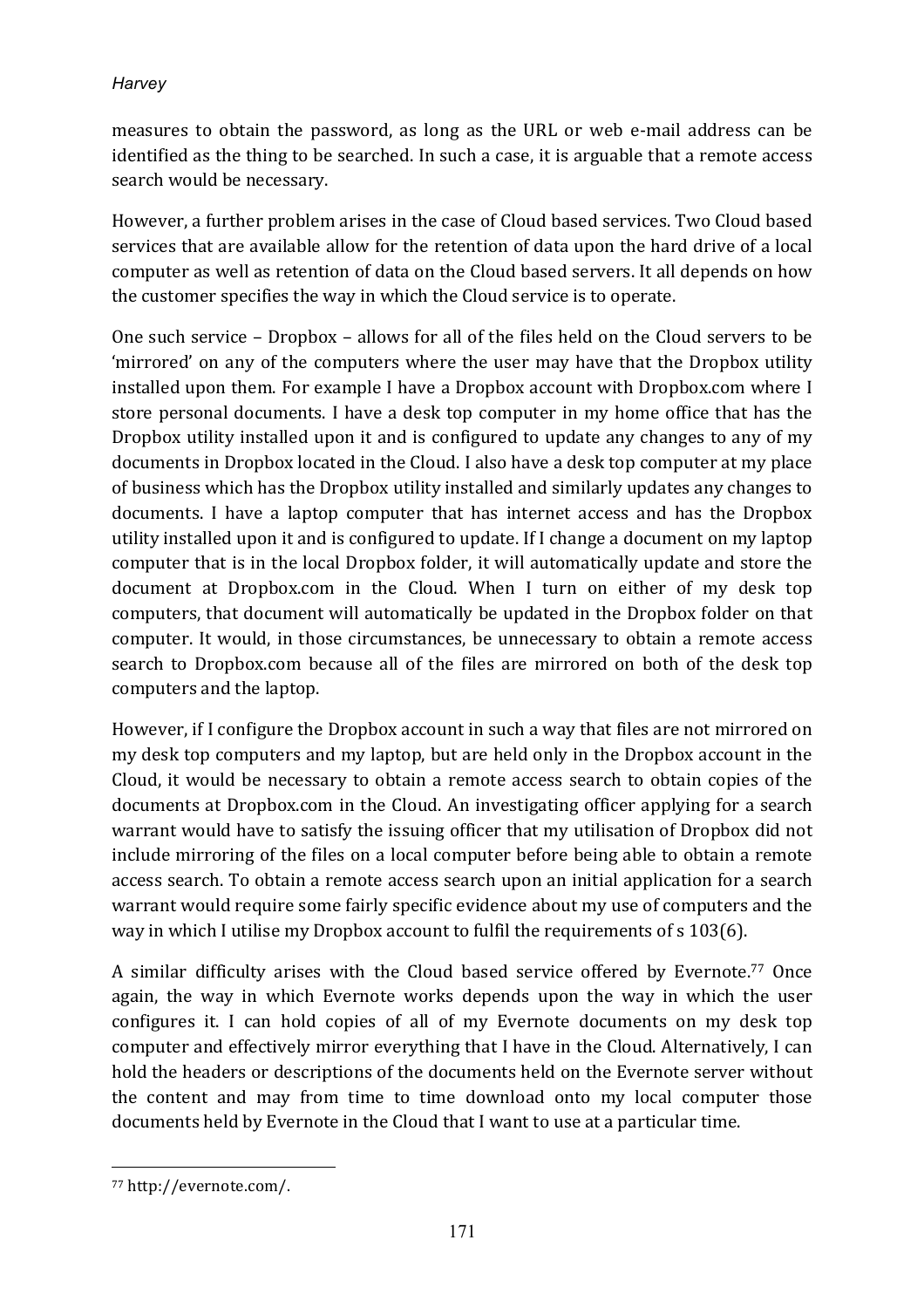If an investigating officer were to execute a search warrant of my desk top computer and locate a reference to my use of Evernote, he may well discover the index of specific documents held by Evernote in the Cloud. The investigating officer may well be able to go further and identify from the index only the documents that are relevant to the particular inquiry and it would not be necessary for a complete download of all documents held in my Evernote account. In such a case, the investigating officer may be able to go back to the issuing officer and seek a remote access warrant in respect of those particular relevant documents. This would mean that the difficulties encountered by a complete clone of a hard drive and the concerns expressed in the *United Fisheries* case would not arise.

These are but two examples of a large number of Cloud based utilities that are available on the internet. They demonstrate the care with which investigating officers must justify and issuing officers must scrutinise applications for remote access warrants. It is my tentative view that it would be necessary for an investigating officer to provide information in some detail of the nature of the remote service the subject of the search order and particularly, if it involves Cloud based facilities, details of how the particular Cloud based service works. It should be relatively straightforward if the information is the fruit of a search of a local computer that reveals evidence of utilisation of a Cloud based or remote facility. However, it does seem at this stage that, unless there is clear evidence of the way in which remote facilities are utilised, then remote access warrants will probably be consequential upon a local search rather than falling within the ambit of an initial application for a search warrant.

#### **Conclusion**

This discussion demonstrates the difficulties that arise with applying physical concepts of search to the intangible environment of the digital paradigm and the internet. It is helpful that the legislation provides guide lines within which searches take place, but it will probably become clear from this discussion that the provisions in the legislation are broad in their approach and will probably be tested over time. What is obvious is that a knowledge and understanding of the technology will be required not only of applying officers but also of those judicial officers issuing search warrants.

#### **Acknowledgements**

\_\_\_\_\_\_\_\_\_\_\_\_\_\_\_

I wish to express my gratitude to Chris Dale, Sharon Wing and Lech Janczewski of the University of Auckland, who have made helpful comments on an earlier draft of this paper, and to members of the New Zealand Information Security Forum whose comments following a presentation discussion on matters raised in this paper have been of considerable assistance. I am also grateful to the Institute for Judicial Studies, which enabled a discussion of some of the subjects in this paper with members of the